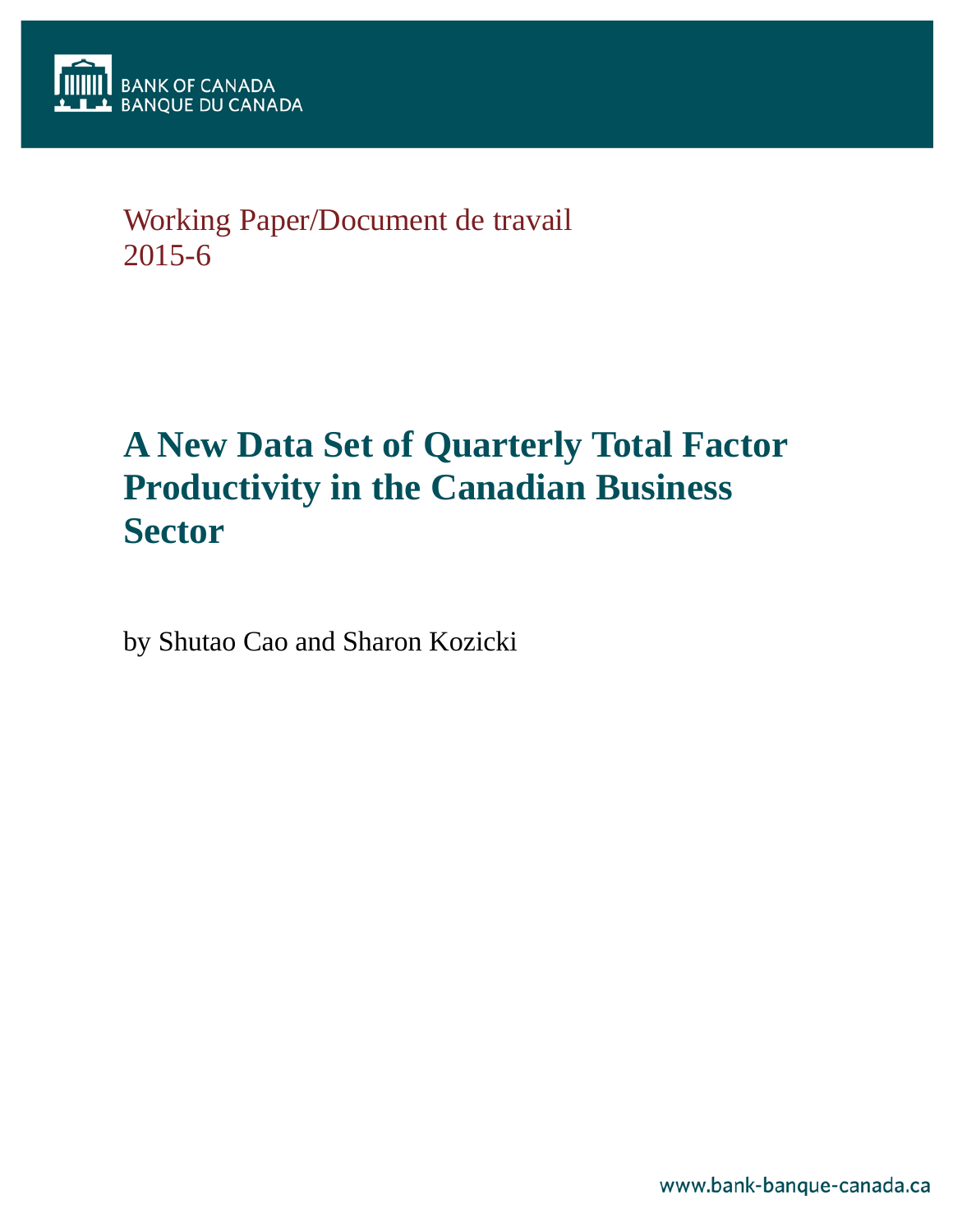Bank of Canada Working Paper 2015-6

February 2015

## **A New Data Set of Quarterly Total Factor Productivity in the Canadian Business Sector**

**by**

## **Shutao Cao1 and Sharon Kozicki<sup>2</sup>**

1Canadian Economic Analysis Department Bank of Canada Ottawa, Ontario, Canada K1A 0G9 caos@bankofcanada.ca

2Adviser to the Governor Bank of Canada Ottawa, Ontario, Canada K1A 0G9 skozicki@bankofcanada.ca

Bank of Canada working papers are theoretical or empirical works-in-progress on subjects in economics and finance. The views expressed in this paper are those of the authors. No responsibility for them should be attributed to the Bank of Canada.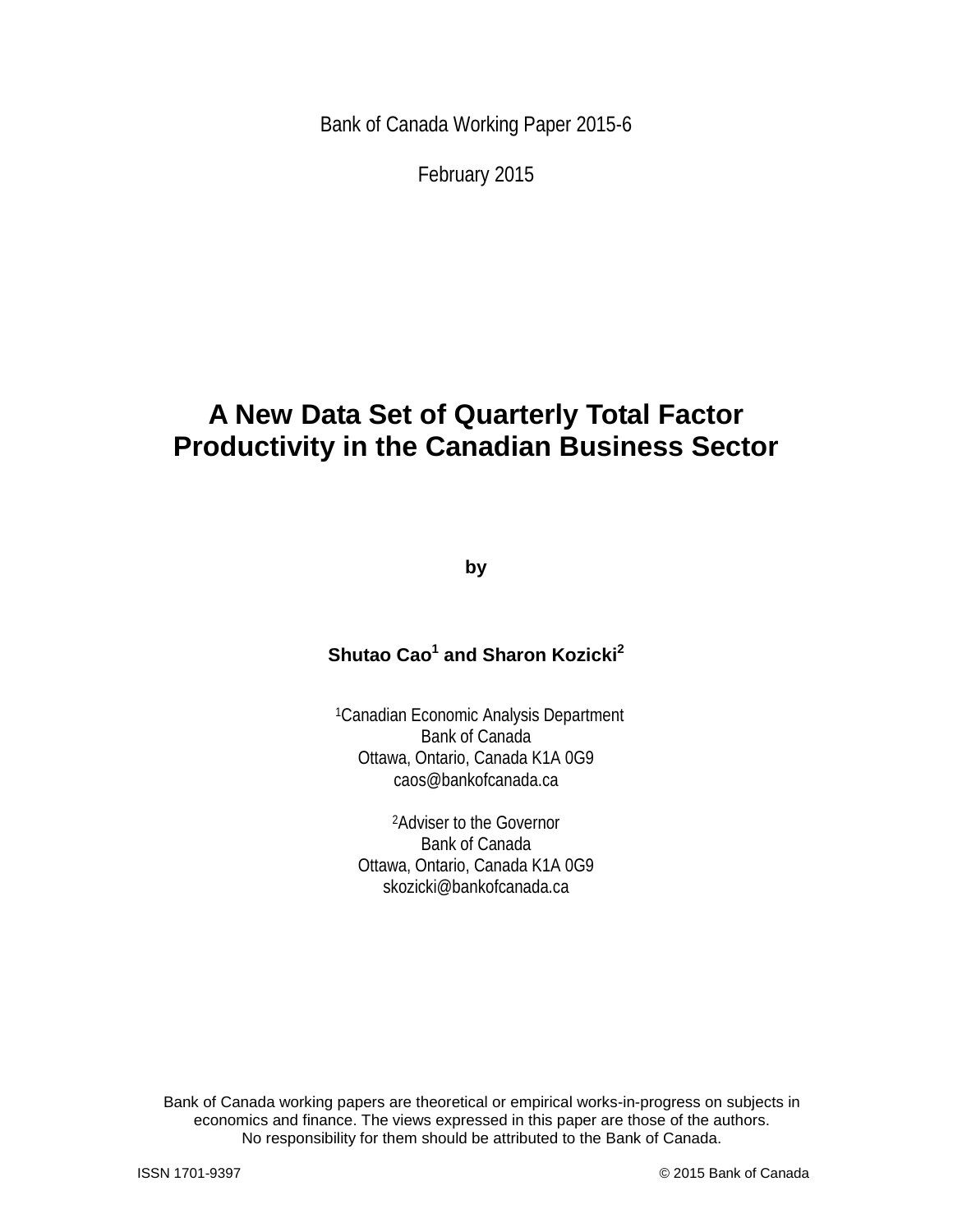## **Acknowledgements**

The authors are grateful to Erwin Diewert for extensive discussions and suggestions and for sharing his codes. They also thank Alice Nakamura for her support and discussions in the early stage. Finally, they thank John Baldwin, Wulong Gu, Huju Liu, Andrew Sharpe, Larry Shute, Pierre St-Amant, Jianmin Tang, Ben Tomlin, and participants from the IARIW-UNSW Conference on Productivity, North America Productivity Workshop VIII, and seminars at Statistics Canada and the Bank of Canada. Ian Hodgson and Neil Simpson provided excellent research assistance, and Geoffrey Halmo helped on coding.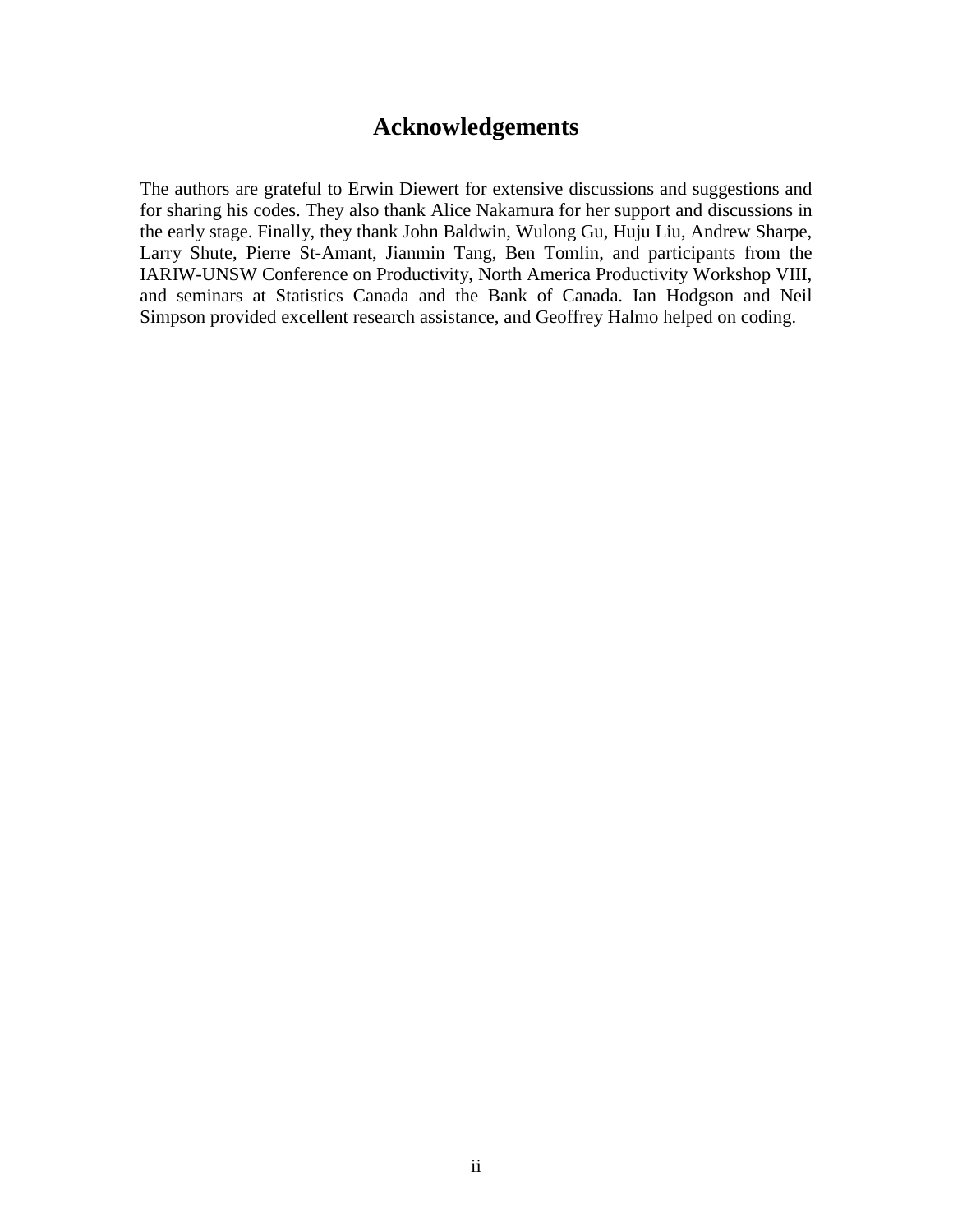## **Abstract**

In this paper, a quarterly growth-accounting data set is built for the Canadian business sector with the top-down approach of Diewert and Yu (2012). Inputs and outputs are measured and used to estimate the quarterly total factor productivity (TFP). In addition, the estimates of annual TFP growth by Diewert and Yu (2012) are revised and updated to reflect changes in the new national economic accounts and national balance-sheet accounts. The quarterly series also provide suitable data for studying short-run dynamics. To demonstrate, a simple vector autoregressive model is estimated to study the responses of hours worked and investment to TFP shocks. Hours worked drop and investment rises in reaction to a positive TFP shock.

*JEL classification: O47, D24, F43 Bank classification: Productivity*

## **Résumé**

Les auteurs se servent de l'approche descendante de Diewert et Yu (2012) pour constituer un ensemble de données trimestrielles visant à quantifier les facteurs de la croissance du secteur canadien des entreprises. Les intrants et extrants sont mesurés et utilisés pour estimer la productivité totale des facteurs (PTF) trimestrielle. De plus, les estimations de Diewert et Yu (2012) de la croissance annuelle de la PTF sont réexaminées et mises à jour en fonction des changements apportés dans le cadre de la révision des comptes économiques nationaux et des comptes du bilan national. Les séries trimestrielles fournissent par ailleurs des données pertinentes pour analyser les dynamiques de court terme. À titre d'illustration, un modèle vectoriel autorégressif simple est estimé afin d'étudier les répercussions des chocs de productivité sur les heures travaillées et l'investissement. Devant un choc positif sur la PTF, le nombre d'heures travaillées diminue et l'investissement augmente.

*Classification JEL : O47, D24, F43 Classification de la Banque : Productivité*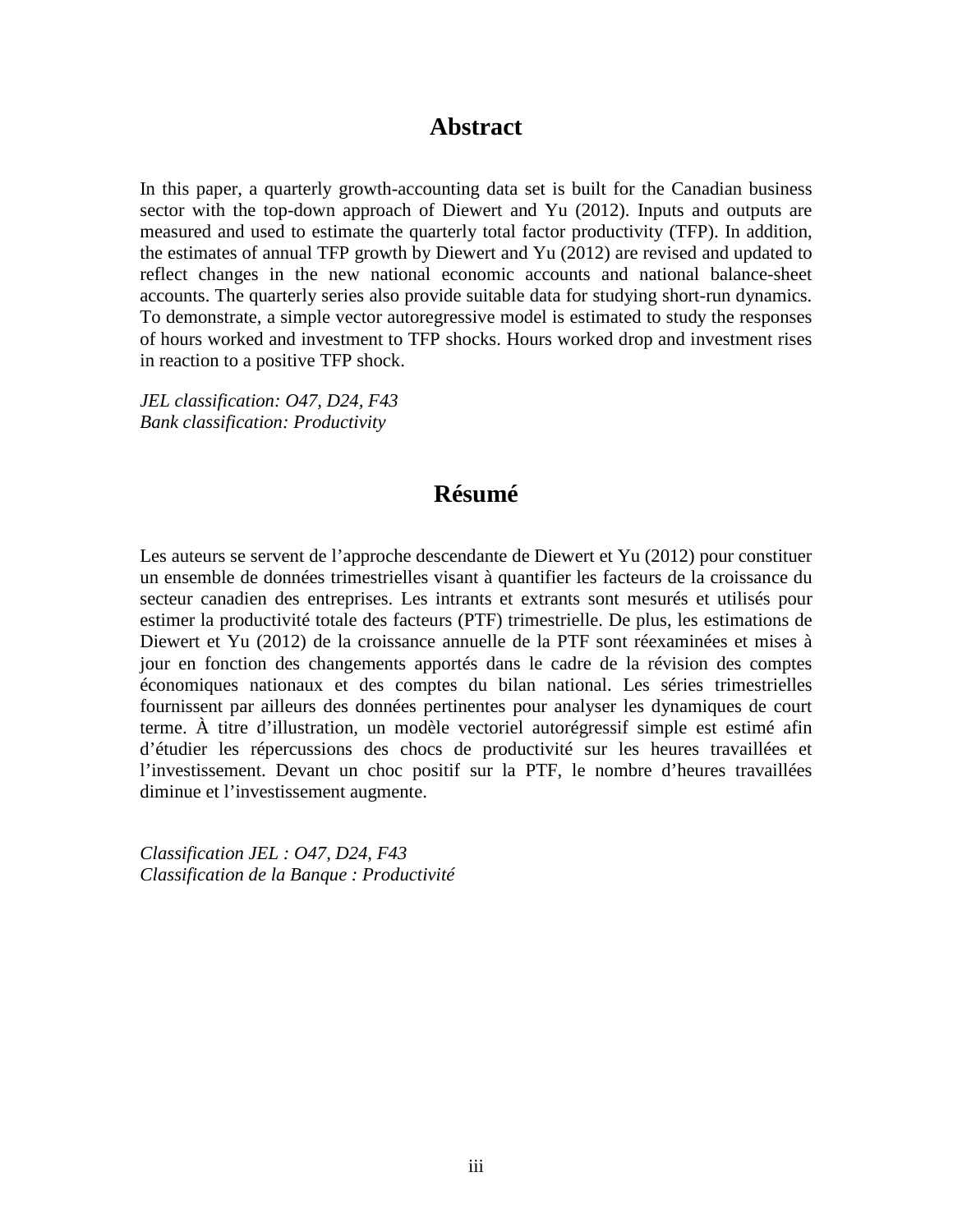## **Non-Technical Summary**

## **Motivation and Question**

Total factor productivity (or multifactor productivity) growth is an important indicator in monitoring the economy. In Canada, Statistics Canada measures annual multifactor productivity growth for the business sector using detailed industry-level data. Diewert and Yu (2012), on the other hand, measure total factor productivity using national accounts and national balance sheets. However, these annual data are not suitable for assessing the impacts of various types of shocks, for example, productivity shocks, on the economy at the quarterly frequency. In this paper, we build a new quarterly data set of total factor productivity for the Canadian business sector, following the approach of Diewert and Yu (2012). At the same time, we revise the original Diewert-Yu annual estimates to reflect revisions to national accounts.

## **Methodology**

We adopt the "top-down" method as in Diewert and Yu (2012). This method is chosen for two reasons. First, the top-down method requires only publicly available aggregate data from the national accounts and national balance sheets. In contrast, the "bottom-up" method, used by Statistics Canada, requires data for highly disaggregated inputs across detailed sectors. Second, the top-down approach enables one to decompose the growth of real gross domestic income into contributions from total factor productivity, primary inputs (capital and labour), and the terms of trade. The bottom-up method, in its current form, cannot isolate the contribution from the terms of trade.

## **Key Results and Contributions**

The new quarterly data set provides estimates of total factor productivity and measured seasonally unadjusted series of prices and quantities of outputs and inputs. Outputs consist of domestic consumption, government spending, business investment, exports and imports. Capital consists of machinery and equipment, non-residential structures, intellectual property products, business inventory, and land. Labour inputs consist of compensation and hours worked for 12 types of workers. In the new data, total factor productivity grew, on average, at a year-over-year rate of 0.5 per cent over the 1982Q1– 2013Q4 period, faster than the Statistics Canada estimates. For the period after 2000, the two estimates of productivity displayed much closer growth rates. Improved terms of trade, in the absence of strong productivity growth, contributed more than a quarter of the annual growth of real gross domestic income from 2001 to 2009, and continued to make a significant contribution to the real income growth after the most recent recession. We illustrate the usefulness of our new data with a study of how productivity shocks affect hours worked and investment.

### **Future Work and Comments**

There is a discrepancy between the quarterly and annual estimates of total factor productivity, which is attributed to the discrepancies in capital stocks and investment among Statistics Canada's national accounts, national balance sheets, and its data on the stock and flow of capital. We expect that this issue will be resolved after Statistics Canada harmonizes the measures of capital and investment across different accounts.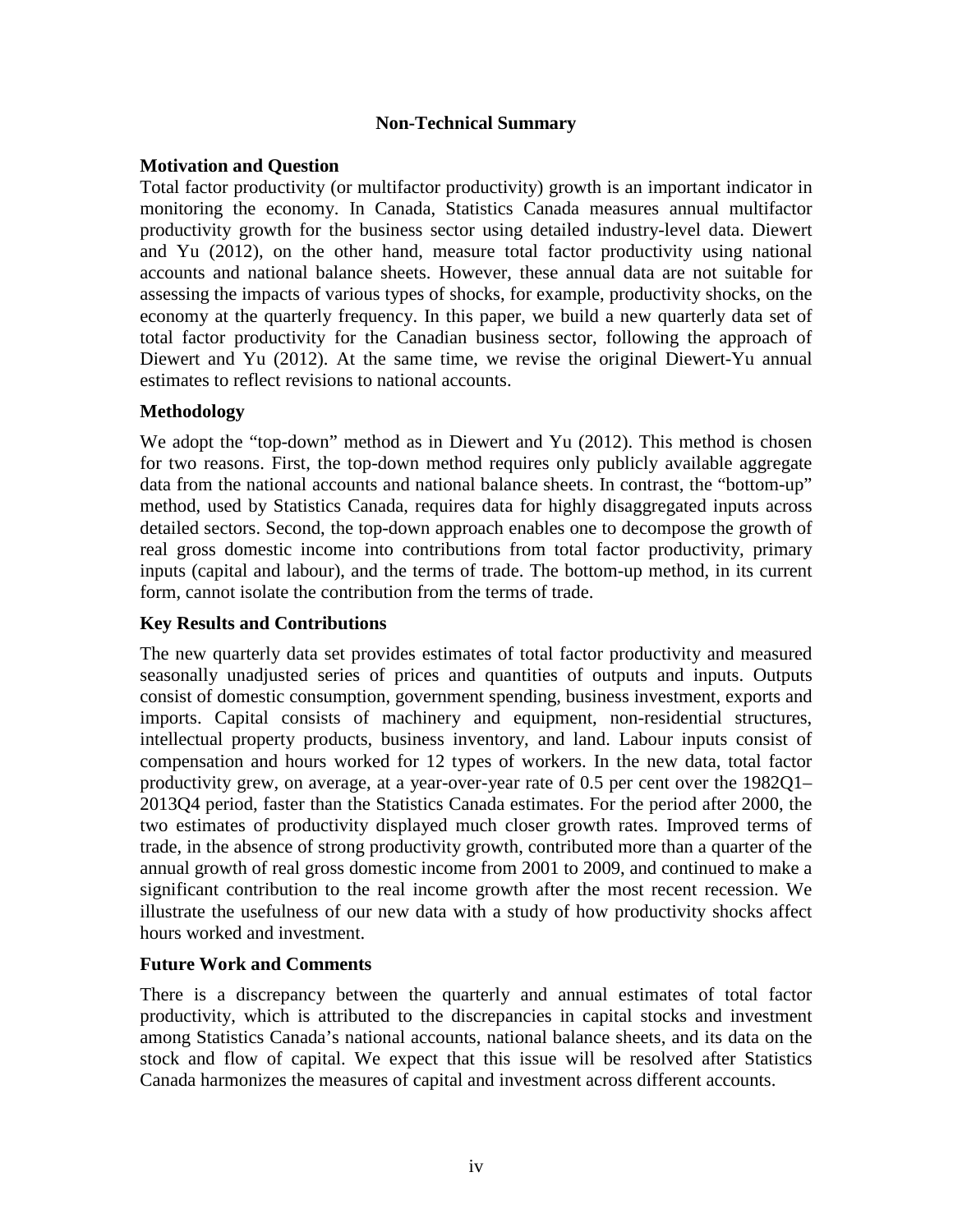### 1 Introduction

One challenge for policy-makers interested in having a timely assessment of the extent and implications of structural adjustment is data availability. In Canada, annual data sets of total factor productivity (TFP) have been produced by Statistics Canada using a bottom-up industry-based approach, and by [Diewert and Yu](#page-18-0) [\(2009](#page-18-0), [2012](#page-18-1)) using a top-down approach with National Accounts data. However, two weaknesses of annual data are that they are only available with a considerable lag, and their low frequency limits their usefulness for examining issues where meaningful economic variation and responses may occur within a year. The lack of TFP data at quarterly frequency prevents assessment of impacts of shocks to TFP and the terms of trade on income, wealth, investment, employment and labour productivity at the quarterly level. These impacts can be different within a year than at longer horizons, such as across years, raising the need for quarterly data when assessing policy decisions that are made multiple times and tend to have effects within a year (e.g., monetary policy).

In this paper, a new quarterly data set of Canadian TFP is constructed using the top-down methodology of [Diewert and Yu](#page-18-0) [\(2009](#page-18-0), [2012](#page-18-1)). The availability of such data will facilitate economic research and timely analysis of structural and cyclical economic developments. The advantage of the Diewert-Yu methodology is that, because it uses national accounts data that include exports and imports, it provides a unified framework for measuring TFP and quantifying the contribution of the terms of trade to real income growth. In contrast, this is not currently possible using an industry-based bottom-up approach for Canada, since exports and imports are not currently separated from other inputs and outputs in the Canadian input-output tables.<sup>[1](#page-5-0)</sup>

The quarterly TFP data are useful for research on business cycles. For example, [Basu, Kimball and Fernald](#page-18-2) [\(2006](#page-18-2)) find that, in the short run, labour inputs contract following a technological improvement. The availability of quarterly data for Canada allows one to examine the productivity-labour input relationship for a small open economy, for which the role of the terms of trade should be taken into account. This paper takes a first step in this direction.

The outline of the paper is as follows. Section 2 reviews the methodology of [Diewert and Yu](#page-18-1) [\(2012](#page-18-1)). Section 3 performs the quarterly TFP estimation. The robustness of the estimated quarterly series of TFP is assessed according to its sensitivity to data used and assumptions made in the

<span id="page-5-0"></span><sup>&</sup>lt;sup>1</sup>The top-down approach has disadvantages relative to the bottom-up approach. As implemented in this paper, the top-down methodology uses measures of labour and capital inputs that are subject to aggregation errors, potentially leading to biased estimates of TFP. [Diewert and Yu](#page-18-1) [\(2012](#page-18-1)) discussed the sources of aggregation error in the top-down approach. It is unclear whether, overall, the bias is upward or downward. Another challenge is that the top-down approach does not provide the necessary decomposition to examine the role of the reallocation of inputs in aggregate productivity growth. While the two approaches can complement each other, and ideally should be integrated, such analysis is beyond the scope of this paper.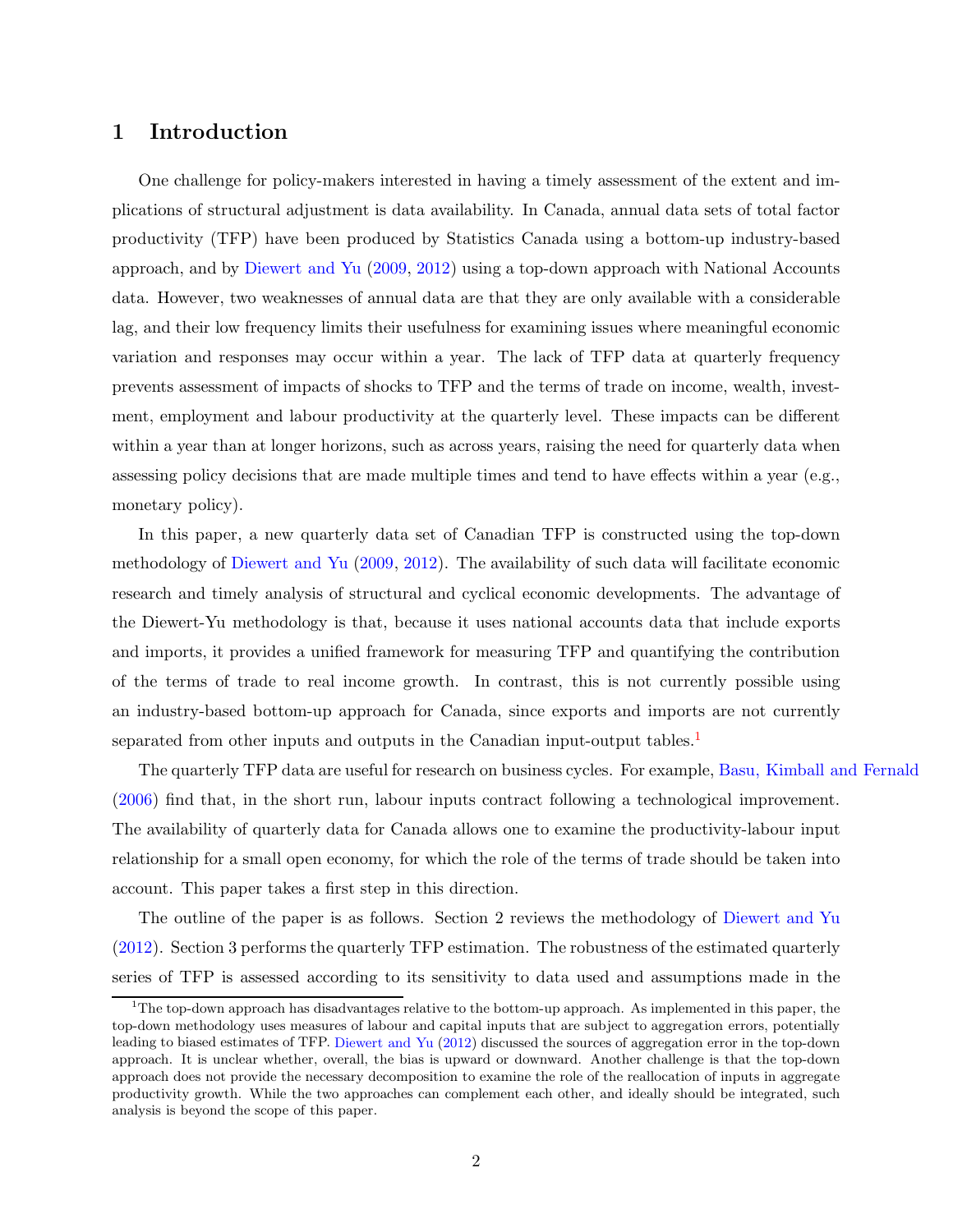growth accounting exercise. Quarterly and annual data are also compared, suggesting the usefulness of quarterly productivity data. The section ends with a vector autoregressive (VAR) estimation of the effects of shocks to TFP using the quarterly data. Section 4 examines the contribution of the terms of trade to real income growth. Finally, Section 5 concludes.

## 2 The top-down approach of measuring TFP

This section provides an overview of the methodology of [Diewert and Yu](#page-18-1) [\(2012](#page-18-1)), which we adopt to construct the quarterly TFP data. [Diewert and Yu](#page-18-1) [\(2012](#page-18-1)) construct annual measures of the growth of TFP in the business sector for the 1961-2011 period. As noted above, their main assumption that real revenue, as a function of output prices and input quantities, has a translog form, making the chained Törnqvist index an exact measure of growth. To measure output and inputs, Diewert and Yu use the data from the national accounts and national balance-sheet accounts. Output is the value added in the business sector that is measured using final demand. Inputs include quality-adjusted labour input and capital services.[2](#page-6-0)

To understand the relationship between real income, TFP, input quantities and relative prices, it is convenient to introduce some notation:  $y^t$  is the output vector of  $m = 1, \dots, M$  products,  $y_m^t$ , with  $p^t$  the corresponding vector of  $p_m^t$ , the ratio of M output prices to a measure of the aggregate price level, such as the consumption price;  $x^t$  is the the input vector of  $n = 1, ..., N$  inputs,  $x_n^t$ , with  $w^t$  the corresponding vector of  $w_n^t$ , the ratio of N input prices to the same aggregate price level; and  $g^t(p,x)$  is real income generated in the business sector. In this notation, the superscript t denotes the time period.

The growth of real income can be decomposed into the contributions from three components: TFP growth  $\gamma^t(p, x)$ , the rate of change of real output prices  $\alpha^s(p^{t-1}, p^t, x)$ , and the growth of real inputs  $\beta^{s}(p, x^{t-1}, x^{t})$ . TFP growth captures the change in real output between two periods, assuming that in both periods the same amount of inputs (capital and labour) are used for production:

$$
\gamma^{t}(p,x) = g^{t}(p,x)/g^{t-1}(p,x).
$$
\n(1)

If inputs remain constant, such a change in output is often interpreted as a change in technology.<sup>[3](#page-6-1)</sup> The real income growth due to changes in output price assumes that inputs are fixed at some

<span id="page-6-0"></span><sup>2</sup>The Diewert-Yu estimates of the growth of historical annual TFP are substantially higher than estimates by Statistics Canada. The difference between the two estimates is largely owing to differences in the period between 1961 and the mid-1990s, as will be seen later in this paper.

<span id="page-6-1"></span> ${}^{3}$ Such a change may also reflect other factors, for instance, imperfect competition. See [Basu and Fernald](#page-18-3) [\(2002](#page-18-3)) for gaps between measured productivity and technology.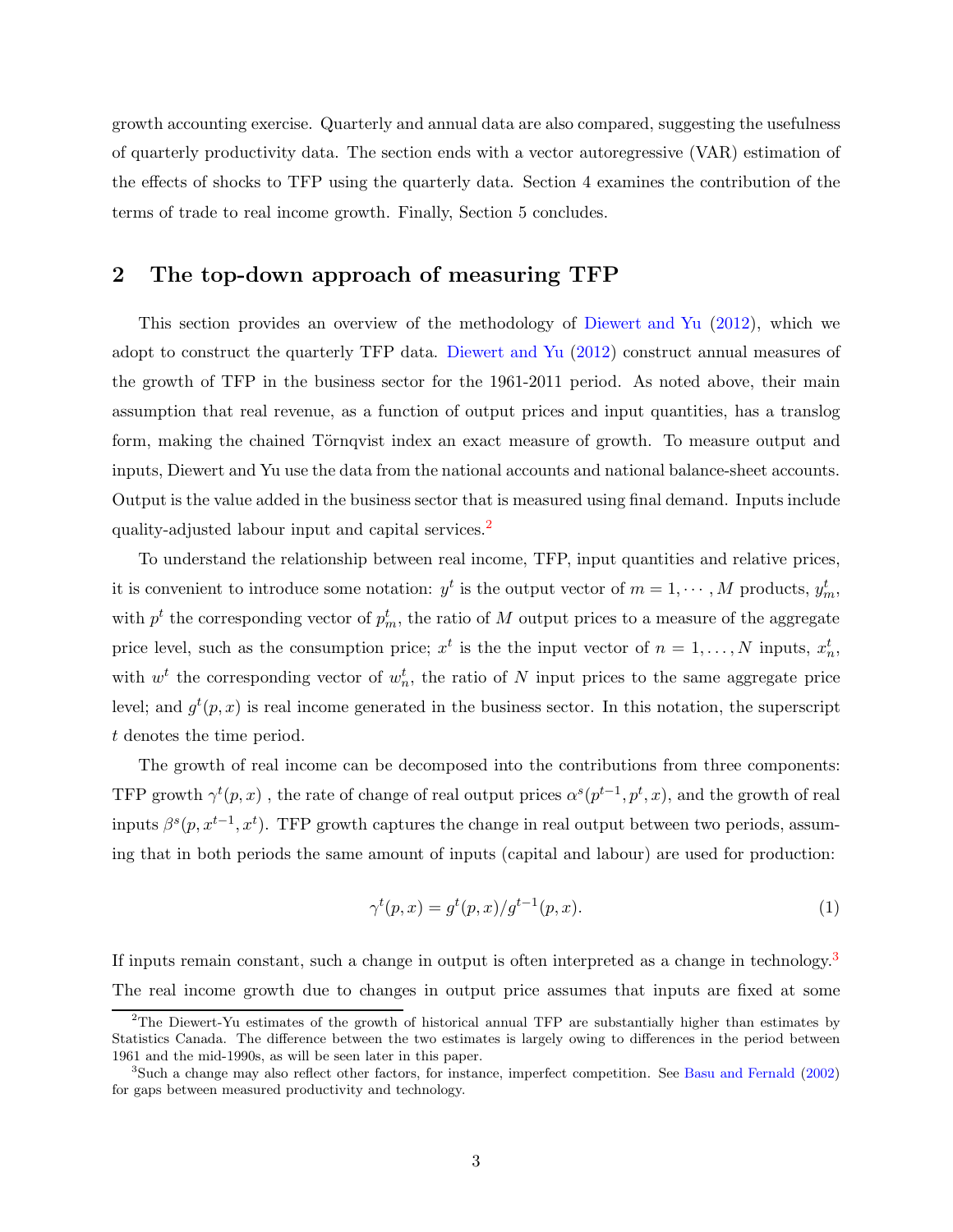reference level  $x$  and production technology at period  $s$  is used, as follows:

$$
\alpha^s(p^{t-1}, p^t, x) = g^s(p^t, x) / g^s(p^{t-1}, x). \tag{2}
$$

Analogous to this concept is the growth of real income due to changes in input quantities:

$$
\beta^{s}(p, x^{t-1}, x^{t}) = g^{s}(p, x^{t})/g^{s}(p, x^{t-1}).
$$
\n(3)

Using these definitions, it can be shown that the growth rate of real income can be decomposed as follows:

<span id="page-7-0"></span>
$$
g^t(p^t, x^t) / g^{t-1}(p^{t-1}, x^{t-1}) \approx \gamma^t \alpha^t \beta^t. \tag{4}
$$

[Diewert and Yu](#page-18-1) [\(2012](#page-18-1)) show that, if the real revenue function  $g^t(\cdot)$  has the translog form, equation [\(4\)](#page-7-0) holds exactly. The measures of the three components of growth in real revenue can take the following forms:

$$
\ln \alpha^{t} = \sum_{m=1}^{M} \frac{1}{2} \left[ \frac{p_{m}^{t-1} y_{m}^{t-1}}{p^{t-1} \cdot y_{m}^{t-1}} + \frac{p_{m}^{t} y_{m}^{t}}{p^{t} \cdot y_{m}^{t}} \right] \ln \left( \frac{p_{m}^{t}}{p_{m}^{t-1}} \right); \tag{5}
$$

$$
\ln \beta^t = \sum_{n=1}^N \frac{1}{2} \left[ \frac{w_n^{t-1} x_n^{t-1}}{w^{t-1} \cdot x^{t-1}} + \frac{w_n^t x_n^t}{w^t \cdot x^t} \right] \ln \left( \frac{x_n^t}{x_n^{t-1}} \right); \tag{6}
$$

$$
\gamma^{t} = \frac{g^{t}(p^{t}, x^{t})/g^{t-1}(p^{t-1}, x^{t-1})}{\alpha^{t}\beta^{t}}, \tag{7}
$$

where  $\alpha^t$  turns out to be the Törnqvist index of the output price, and  $\beta^t$  is the Törnqvist index of input quantity. In this formulation, the contribution of the real output price can be further decomposed as the product of Törnqvist price indexes of individual output components:

$$
\alpha^t = \alpha_1^t \alpha_2^t \cdots \alpha_M^t, \tag{8}
$$

where

$$
\ln \alpha_m^t = \frac{1}{2} \left[ \frac{p_m^{t-1} y_m^{t-1}}{p^{t-1} \cdot y^{t-1}} + \frac{p_m^t y_m^t}{p^t \cdot y^t} \right] \ln \left( \frac{p_m^t}{p_m^{t-1}} \right). \tag{9}
$$

The contribution from changes in quantities of all inputs has a similar exact decomposition:

$$
\beta^t = \beta_1^t \beta_2^t \cdots \beta_N^t, \n1 \upharpoonright w^{t-1} x^{t-1} \qquad w^t x^t \upharpoonright (x^t)
$$
\n(10)

$$
\ln \beta_n^t = \frac{1}{2} \left[ \frac{w_n^{t-1} x_n^{t-1}}{w^{t-1} \cdot x^{t-1}} + \frac{w_n^t x_n^t}{w^t \cdot x^t} \right] \ln \left( \frac{x_n^t}{x_n^{t-1}} \right). \tag{11}
$$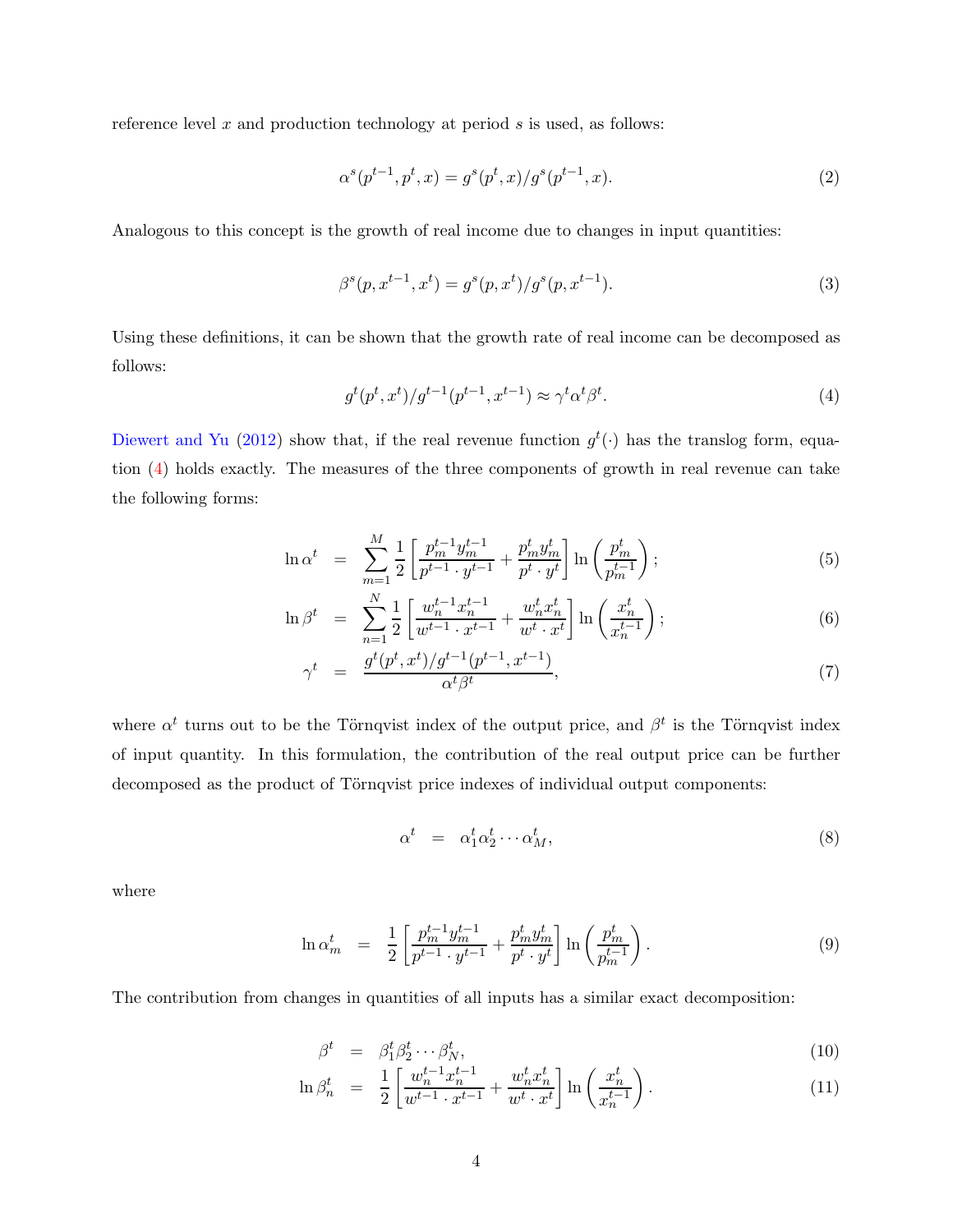Additional details on the methodology are summarized in Appendix [A.](#page-19-0)

The above method for decomposing real gross domestic income (GDI) is based on [Diewert and Morrison](#page-18-4) [\(1986](#page-18-4)) among others, where improvement in the terms of trade is similar to technological progress in the sense that both contribute directly to real GDI growth. There are alternative measures of the income effect of the terms of trade. Similar to the Diewert-Yu method, [Kohli](#page-18-5) [\(2004](#page-18-5), [2006\)](#page-18-6) measures gains in trading as the change in the gross domestic product (GDP) price relative to the price of GDP excluding imports. [Reinsdorf](#page-18-7) [\(2010](#page-18-7)) uses the Fisher price index to decompose this effect into two components: contribution from the changes in the terms of trade and contribution from the changes in the relative price of tradables. The latter relative price is the harmonic mean of export and import prices divided by the price of domestic outputs. Reinsdorf's method relies on the Fisher index, however, while in the Diewert-Yu method, the Törnqvist index is used.

## 3 Measuring quarterly TFP

This section provides an overview of the construction of quarterly productivity data for the Canadian business sector, leaving the details to Appendix [B.](#page-24-0) Some series from the annual estimates of productivity are needed to measure quarterly productivity. The annual Diewert-Yu estimates are therefore updated first, to reflect changes to the national accounts and national balance-sheet accounts, which are reported in Appendix C.[4](#page-8-0)

In estimating quarterly TFP, the top-down methodology is applied to the quarterly series of output and inputs from the new Canadian System of National Accounts, CSNA12, and new National Balance Sheet Accounts, NBSA12. One important issue that does not exist with the annual data, but must be addressed in constructing the quarterly estimates, is that of seasonality. The preferred approach would be to use raw seasonally unadjusted data at all stages to construct seasonally unadjusted indexes. These seasonally unadjusted data could then be seasonally adjusted if such a format of data were desired. Unfortunately, data limitations prevented straightforward application of the approach for the annual exercise to quarterly seasonally unadjusted data. The process followed is described below, and robustness analysis of alternatives is discussed.

<span id="page-8-0"></span><sup>&</sup>lt;sup>4</sup> Appendix C also reviews the revisions to the Canadian System of National Accounts data (CSNA12) and National Balance Sheet Accounts data (NBSA12), and compares the revised annual TFP estimates with the original Diewert-Yu estimates as well as those of Statistics Canada.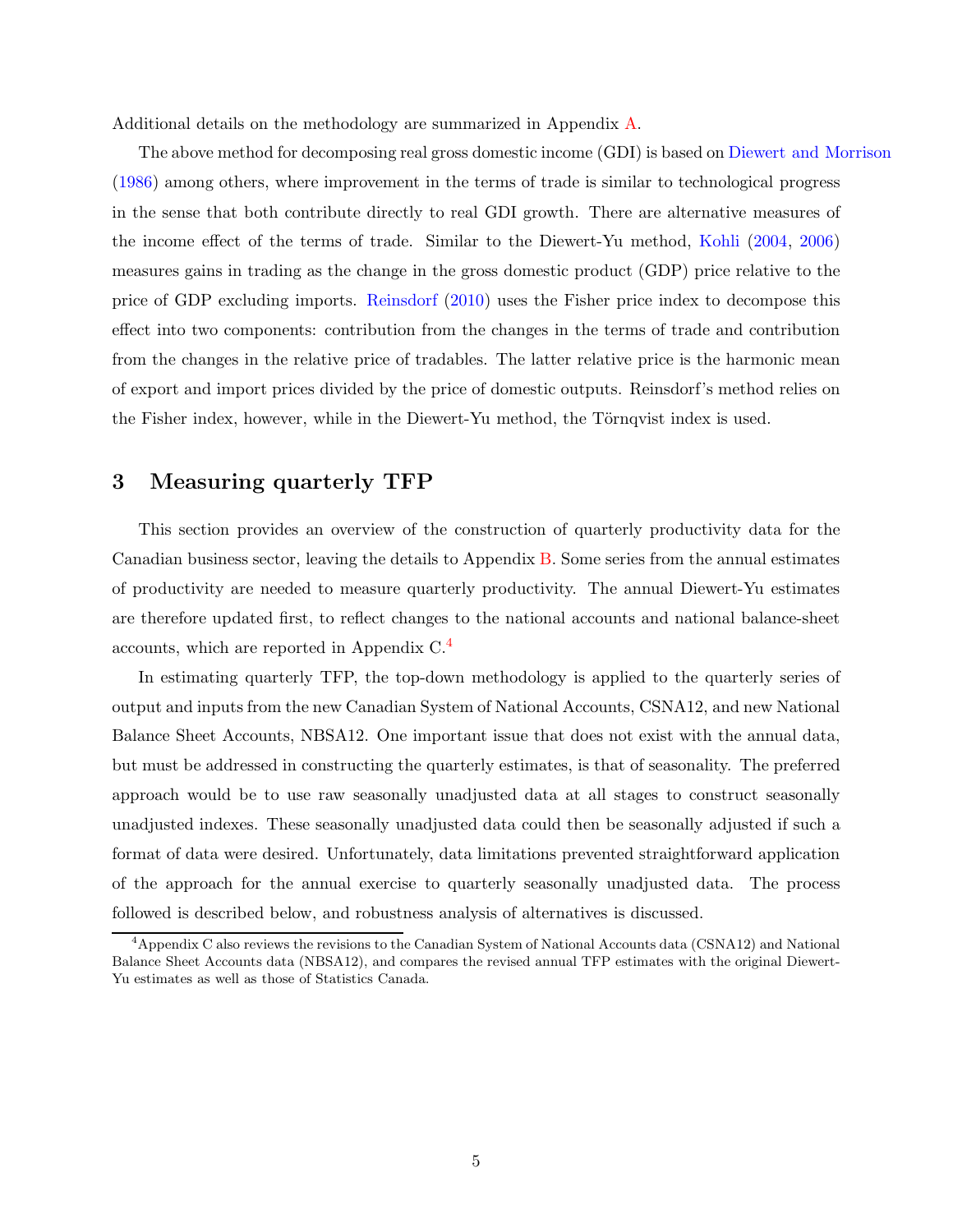#### 3.1 Discussion of the Data

One challenge in the construction of quarterly data is the lack of consistently measured and seasonally unadjusted data.<sup>[5](#page-9-0)</sup> To overcome this limitation, some adjustments were made to the data. First, the existence of price seasonality is checked, by comparing the seasonally adjusted and unadjusted constant-dollar series. For some variables, the implicit price indexes of seasonally unadjusted constant-dollar series are identical or very close to the implicit price indexes of the seasonally adjusted measures, suggesting that there is no seasonality in those price indexes.<sup>[6](#page-9-1)</sup> For these variables, the real quantity used in the growth accounting exercise is the seasonally adjusted chained-dollar quantity. For other variables, the price indexes of seasonally adjusted and unadjusted constant-dollar series differ, suggesting the existence of price seasonality. When this is the case, the price seasonality is calculated as the ratio of two implicit price indexes, one calculated using the seasonally unadjusted current-price values and seasonally unadjusted constant-dollar quantities, and the other using the seasonally adjusted current-price values and seasonally adjusted constantdollar quantities. This price seasonality ratio is then applied to the implicit price indexes obtained from the seasonally adjusted chained-dollar series, giving measures of implicit price indexes that are then used to obtain seasonally unadjusted chained-dollar quantities.[7](#page-9-2)

In the case of output measures, seasonally unadjusted current-price and chained-dollar values of all components can be obtained from CSNA12, except for exports and imports. Price seasonality ratios cannot be calculated for the 12 types of traded goods because the seasonally unadjusted constant-dollar values are unavailable. An examination of the price indexes of merchandise trade indicates that there is no significant price seasonality for these exports and imports except for the import price of energy products. The price indexes of seasonally adjusted chained-dollar series for the exports and imports of goods are therefore used as proxies for the price indexes of seasonally unadjusted series for those with small differences between price indexes of adjusted and unadjusted series. For the rest of exports and imports, the price seasonality of aggregate export and import

<span id="page-9-0"></span><sup>&</sup>lt;sup>5</sup>In the real world, production is not organized in a seasonally adjusted way and using seasonally adjusted (i.e., smoothed) series may distort true production.

<span id="page-9-1"></span><sup>&</sup>lt;sup>6</sup>Implicit prices of the chained-dollar series can differ from those of the constant-dollar series because of changes in the composition of the variable over time. One such example is investment in machinery and equipment, with the price index of the seasonally adjusted chained-dollar series being very different from that of the seasonally adjusted constant-dollar series. This arises because of the significant decline in the prices of computers as well as the increased use of computers.

<span id="page-9-2"></span><sup>&</sup>lt;sup>7</sup>Let  $P^{adj, const}$  be the deflator of the seasonally adjusted constant-dollar series, calculated as the current value divided by the constant-dollar quantity,  $P^{adj, const} = \frac{V^{adj}}{Q^{adj, const}}$ . The deflator of the seasonally unadjusted constant-dollar series,  $P^{unadj, const}$ , is defined and calculated in the same way. The price seasonality is defined as  $\xi = \frac{P^{unadj, const}}{P^{adj, const}}$ , which is used to calculate the deflator for seasonally unadjusted chained-dollar quantities as  $P^{unadj, chain} = \xi \cdot P^{adj, chain}$ . The seasonally unadjusted chained-dollar quantity is then calculated as  $Q^{unadj, chain} = \frac{V^{unadj}}{P^{unadj, chain}}.$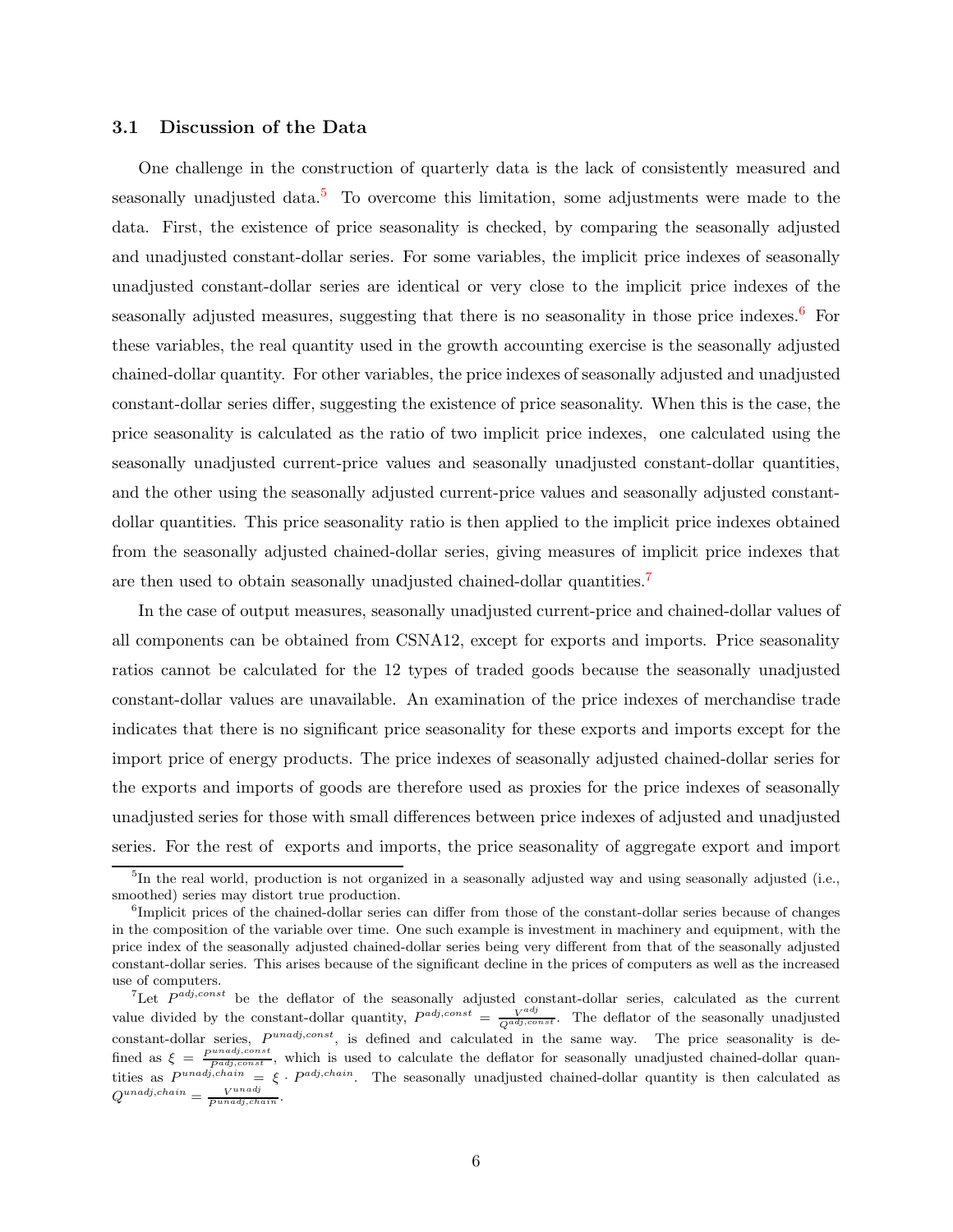prices is applied respectively to the implicit price indexes of the seasonally adjusted chained-dollar exports and imports at the two-digit level of the North American Product Classification System  $(NAPCS).<sup>8</sup>$  $(NAPCS).<sup>8</sup>$  $(NAPCS).<sup>8</sup>$ 

The quarterly labour inputs, including hours worked and compensation for 36 types of workers, are constructed from the Labour Force Survey (LFS) public use microdata files.<sup>[9](#page-10-1)</sup> Hours worked are measured as actual hours worked on all jobs.<sup>[10](#page-10-2)</sup> These actual hours worked are adjusted for holidays when calculating the quarterly hours worked for each type of workers. The LFS also provides hourly earnings for usual hours worked on the main job (available starting from 1997Q1), but not for actual hours worked on all jobs. For each of these 36 worker types, total quarterly compensation for all hours worked is estimated, assuming that the compensation rates for usual hours and actual hours are the same. For compensation series, quarterly data before 1997Q1 are obtained by linearly interpolating the annual data, and applying aggregate wage seasonality obtained from the Survey of Employment, Payrolls and Hours (SEPH). Thus, for periods before 1997Q1, the seasonal changes in compensation are the same for all types of workers. Finally, to ensure consistency, the 72 quarterly series of hours worked and compensation are benchmarked to the data used in measuring the annual TFP.

The quarterly capital stocks, used to measure capital services, are constructed using the perpetual inventory method, similar to the annual estimates. This requires data on the initial-period capital stocks, quarterly depreciation rates and quarterly investments. Investments are directly available from CSNA12. The initial-period capital stocks are from the annual data on productivity estimates, because the quarterly capital stock data in NBSA12 are available for only three types of assets (non-residential structures, machinery and equipment, and intellectual property products (IPP)) while nine types of assets are used for the quarterly estimates. For the same reason, quarterly depreciation rates are calculated from annual values, assuming these quarterly rates do not vary within any given year. Using the annual data requires the asset types in the annual and the quarterly source data to be the same. Because the asset types in the annual data do not agree exactly with those of investment in the quarterly data, primarily for machinery and equipment, it is necessary to aggregate assets into nine types: four types of machinery and equipment, two types of non-residential structures, and three types of IPP. Machinery and equipment includes computers,

<span id="page-10-0"></span><sup>&</sup>lt;sup>8</sup>This may create a bias in the volatility of some exports and imports because their degree of seasonal variation is smaller than that for aggregate exports and imports. For instance, since the seasonality of imported energy products is significant, a large portion of the seasonality of aggregate imports may arise from that of imported energy products. At the time of our estimates, there appear to be no other ways to obtain the price seasonality of individual exports and imports.

<sup>9</sup>The 36 worker types consist of three levels of education achievement, three age groups, two gender groups, and employees versus self-employed.

<span id="page-10-2"></span><span id="page-10-1"></span> $10$ The LFS includes information on usual and actual weekly hours worked for both main jobs and all jobs.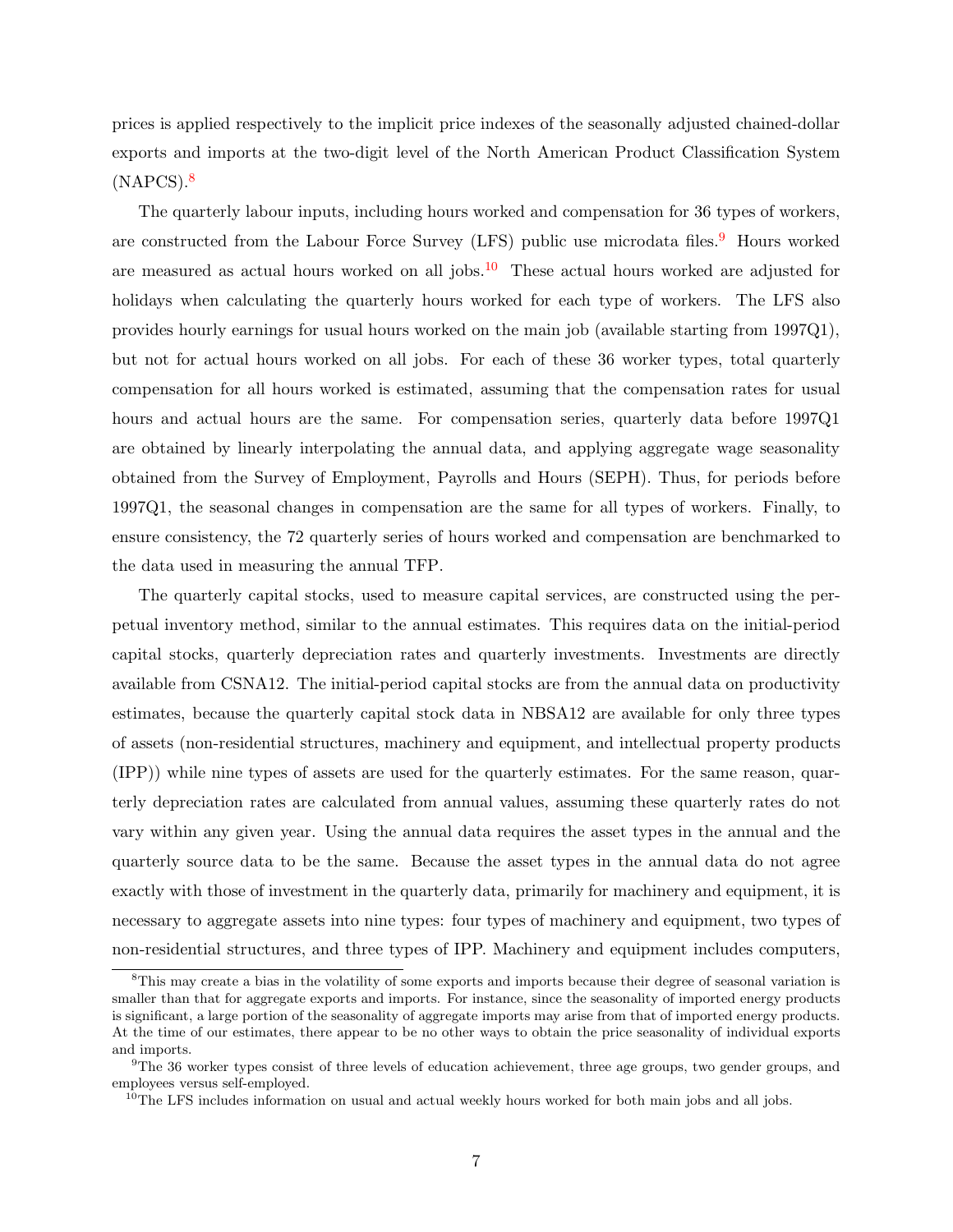telecommunications equipment, industrial machinery, and transportation and furniture. Grouping machinery and equipment in this way permits the matching of asset types between annual and quarterly data by current-price investments.<sup>[11](#page-11-0)</sup> This grouping also allows the constructed capital services to capture the faster technological progress made in computers and telecommunications equipment relative to other types of capital.

#### 3.2 Quarterly TFP results

The general trends in the quarterly series for output, TFP, and labour inputs and capital services are the same as in the annual series (Figure [1\)](#page-40-0).<sup>[12](#page-11-1)</sup> First, as in the annual data, although quarterly TFP expanded, on average, over the period from 1981Q1 to 2013Q4 (0.5 per cent year-on-year), it contracted between the early 2000s and 2013Q4. Some positive growth was observed in the early part of the recovery from the most recent recession, but subsequently stalled. Second, the business sector has experienced capital deepening since late 2003, at about the same time that TFP started contracting noticeably. This suggests that the business sector may have experienced a structural transformation over this period.

Some of the basic correlation properties of TFP and other important macroeconomic measures of inputs and relative prices are summarized in Table [A.](#page-12-0) First, TFP growth is contemporaneously positively correlated with growth of real output in the business sector. Second, the growth rates of both hours worked and labour input (quality-adjusted hours worked) are negatively correlated with contemporaneous TFP growth, but positively correlated with its growth lagged by one quarter. These negative correlations are consistent with the findings in [Basu, Kimball and Fernald](#page-18-2) [\(2006\)](#page-18-2).<sup>[13](#page-11-2)</sup>

<span id="page-11-0"></span><sup>&</sup>lt;sup>11</sup>Extensive comparison of quarterly investments (CANSIM 380-0068) with annual investments (CANSIM 031-0003) appears to suggest that annual investments used for constructing annual capital stocks are not updated as frequently as the quarterly series. For the same series (with identical names), discrepancy exists between the quarterly and annual data.

<span id="page-11-1"></span><sup>&</sup>lt;sup>12</sup>The series shown in the charts are seasonally adjusted with the X-13ARIMA-SEATS Seasonal Adjustment Program developed by the United States Census Bureau.

<span id="page-11-2"></span><sup>&</sup>lt;sup>13</sup>[Basu, Kimball and Fernald](#page-18-2) [\(2006](#page-18-2)) find that technology shocks are contractionary in the short run, e.g., hours worked first drop then rise following a positive technology shock. Their findings are consistent with assumptions of nominal rigidity and other frictions in models of business cycles. A more detailed exercise along the lines of that in [Basu, Kimball and Fernald](#page-18-2) [\(2006](#page-18-2)) requires separately identifying capacity utilization and is left for future research. By not controlling for changes in capacity utilization, the quarterly TFP measures constructed in this study may confuse technological changes with changes in capacity utilization. While there is no consensus on how the effects of capacity utilization should be separated from measured TFP, a blunt adjustment for capacity utilization can be made by subtracting the change in capacity utilization rates estimated by Statistics Canada from TFP growth. Assuming an additive relationship between technological change and change in capacity utilization,  $\Delta \ln TFP =$  $\Delta \ln A + \Delta \ln U$ , where A is the true technology and U is the capacity utilization rate. Subtracting capacity utilization from the measured total factor productivity gives the utilization-adjusted total factor productivity (or  $A$ ). Figure [6](#page-43-0) shows that measured TFP and utilization-adjusted TFP do deviate, most notably over the recent recession. The correlation between  $\Delta \ln TFP$  and  $\Delta \ln U$  is 0.22, while it is -0.23 between  $\Delta \ln A$  and  $\Delta \ln U$ . This suggests that the quarterly estimates of TFP may indeed be influenced by changes in capacity utilization. A more formal study incorporating capacity utilization into growth accounting is left for future research, which requires reliable data on capacity utilization.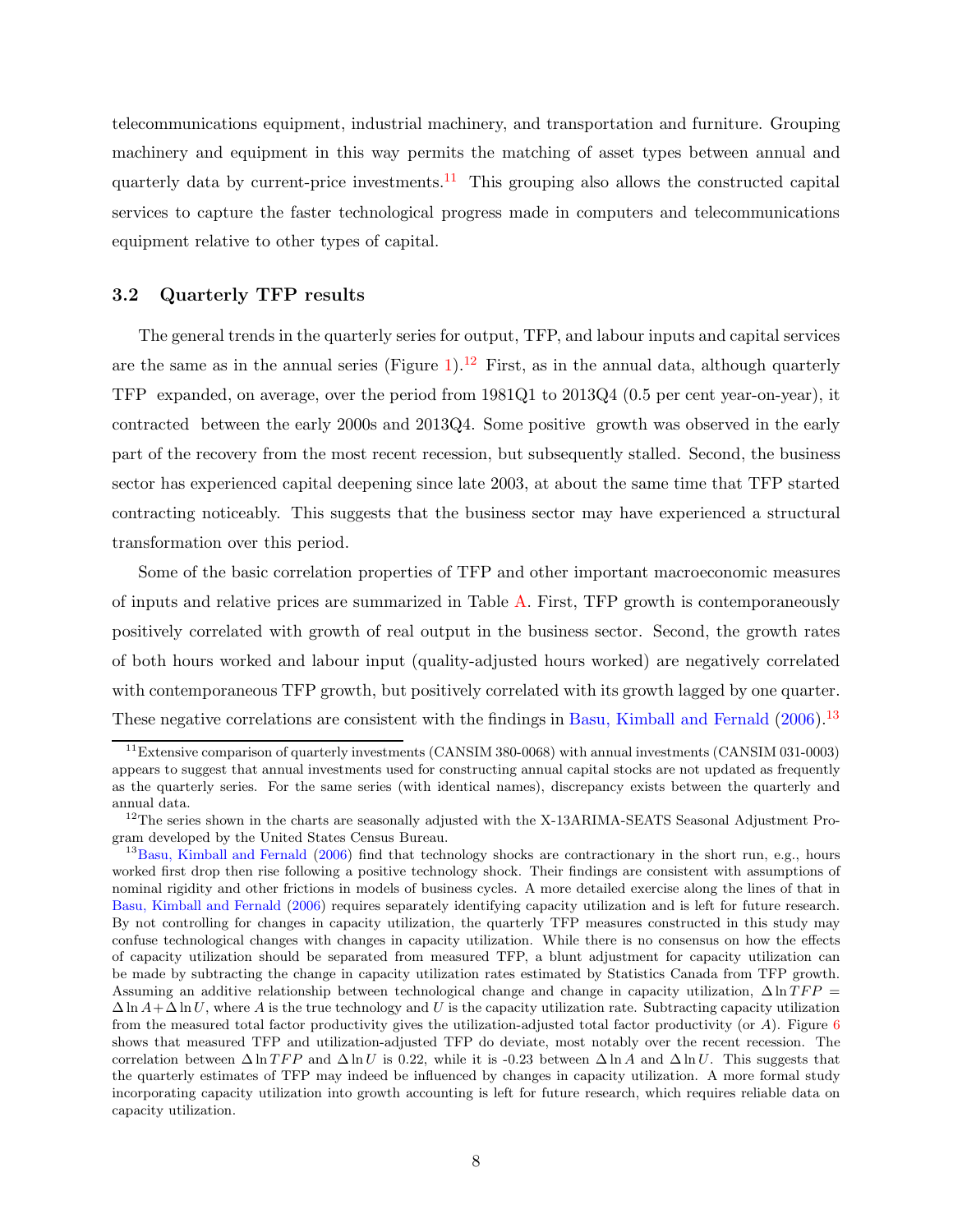Finally, while contemporaneous (or lagged) improvements in the terms of trade are moderately positively correlated with non-residential investment growth, correlations with the other variables are weaker.

|                                      | $\Delta TFP$ | Lagged $\Delta TFP$ | $\Delta T o T$ | Lagged $\Delta T \sigma T$ |
|--------------------------------------|--------------|---------------------|----------------|----------------------------|
| Output $(\Delta y)$                  | 0.71         | $-0.19$             | 0.06           | 0.10                       |
| Labour input $(\Delta l)$            | $-0.18$      | 0.18                | 0.02           | 0.16                       |
| Hours $(\Delta h)$                   | $-0.21$      | 0.23                | 0.02           | 0.15                       |
| Investment $(\Delta i)$              | 0.05         | 0.11                | 0.23           | 0.40                       |
| TFP $(\Delta TFP)$                   | 1.00         | $-0.62$             | 0.04           | 0.01                       |
| Terms of trade $(\Delta T \sigma T)$ | 0.04         | $-0.08$             | 1.00           | 0.28                       |

<span id="page-12-0"></span>Table A: Partial correlations, quarterly data

Just as differences in the measurement of capital services by [Diewert and Yu](#page-18-1) [\(2012](#page-18-1)) and by Statistics Canada had implications for the measurement of TFP in the top-down versus bottom-up approaches, the differences in quarterly and annual measures of capital services also have important implications when using the same methodology. The correlation between the growth rate of annual TFP estimated from the quarterly constructions and the growth rate of the directly estimated annual TFP series is 0.91, indicating some gaps between the two—differences that can be traced primarily to the measurement of capital services (Figure [2\)](#page-41-0). The correlation between annual and quarterly growth rates does not increase when quarterly investment is benchmarked to the annual data.

Recognizing that the measurement of capital services may affect any quarterly-annual comparison, it is nonetheless noteworthy that basic correlations among the same macroeconomic variables examined above can be significantly different in the annual and quarterly data. To illustrate this difference, Table [B](#page-12-1) reports the correlation coefficients with the annual data. For example, in the quarterly data, the growth rates of hours and labour input are negatively correlated with TFP growth, but in the annual data, the correlations between these variables are positive.

|                                      | $\Delta TFP$ | Lagged $\Delta TFP$ | $\Delta T o T$ | Lagged $\Delta T \circ T$ |
|--------------------------------------|--------------|---------------------|----------------|---------------------------|
| Output $(\Delta y)$                  | 0.86         | 0.20                | 0.31           | 0.08                      |
| Labour input $(\Delta l)$            | 0.46         | 0.37                | 0.46           | $-0.12$                   |
| Hours $(\Delta h)$                   | 0.46         | 0.35                | 0.45           | $-0.11$                   |
| Investment $(\Delta i)$              | 0.22         | 0.22                | 0.65           | 0.04                      |
| TFP $(\Delta TFP)$                   | 1.0          | 0.03                | 0.07           | 0.11                      |
| Terms of trade $(\Delta T \sigma T)$ | 0.07         | $-0.19$             | 1.0            | $-0.12$                   |

<span id="page-12-1"></span>Table B: Partial correlations, annual data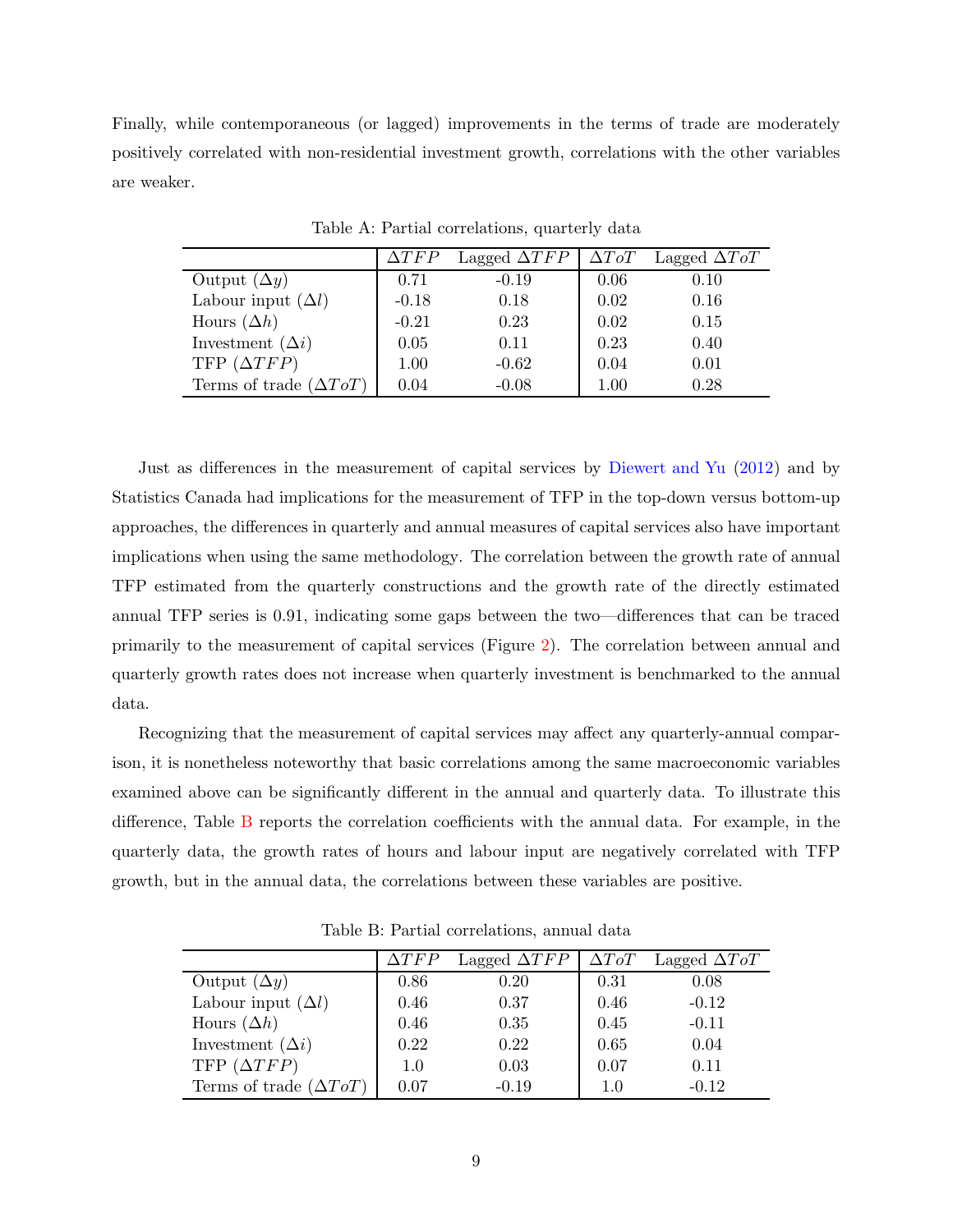Finally, as a robustness check, labour productivity, or the real value of output per hour worked, calculated from our quarterly series can be compared with the quarterly labour productivity data published by Statistics Canada. In general, real GDP, hours worked and average labour productivity (ALP) are similar, although the measures constructed in this paper are more volatile (Figures [3,](#page-41-1) [4](#page-42-0) and [5\)](#page-42-1).[14](#page-13-0) The real output series are fairly close—they differ in that both the paid rent and the rental value of owner-occupied dwellings are excluded in the analysis of this study, whereas only the rental value of owner-occupied dwellings is excluded in the Statistics Canada estimates. The differences in the series of quarterly hours worked between this study and Statistics Canada are greater, since they are drawn from different source data. Hours worked in the Statistics Canada labour productivity program take into account information in both LFS and SEPH data sources, as well as on multiple-job holders, while the analysis in this study relies solely on the LFS data.[15](#page-13-1)

#### 3.3 Effects of productivity shocks

The differences in the correlations between annual data and quarterly data underline the fact that such information should not be interpreted as indicative of causality. A simple VAR on quarterly data, however, can provide some insights into the structural drivers of these correlations. Two VARs are estimated using data for TFP, the terms of trade, investment, hours worked, the price of investment and the wage index. In one, all variables are expressed in rates of change (first-difference of the natural logarithm), whereas, in the other, the log-levels of the data are first detrended using a Hodrick-Prescott (HP) filter. In both VARs, four lags are included.

In the VARs, TFP residuals were assumed to correspond with technology shocks. This identification assumes that all other variables in the VAR could respond contemporaneously to technology shocks but that TFP would not respond contemporaneously to other structural shocks. Impulse responses to a technology shock are shown in Figure [7](#page-43-1) and Figure [8](#page-44-0) for the VAR in growth rates and for the VAR in detrended log-levels, respectively.

In the VAR in growth rates, growth in hours responds negatively on impact, but rebounds strongly one quarter later.<sup>[16](#page-13-2)</sup> While there is some volatility in the responses, the relative sizes of the responses indicate that, after one quarter, the level of hours will remain persistently positive. The wage growth response is positive on impact, but is also quite volatile from one quarter to the next.

<span id="page-13-0"></span> $14$ This higher volatility may be related to possible differences in implementing the seasonal adjustment in this study and Statistics Canada.

<span id="page-13-1"></span><sup>&</sup>lt;sup>15</sup>In constructing quarterly hours worked, Statistics Canada uses the geometric mean of hours worked in LFS and SEPH for employees to smooth the measured hours worked, and uses hours worked from LFS for the self-employed. In addition, multiple-job holders in LFS are counted twice to calculate aggregate hours. This paper doesn't use SEPH data, since they have no detailed information on worker types.

<span id="page-13-2"></span><sup>&</sup>lt;sup>16</sup>[Basu, Kimball and Fernald](#page-18-2) [\(2006](#page-18-2)) also find an initial negative impact on hours, although their estimates of a subsequent positive response are insignificant. In addition, their analysis uses annual data.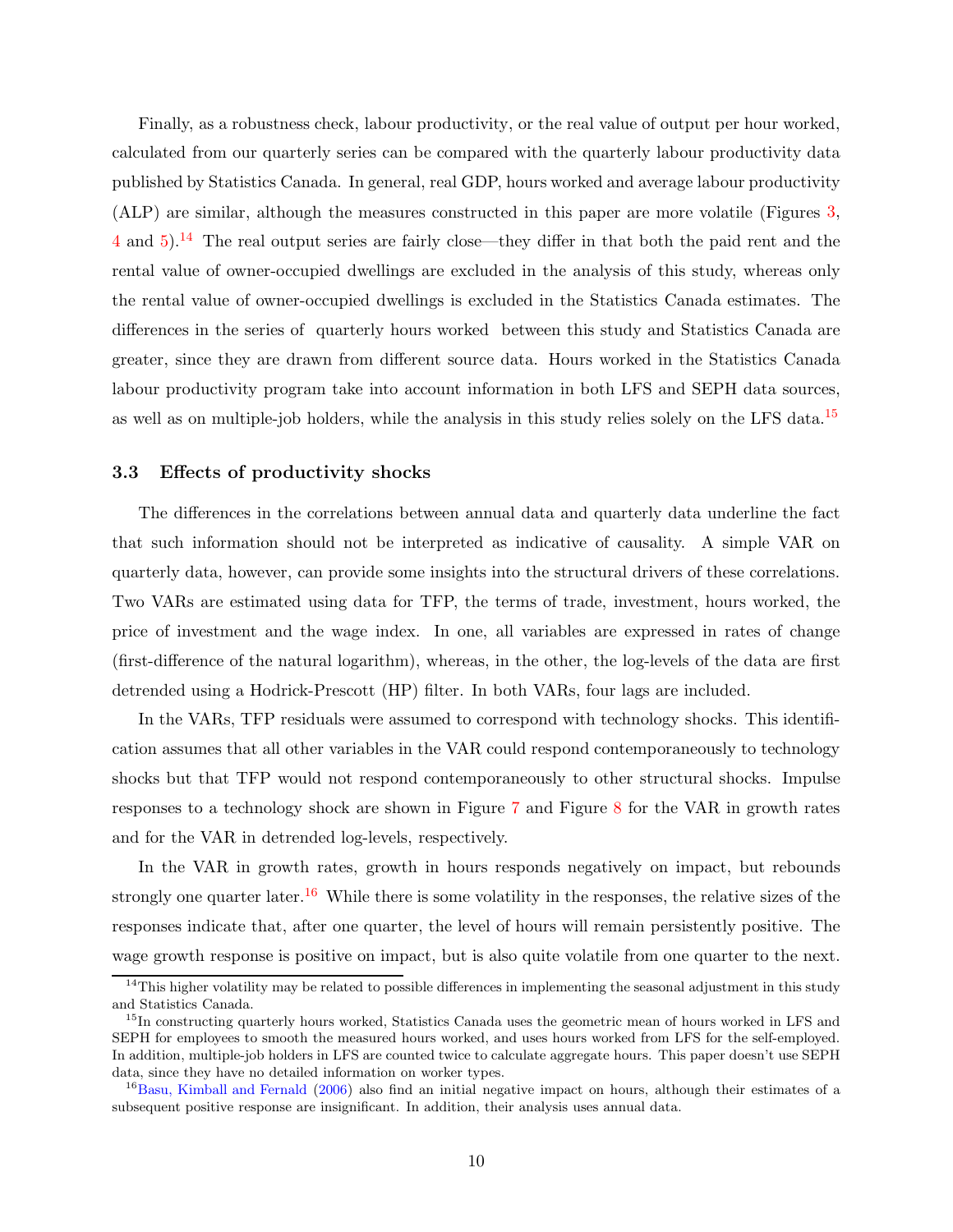The response of the investment price is positive on impact and roughly displays a hump shape. In contrast to these outcomes, the response of investment growth is delayed relative to the timing of the shock, with a significant positive response occurring only after four quarters.

The responses to a technology shock in the VAR in detrended log-levels indicate similar dynamics. Of course, as all series are detrended prior to inclusion in the VAR, it is not possible to determine whether a technology shock would have permanent effects on the levels of any of the variables used in this VAR. Nevertheless, VAR results indicate that the responses of hours (after an initial negative response on impact) and investment are positive and quite persistent, with the peak cyclical response of the level of investment occurring somewhat later than the peak cyclical response of hours.

Overall, the impulse responses help resolve the diverging correlations among the variables in the quarterly versus the annual data. It is worth noting that the analysis here is only meant to be illustrative of the sorts of questions for which quarterly data might provide some insights not available from annual data.[17](#page-14-0)

## 4 Real GDI growth, TFP and trading gains

In measuring TFP, one advantage of the top-down approach relative to the bottom-up approach is that the former allows one to examine the contribution of trading gains to the growth of real GDI. Such gains arise from the changes in the terms of trade and trade imbalances. This is particularly useful for studying the improved terms of trade in the 2000s. In this section, the trading gains due to changes in relative trade prices are examined.[18](#page-14-1)

In the national accounts, current-price GDI is the sum of nominal labour income and nominal capital income, which equals the current-price GDP. If the implicit price of GDP is used as the deflator, real GDI and real GDP are the same. But if other deflators are used to deflate the current-price GDI, real GDI and real GDP can then be different. In studying the contribution of relative price changes to growth in real income, the implicit price of domestic goods (consisting of consumption, government spending and investment) is used as the deflator to obtain real GDI. The possible deviation of real domestic income from real domestic product is then attributed to the deviation of prices of exports and imports from the prices of domestic goods.

<span id="page-14-0"></span> $17\text{ As was noted earlier, the data are constructed without controlling for changes in utilization. In this sense, using}$ the identification described above, the TFP residuals could be a combination of technology and utilization shocks.

<span id="page-14-1"></span><sup>&</sup>lt;sup>18</sup>The use of the term "trading gains" is to differentiate from welfare and productivity gains from trade, which have been studied extensively in the literature on international trade.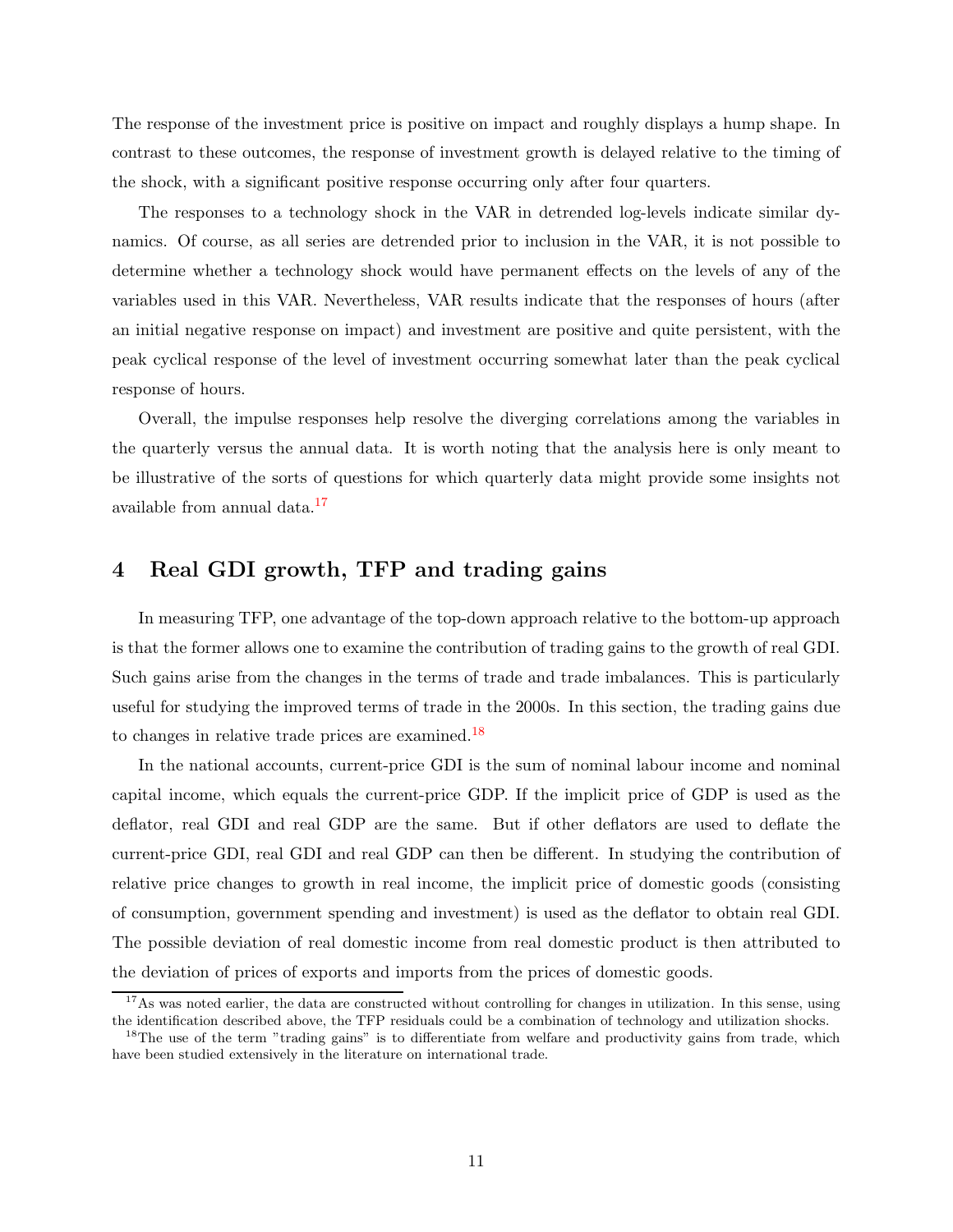Growth of real income can be decomposed into five factors as follows:<sup>[19](#page-15-0)</sup>

$$
g^t/g^{t-1} = \gamma^t \alpha^t_X \alpha^t_M \beta^t_L \beta^t_K,
$$

where  $g^t$  is aggregate real income growth,  $\gamma^t$  is the growth of TFP,  $\alpha^t_X$  is the rate of change in the real export price, and  $\alpha_M^t$  is the rate of change in the real import price. If  $\alpha_X^t > 1$ , Canadian export prices grow faster than the price of domestic output, hence,  $\alpha_X^t$  measures the contribution of rising export prices to the growth of real income generated by the business sector. Conversely, if  $\alpha_M^t > 1$ , it represents the contribution of falling real import prices to the growth of real gross output.[20](#page-15-1) The larger the value of  $\alpha_M^t$ , the larger the decline in the real import price (relative the price of domestic output). The export price and import price can be pooled together to form the trading gains,  $\alpha_{XM}^t = \alpha_X^t \alpha_M^t$ . Finally, the last two terms in the above equation represent the growth of quantities in labour inputs  $(\beta_L^t)$  and capital services  $(\beta_K^t)$ . The cumulative counterparts of the above decomposition equation can be obtained for each term. For example, cumulative growth of the TFP is  $\Gamma^t = \Gamma^{t-1} \cdot \gamma^t$  with  $\Gamma^0 = 1$ .

The trading gains can be further decomposed into two effects on real income growth: the termsof-trade effect and the relative-price effect, as shown in [Kohli](#page-18-5) [\(2004](#page-18-5), [2006](#page-18-6)) and [Reinsdorf](#page-18-7) [\(2010](#page-18-7)). The terms-of-trade effect reflects the contribution of changes in the export-import price ratio to real income growth. The relative-price effect captures the contribution resulting from trade imbalances, as well as from deviation in the price of tradables from the price of non-tradables. Let  $s_X^t$  and  $s_M^t$  be the two-period average share of current-price exports and imports, respectively, in nominal GDI in period t. Note that  $s_M^t$  is negative, since imports make a negative contribution to domestic output. Further let  $P_X^t/P_M^t$  be the export-import price ratio (i.e., terms of trade), define  $P_T^t = (P_X^t \cdot P_M^t)^{\frac{1}{2}}$ as the price of tradables, and let  $P_D^t$  be the price of domestic output. The trading gains can be re-formulated as follows:

$$
\begin{split} \alpha^t_{XM} &= \left(\frac{P_X^t}{P_D^t}\Big/\frac{P_X^{t-1}}{P_D^{t-1}}\right)^{s_X^t} \cdot \left(\frac{P_M^t}{P_D^t}\Big/\frac{P_M^{t-1}}{P_D^{t-1}}\right)^{s_M^t} \\ &= \left(\frac{P_X^t}{P_M^t}\Big/\frac{P_X^{t-1}}{P_M^{t-1}}\right)^{\frac{s_X^t-s_M^t}{2}} \cdot \left(\frac{P_T^t}{P_D^t}\Big/\frac{P_T^{t-1}}{P_D^{t-1}}\right)^{s_X^t+s_M^t} \end{split}
$$

The first term in the second line is the terms-of-trade effect on real income growth, and the second

.

<span id="page-15-0"></span><sup>&</sup>lt;sup>19</sup>To be consistent with [Diewert and Yu](#page-18-1) [\(2012](#page-18-1)), growth is the ratio of levels between period t and period  $t - 1$ .

<span id="page-15-1"></span><sup>&</sup>lt;sup>20</sup>Note that imports make a negative contribution to GDP. The greater the amount of imports, the lower the GDP. In equation [\(25\)](#page-22-0) of Appendix [A,](#page-19-0) the term in the square brackets is negative because imports add to the GDP as a negative value. When the real import price falls,  $\alpha_M^t$  rises, leading to growth in the real income.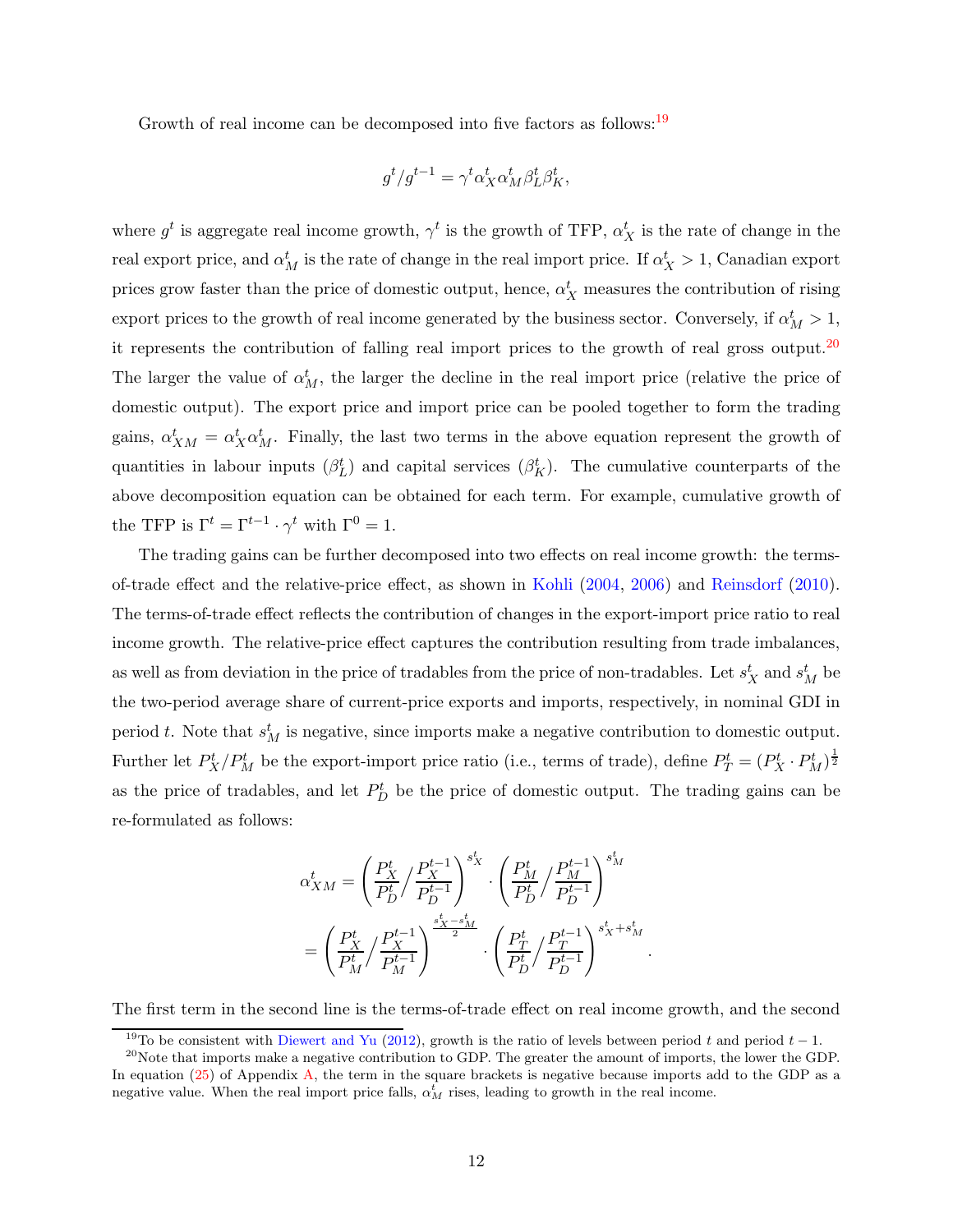term is the relative-price effect. The relative-price effect is one if either the trade is balanced (i.e.,  $s_X^t + s_M^t = 0$  or the ratio of tradable to non-tradable prices does not change from one period to the next.

The above decomposition of real income growth can be implemented with both the annual and quarterly data. The results reported here use the year-over-year growth from the quarterly data. Using the annual data gives similar results.

Before the decomposition of real income growth is reported, it is noted that the trading gains over the sample period came primarily from the terms-of-trade effect. The relative-price effect is small, because the trade imbalance is, on average, small relative to the level of nominal GDP, and overall, the price of tradables relative to that of non-tradables does not vary significantly. Over the period of 2001 to 2007, the trading gains contributed 1.0 percentage point to the annual growth of real GDI, of which the improvement in the terms of trade contributed 1.1 percentage points per year, while the relative-price effect was -0.1 percentage points.

Growth of real GDI in Canada has been supported by TFP growth and improvements in the terms of trade, although their relative importance has changed over time. Real GDI and real GDP tracked each other relatively closely prior to 2000, but over the past decade, real gross income in Canada has exceeded and grown faster than real output, owing to an improvement in the terms of trade. From 2001 to 2013, real GDI in the business sector increased by 26.3 per cent, while real gross output grew by 18.2 per cent and the trading gains improved by 8.5 per cent.<sup>[21](#page-16-0)</sup> Thus, about one-third of real income growth over the period of 2001 to 2013 is accounted for by the improvement in the terms of trade (again, the relative-price effect is small).

The trading gains contributed significantly to the real income in the early 2000s at about the same time that TFP growth started to slow. Contributions to average annual growth rates of real GDI are provided for different sub-periods in Figure [9.](#page-44-1) Over the 1982-2000 period, the trading gains made only a small contribution to annual real income growth, whereas close to one third of real income growth came from the contribution of TFP growth. In contrast, over the period from 2001 to 2007, productivity growth slowed considerably and the trading gains began to contribute significantly to the annual growth of real GDI. In this period, one third of real income growth is attributed to trading gains, a sufficiently sizable boost that the standard of living measured by real income growth did not worsen even though TFP growth slowed. In the recession of 2009, aggregate real income in the business sector dropped by 9.6 per cent, and real GDP dropped by 5.1 per cent. Close to half of the decline in real income was due to the deterioration in the terms of trade. TFP declined by 2.5 per cent and accounted for half of the drop in real GDP and more than a quarter of

<span id="page-16-0"></span> $^{21}$ Again, growth rates are log-differences of values in 2001 and 2013, for the purpose of decomposition.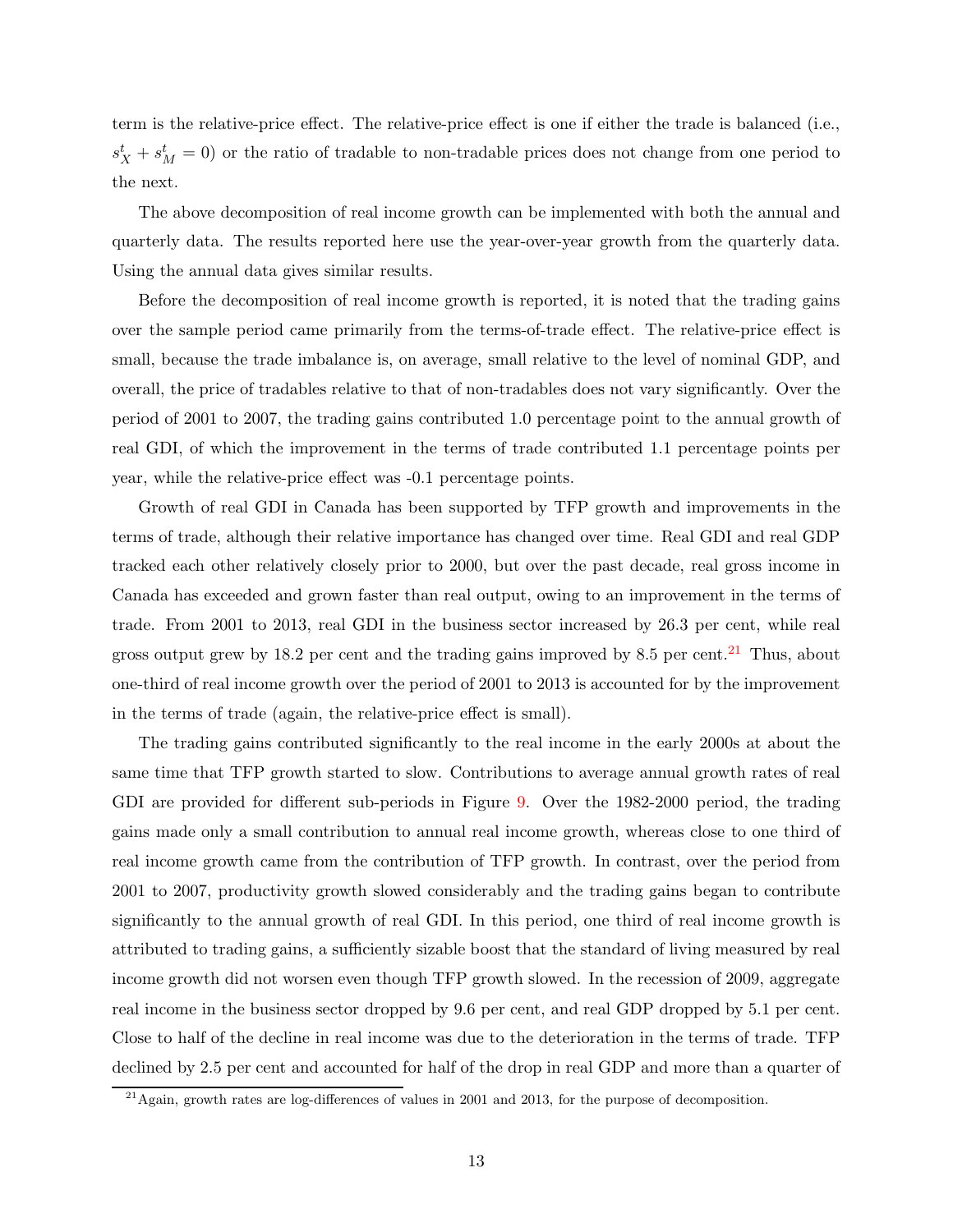the drop in real income. Finally, in the recovery period following the recession, the terms of trade continued to be important for real income growth, and TFP started to show modest growth.

The significant trading gains over the period 1981 to 2013 reflect the fact that the export price had been rising at a faster rate than the import price. Over this period, both the export price and the import price increased (Figure [10\)](#page-45-0). In particular, since 2000, the terms of trade improved, primarily because the export price experienced a sharp increase, at an average of 4.0 per cent per year, while the import price index rose at a rate of 2.8 per cent per year. $^{22}$  $^{22}$  $^{22}$ 

Investigating the sources and causes of improvement in the terms of trade, as well as its impact on output and inputs, are beyond the scope of this paper and are left for future research.

## 5 Concluding remarks

In this paper, quarterly data on total factor productivity for the Canadian business sector have been constructed for the period from 1981 to 2013, and the data on annual TFP used by [Diewert and Yu](#page-18-1) [\(2012](#page-18-1)) have been revised to reflect changes in the new national accounts and national balance-sheet accounts. The quarterly data are more timely for monitoring productivity developments. To illustrate their usefulness, a simple VAR model is estimated to study the effects of productivity shocks. The main findings are that hours worked respond negatively to technology shocks in the short run. In future research, equilibrium models could be used to improve understanding of issues of causality, such as the dynamic effects of structural drivers of improvements in the terms of trade.

The current quarterly estimates of TFP growth are slightly different from the annual estimates, mainly because they use different sources of investment data to estimate capital services. Harmonization of the quarterly and annual investment data used to construct real capital stocks would reduce the differences between quarterly and annual TFP estimates.

One important advantage of the top-down approach of [Diewert and Yu](#page-18-1) [\(2012](#page-18-1)) over the bottomup approach is that the contribution of the terms of trade to real income growth can be measured. The terms of trade, in the absence of strong productivity growth, have contributed to real income growth since 2001, helping to improve the standard of living in Canada. Looking forward, boosting productivity growth will be important for growth of output and real income, in particular, if the terms of trade stabilize.

<span id="page-17-0"></span> $22$ Export and import prices are used as they are from the new national accounts; any measured bias in these prices is carried in measuring the terms of trade.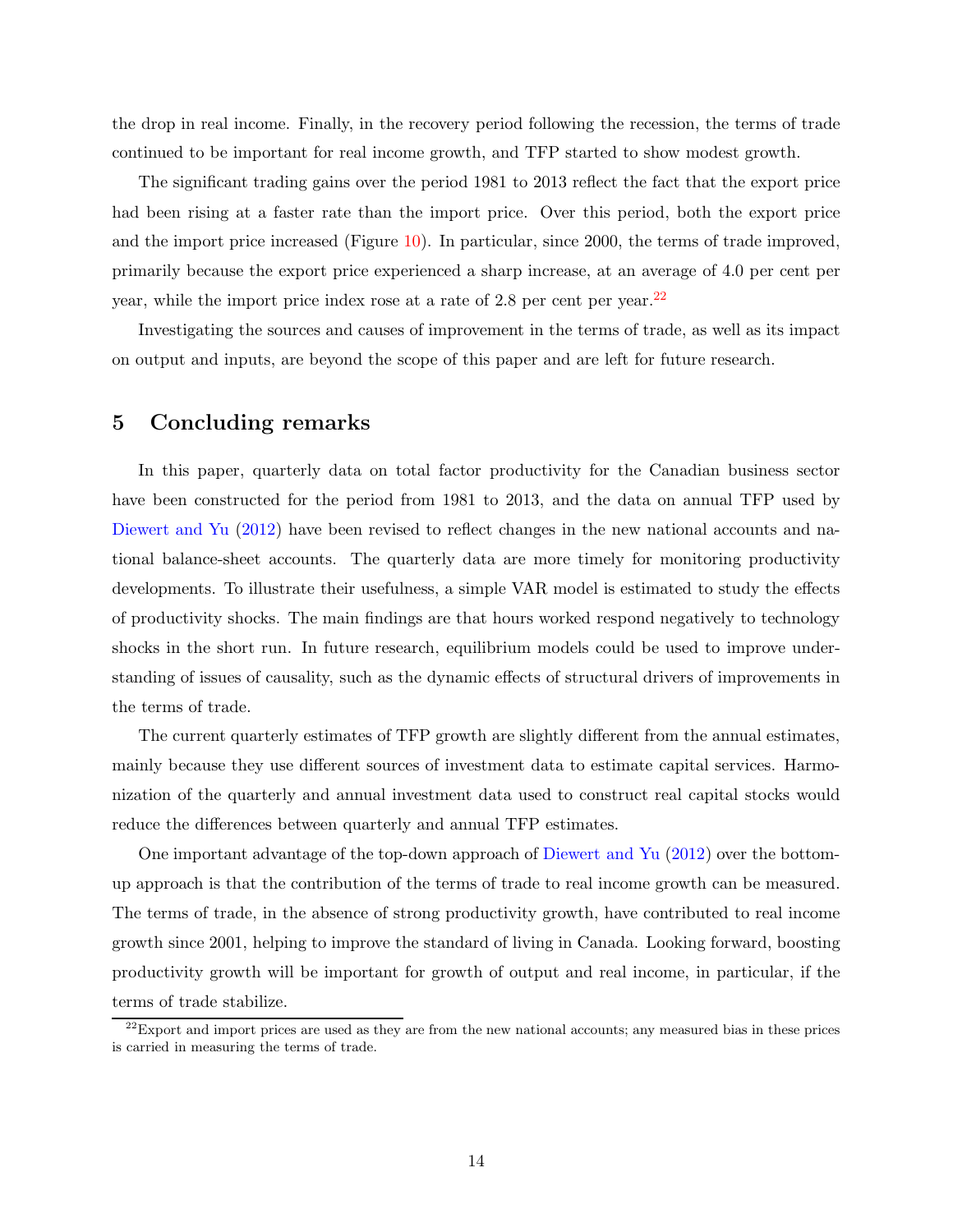## References

- <span id="page-18-11"></span>Baldwin, John R., Wulong Gu, and Beiling Yan. 2007. "User Guide for Statistics Canada's Annual Multifactor Productivity Program." Statistics Canada, Economic Analysis Division The Canadian Productivity Review 2007014e.
- <span id="page-18-3"></span>Basu, Susanto, and John G. Fernald. 2002. "Aggregate productivity and aggregate technology." *European Economic Review*, 46(6): 963–991.
- <span id="page-18-2"></span>Basu, Susanto, Miles S. Kimball, and John G. Fernald. 2006. "Are Technology Improvements Contractionary?" *American Economic Review*, 96(5): 1418–1448.
- <span id="page-18-9"></span>Baum, Christopher F, and Sylvia Hristakeva. 2011. "DENTON: Stata module to interpolate a flow or stock series from low-frequency totals via proportional Denton method."
- <span id="page-18-8"></span>Diewert, W. Erwin. 1974. "Applications of Duality Theory." In *Frontiers of Quantitative Economics*. Vol. II, , ed. M.D. Intrilligator and D.A Kendrick, Chapter 3, 106–176. North-Holland Publishing Co., Amsterdam.
- <span id="page-18-4"></span>Diewert, W Erwin, and Catherine J Morrison. 1986. "Adjusting Output and Productivity Indexes for Changes in the Terms of Trade." *Economic Journal*, 96(383): 659–79.
- <span id="page-18-0"></span>Diewert, W. Erwin, and Emily Yu. 2009. "New estimates of Canadian TFP growth and the contribution of changes in real export and import prices to real income growth." The University of British Columbia manuscript.
- <span id="page-18-1"></span>Diewert, W. Erwin, and Emily Yu. 2012. "New Estimates of Real Income and Multifactor Productivity Growth for the Canadian Business Sector, 1961-2011." *International Productivity Monitor*, 24: 27–48.
- <span id="page-18-10"></span>Huang, Ning, and Erwin Diewert. 2011. "Estimation of R&D depreciation rates: a suggested methodology and preliminary application." *Canadian Journal of Economics*, 44(2): 387–412.
- <span id="page-18-5"></span>Kohli, Ulrich. 2004. "Real GDP, real domestic income, and terms-of-trade changes." *Journal of International Economics*, 62(1): 83–106.
- <span id="page-18-6"></span>Kohli, Ulrich. 2006. "Real GDP, Real GDI and Trading Gains: Canada, 1981-2005." *International Productivity Monitor*, 13: 46–56.
- <span id="page-18-7"></span>Reinsdorf, Marshall B. 2010. "Terms of Trade Effects: Theory and Measurement." *Review of Income and Wealth*, 56(s1): S177–S205.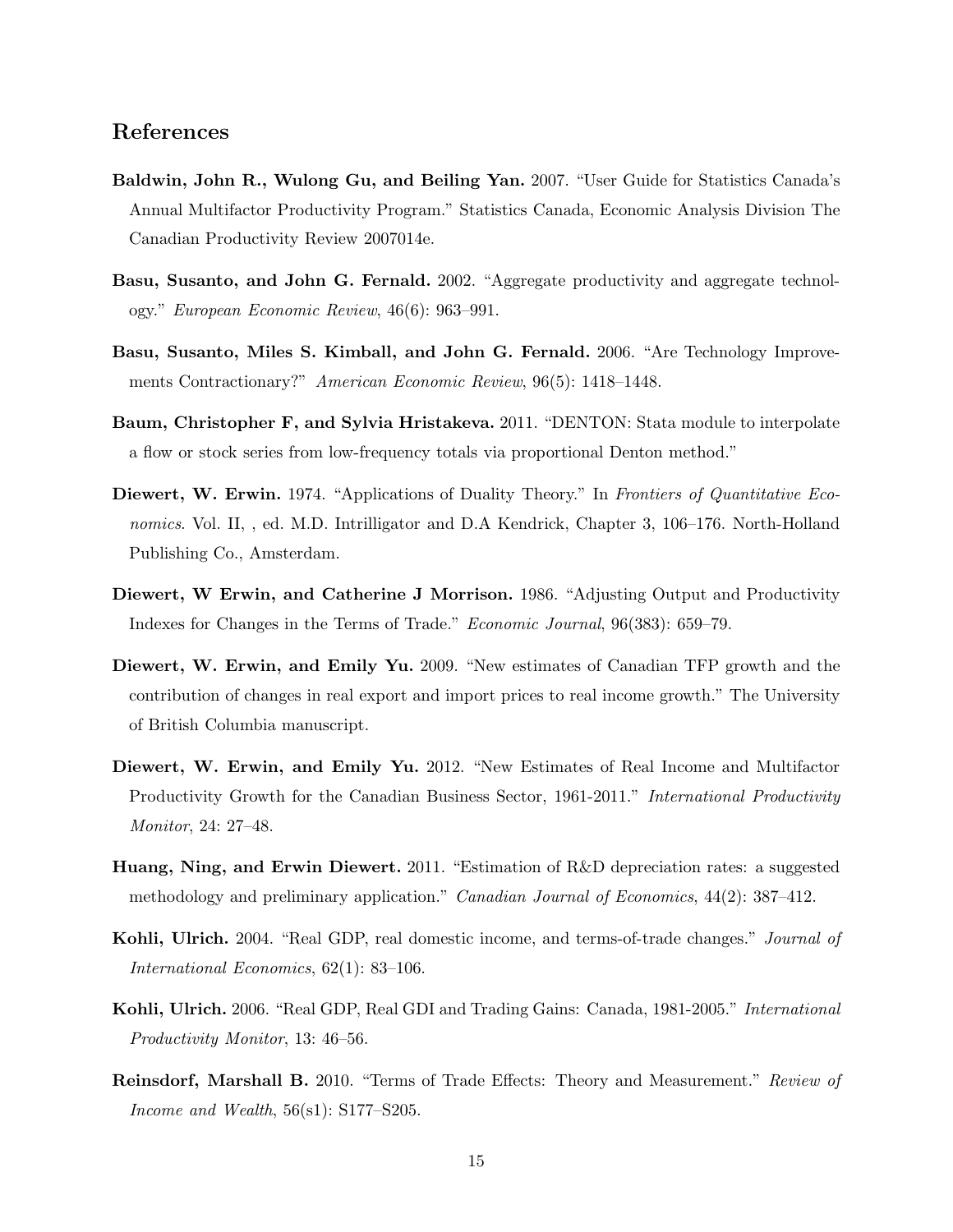### <span id="page-19-0"></span>A Appendix A: Diewert-Yu methodology for measuring TFP

The growth accounting approach to productivity growth decomposes the growth of real income in the business sector into the contribution from productivity growth, growth in primary inputs and changes in real prices. Given data for real income growth, growth in primary inputs and changes in real prices, productivity growth can be constructed. Here we briefly summarize the methodology; additional details are available in [Diewert and Yu](#page-18-1) [\(2012\)](#page-18-1).

Notation. In most cases, the same notation as in [Diewert and Yu](#page-18-1) [\(2012](#page-18-1)) is used. Let  $y^t =$  $(y_1^t, y_2^t, \dots, y_M^t)$  be the **output** vector of M products,  $x^t = (x_1^t, x_2^t, \dots, x_N^t)$  be the **input** vector of N inputs,  $P^t = (P_1^t, P_2^t, \cdots, P_M^t)$  be the **output price** vector, and  $W^t = (W_1^t, W_2^t, \cdots, W_N^t)$  be the input price vector.

The production technology of a firm producing  $y<sup>t</sup>$  is summarized by  $f<sup>t</sup>$ . Then, for example, the production function for output m is represented as  $y_m^t = f^t(y_1^t, \dots, y_{m-1}^t, y_{m+1}^t, \dots, y_M^t; x^t)$ . The cost function of producing all M outputs is  $c^t(y_1^t, y_2^t, \dots, y_M^t; W_1^t, W_2^t, \dots, W_N^t)$  given the above production technology  $f^t(.)$ . The aggregate revenue function is  $g^t(P^t, x^t)$  if firms produce the optimal amount of outputs  $y<sup>t</sup>$ . If the economy is in perfect competition and the production function displays constant returns to scale, then  $g^t(P^t, x^t) = P^t \cdot y^t = W^t \cdot x^t$ .

The real income generated in the business sector would be  $g^t(p^t, x^t) = p^t \cdot y^t = w^t \cdot x^t$ , where  $p^t = P^t/P_c^t$  and  $w^t = W^t/P_c^t$ .  $P_c^t$  is the price of consumption.

Decomposing growth in real income. The growth of real income can be decomposed into three components: growth of technology or total factor productivity (TFP), growth of real output prices, and growth of inputs.

**TFP growth** is the ratio of the real income that can be produced using the period t versus  $t-1$  technology with input volumes held constant at some reference level x and with prices held constant at some reference unit price  $p: \gamma^t(p,x) = \frac{g^t(p,x)}{a^{t-1}(p,x)}$  $\frac{g(p,x)}{g^{t-1}(p,x)}$ . It is natural to use the geometric mean of a Laspeyres measure and a Paasche measure of productivity growth as follows:

$$
\gamma^{t} = \left[ \frac{g^{t}(p^{t-1}, x^{t-1})}{g^{t-1}(p^{t-1}, x^{t-1})} \cdot \frac{g^{t}(p^{t}, x^{t})}{g^{t-1}(p^{t}, x^{t})} \right]^{\frac{1}{2}}.
$$
\n(12)

It should be noted that  $g^t(p^{t-1}, x^{t-1})$  and  $g^{t-1}(p^t, x^t)$  are theoretical terms; no data are available to measure them.

The growth of real income due to changes in prices is defined as  $\alpha(p^{t-1}, p^t, x, s) = \frac{g^s(p^t, x)}{g^s(p^{t-1}, x)}$  $g^s(p^{t-1},x)$ . It measures the change in real income produced by the market sector that arises from changes in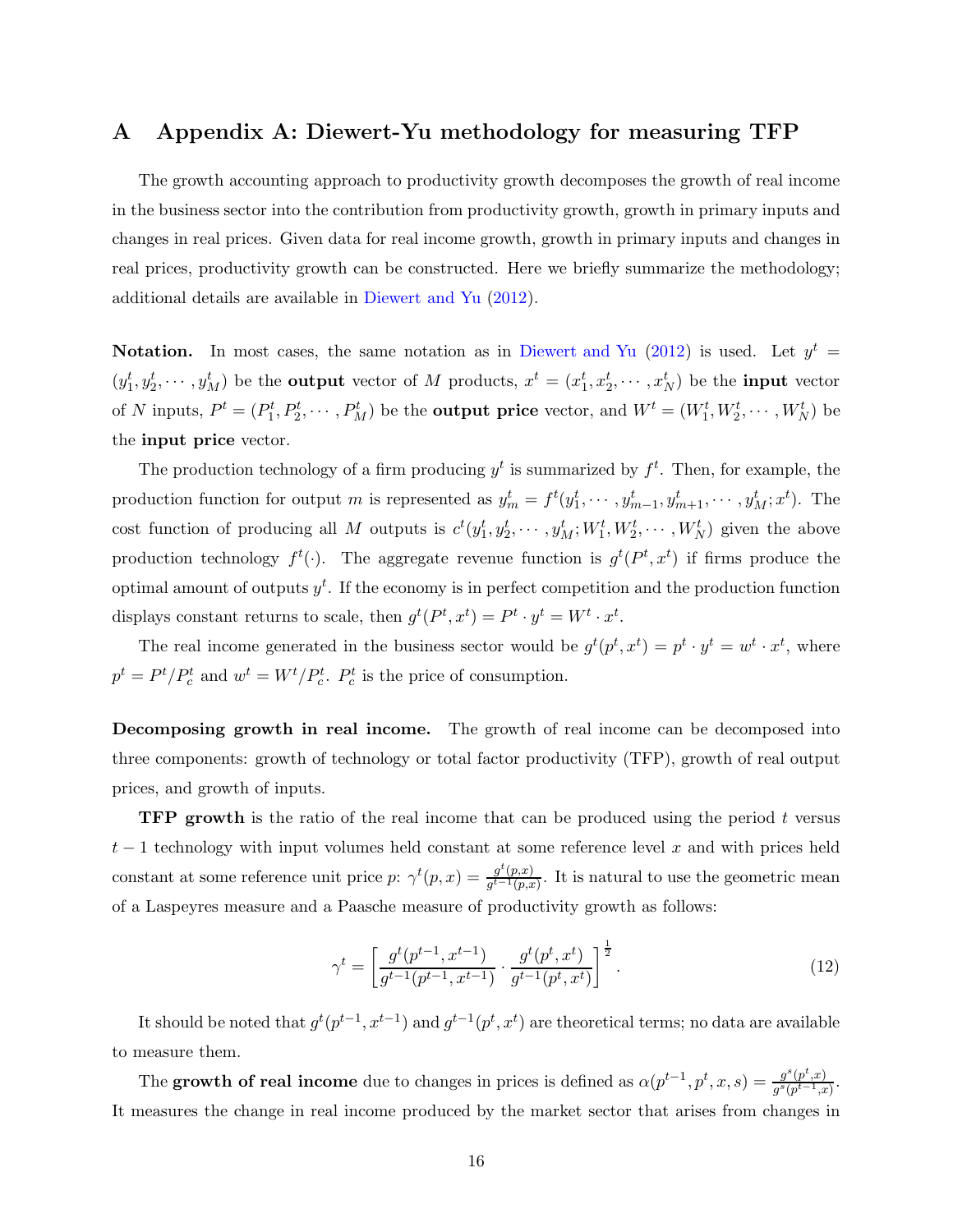output prices between period  $t - 1$  and period t, where output is produced using technology in period s and using some reference input level x. This growth can be expressed as the geometric mean of a Laspeyres measure and a Paasche measure, given by

$$
\alpha^{t} = \left[\frac{g^{t-1}(p^t, x^{t-1})}{g^{t-1}(p^{t-1}, x^{t-1})} \cdot \frac{g^t(p^t, x^t)}{g^t(p^{t-1}, x^t)}\right]^{\frac{1}{2}}.
$$
\n(13)

Analogous to the growth of real income due to changes in output prices, the theoretical index of growth of real income due to changes in input quantities is defined as  $\beta(x^{t-1}, x^t, p, s) =$  $g^{s}(p, x^{t})/g^{s}(p, x^{t-1})$ . It measures the growth of real income, where output is produced using technology in reference period s and using the reference real output prices  $p$ . It can be expressed as

$$
\beta^{t} = \left[ \frac{g^{t-1}(p^{t-1}, x^{t})}{g^{t-1}(p^{t-1}, x^{t-1})} \cdot \frac{g^{t}(p^{t}, x^{t})}{g^{t}(p^{t}, x^{t-1})} \right]^{\frac{1}{2}}.
$$
\n(14)

The growth of real income is defined as  $gr^t = \frac{g^t(p^t, x^t)}{g^{t-1}(n^{t-1}, x^t)}$  $\frac{g(p^x, x^y)}{g^{t-1}(p^{t-1}, x^{t-1})}$ , which can be written as

<span id="page-20-0"></span>
$$
gr_1^t = \frac{g^t(p^t, x^t)}{g^{t-1}(p^t, x^t)} \cdot \frac{g^{t-1}(p^t, x^t)}{g^{t-1}(p^{t-1}, x^t)} \cdot \frac{g^{t-1}(p^{t-1}, x^t)}{g^{t-1}(p^{t-1}, x^{t-1})}.
$$
(15)

The growth of real income can also be written as

<span id="page-20-1"></span>
$$
gr_2^t = \frac{g^t(p^{t-1}, x^{t-1})}{g^{t-1}(p^{t-1}, x^{t-1})} \cdot \frac{g^t(p^t, x^{t-1})}{g^t(p^{t-1}, x^{t-1})} \cdot \frac{g^t(p^t, x^t)}{g^t(p^t, x^{t-1})}.
$$
 (16)

Taking the geometric mean of equation  $(15)$  and equation  $(16)$ , we obtain the following:

<span id="page-20-2"></span>
$$
gr^{t} = \gamma^{t} \cdot \left[ \frac{g^{t-1}(p^{t}, x^{t})}{g^{t-1}(p^{t-1}, x^{t})} \cdot \frac{g^{t}(p^{t}, x^{t-1})}{g^{t}(p^{t-1}, x^{t-1})} \right]^{\frac{1}{2}} \cdot \beta^{t}, \tag{17}
$$

or

<span id="page-20-3"></span>
$$
gr^{t} = \gamma^{t} \cdot \alpha^{t} \cdot \left[ \frac{g^{t-1}(p^{t}, x^{t})}{g^{t}(p^{t-1}, x^{t-1})} \cdot \frac{g^{t-1}(p^{t-1}, x^{t})}{g^{t}(p^{t}, x^{t-1})} \right]^{\frac{1}{2}}.
$$
\n(18)

Diewert and Yu claim that, in equation [\(17\)](#page-20-2), the square root term in the middle is approximately equal to  $\alpha^t$ ; and in equation [\(18\)](#page-20-3), the square root term is approximately equal to  $\beta^t$ . The growth of real income is then decomposed as follows:

<span id="page-20-4"></span>
$$
gr^t \approx \gamma^t \alpha^t \beta^t,\tag{19}
$$

where  $\gamma^t$  is TFP growth,  $\alpha^t$  is growth in real output prices, and  $\beta^t$  is growth in primary inputs.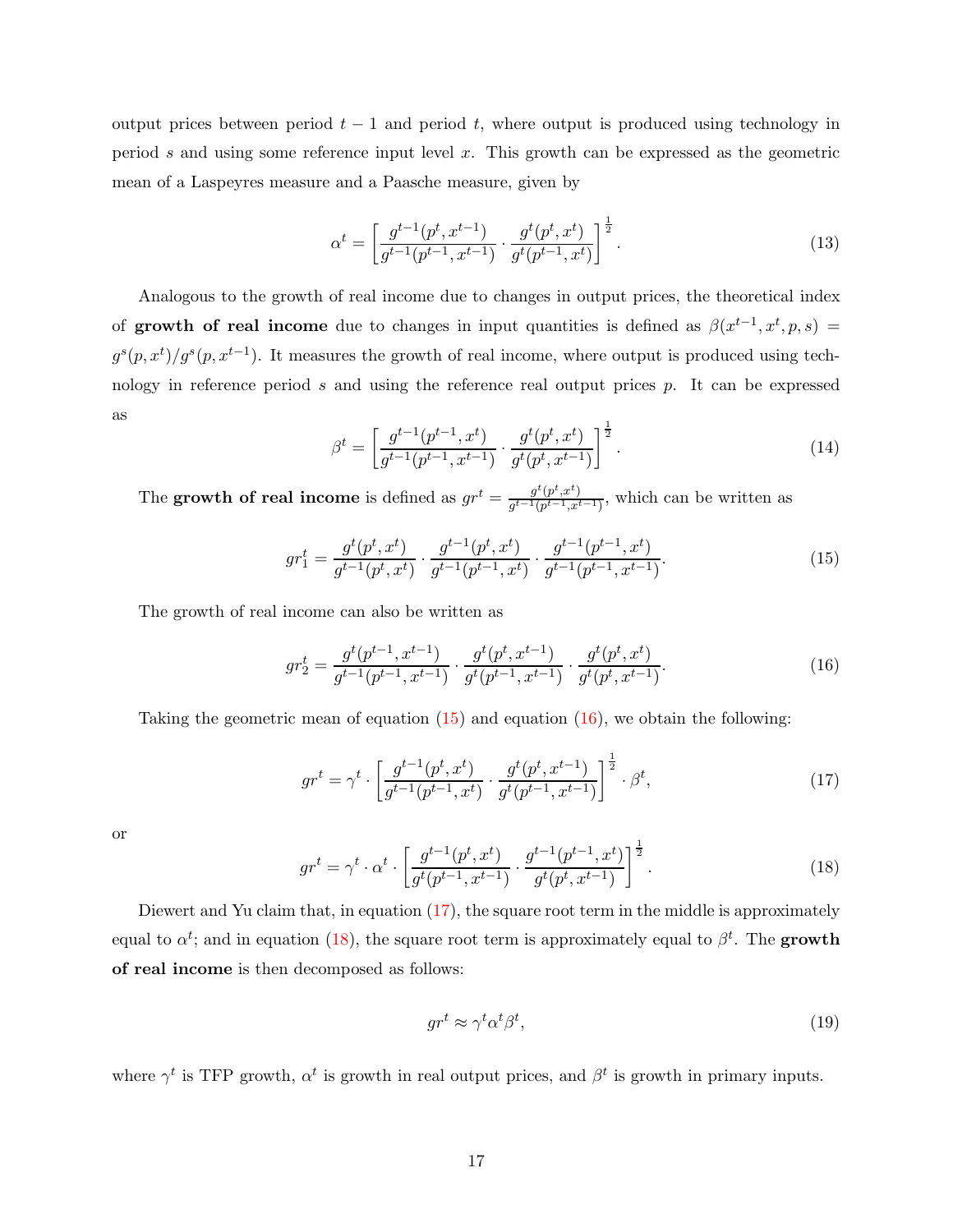Assumptions for exact index number. [Diewert and Yu](#page-18-1) [\(2012](#page-18-1)) impose assumptions on functional forms and parameters for revenue so that the decomposition [\(19\)](#page-20-4) holds exactly.

Assumption 1. *Translog revenue function*

$$
\ln g^t(p^t, x^t) = a_0^t + \sum_{m=1}^M a_m^t \ln p_m^t + \frac{1}{2} \sum_{m=1}^M \sum_{j=1}^M a_{mj} \ln p_m^t \ln p_j^t + \sum_{n=1}^N b_n^t \ln x_n^t + \frac{1}{2} \sum_{n=1}^N \sum_{j=1}^N b_{nj} \ln x_n^t \ln x_j^t + \sum_{m=1}^M \sum_{n=1}^N c_{mn} \ln p_m^t \ln x_n^t.
$$
\n(20)

The translog form of the revenue function enables the decomposition equation to hold exactly. Translog form is a second-order approximation of a general twice-differentiable revenue function.

Assumption 2. *The following restrictions on parameters hold:*

- (i)  $\sum_{m=1}^{M} a_m^t = 1$  *for any t*;
- (ii)  $\sum_{n=1}^{N} b_n^t = 1$  *for any t*;
- (iii)  $a_{mi} = a_{im}$  *for all m, j;*
- (iv)  $b_{ni} = b_{in}$  *for all*  $n, j$ ;
- (v)  $\sum_{j=1}^{M} a_{mj} = 0$  for  $m = 1, \cdots, M$ ;
- (vi)  $\sum_{j=1}^{N} b_{nj} = 0$  for  $n = 1, \dots, N;$
- (vii)  $\sum_{n=1}^{N} c_{mn} = 0$  for  $m = 1, \cdots, M;$
- (viii)  $\sum_{m=1}^{M} c_{mn} = 0$  *for*  $n = 1, \dots, N$ *.*

[Diewert](#page-18-8) [\(1974](#page-18-8)) shows that the revenue function is homogeneous of degree one in  $p<sup>t</sup>$ , if assumptions (i), (iii), (v) and (viii) hold. Similarly, the revenue function is homogeneous of degree one in  $x<sup>t</sup>$ , if assumptions(ii), (iv), (vi) and (vii) hold. These assumptions are necessary for the revenue function to be well-defined and to have the properties of a revenue function seen in the production theory.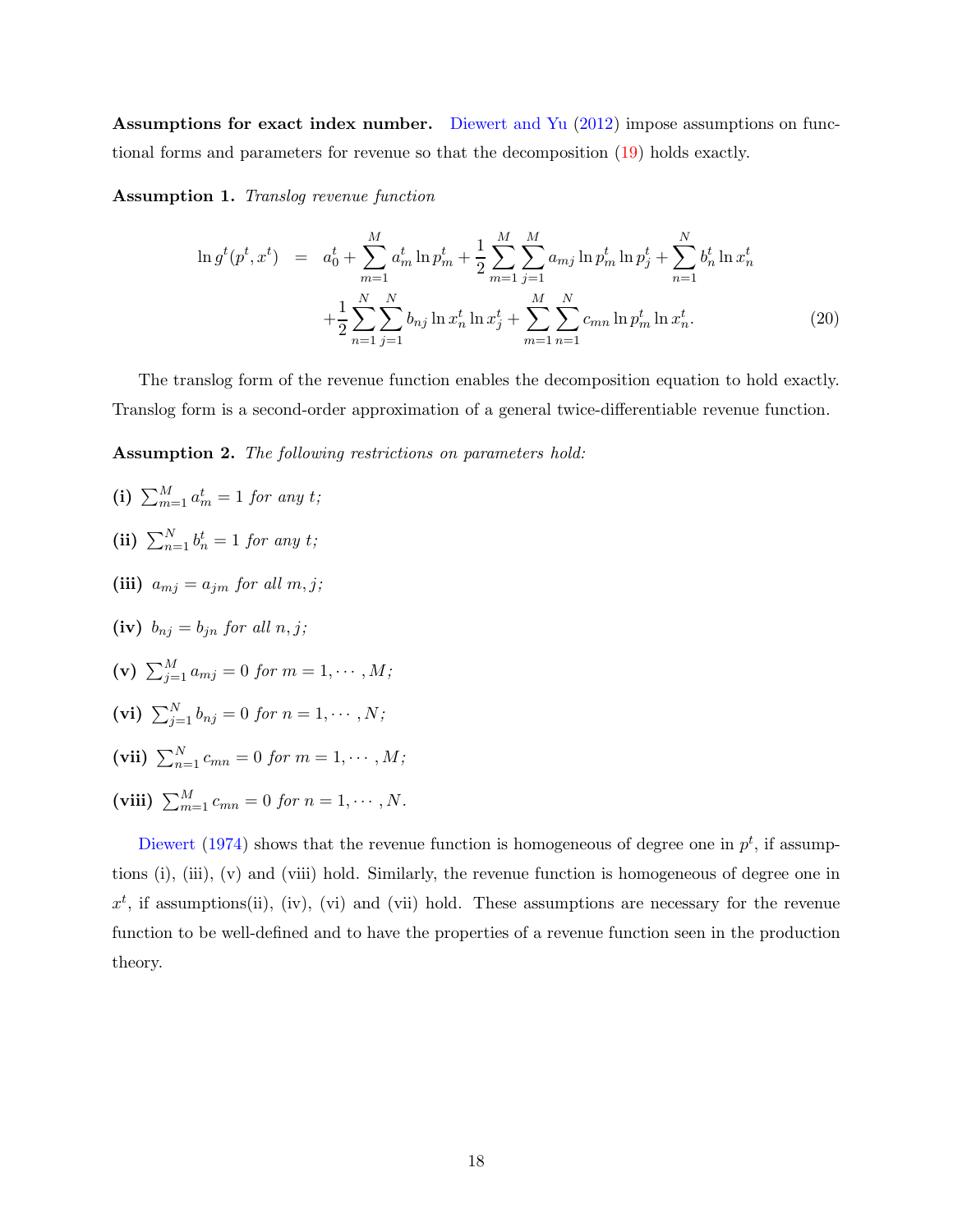Decomposition with translog function. Under Assumptions 1 and 2, the three components of growth in real revenue are given by

$$
\ln \alpha^{t} = \sum_{m=1}^{M} \frac{1}{2} \left[ \frac{p_m^{t-1} y_m^{t-1}}{p^{t-1} \cdot y^{t-1}} + \frac{p_m^t y_m^t}{p^t \cdot y^t} \right] \ln \left( \frac{p_m^t}{p_m^{t-1}} \right); \tag{21}
$$

$$
\ln \beta^t = \sum_{n=1}^N \frac{1}{2} \left[ \frac{w_n^{t-1} x_n^{t-1}}{w^{t-1} \cdot x^{t-1}} + \frac{w_n^t x_n^t}{w^t \cdot x^t} \right] \ln \left( \frac{x_n^t}{x_n^{t-1}} \right); \tag{22}
$$

$$
\gamma^t = \frac{gr^t}{\alpha^t \beta^t},\tag{23}
$$

where  $\alpha^t$  is the Törnqvist index of output prices, and  $\beta^t$  is the Törnqvist index of input quantity.

Contribution of output prices. [Diewert and Yu](#page-18-1) [\(2012](#page-18-1)) show that the above decomposition can take into account changes in relative prices of GDP components. Suppose the mth output price  $p_m$  changes in period  $t - 1$  to t. The overall measure of the effects on real income from changes in the real output price  $p_m$  is given by the geometric mean of a Laspeyres measure and a Paasche measure, as follows:

$$
\alpha_m^t = \left[ \frac{g^{t-1}(p_1^{t-1}, \dots, p_{m-1}^{t-1}, p_m^t, p_{m+1}^{t-1}, \dots, p_M^{t-1}, x^{t-1})}{g^{t-1}(p^{t-1}, x^{t-1})} \cdot \frac{g^t(p_1^t, x^t)}{g^t(p_1^t, \dots, p_{m-1}^t, p_m^{t-1}, p_{m+1}^t, \dots, p_M^t, x^t)} \right]^{\frac{1}{2}}.
$$
\n(24)

Under Assumptions 1 and 2,

<span id="page-22-0"></span>
$$
\ln \alpha_m^t = \frac{1}{2} \left[ \frac{p_m^{t-1} y_m^{t-1}}{p^{t-1} \cdot y_{m}^{t-1}} + \frac{p_m^t y_m^t}{p^t \cdot y_{m}^t} \right] \ln \left( \frac{p_m^t}{p_m^{t-1}} \right). \tag{25}
$$

This implies that the aggregate real output price contribution in period t is exactly decomposed into the product of separate price contributions, as follows:

$$
\alpha^t = \alpha_1^t \alpha_2^t \cdots \alpha_M^t. \tag{26}
$$

In the case of the terms of trade (export price relative to import price), let the real export price be the export price deflated by the domestic output price, and let the real import price be the import price deflated by the domestic output price. Note that, at this aggregate level, there are three output components: domestic output, exports and imports. The contribution of changes in real export and import prices are  $\alpha_{EX}^t$  and  $\alpha_{IM}^t$ , respectively, both defined as in equation [\(25\)](#page-22-0). The trading gains are then

$$
\alpha^t_{XM} = \alpha^t_{EX} \cdot \alpha^t_{IM}.
$$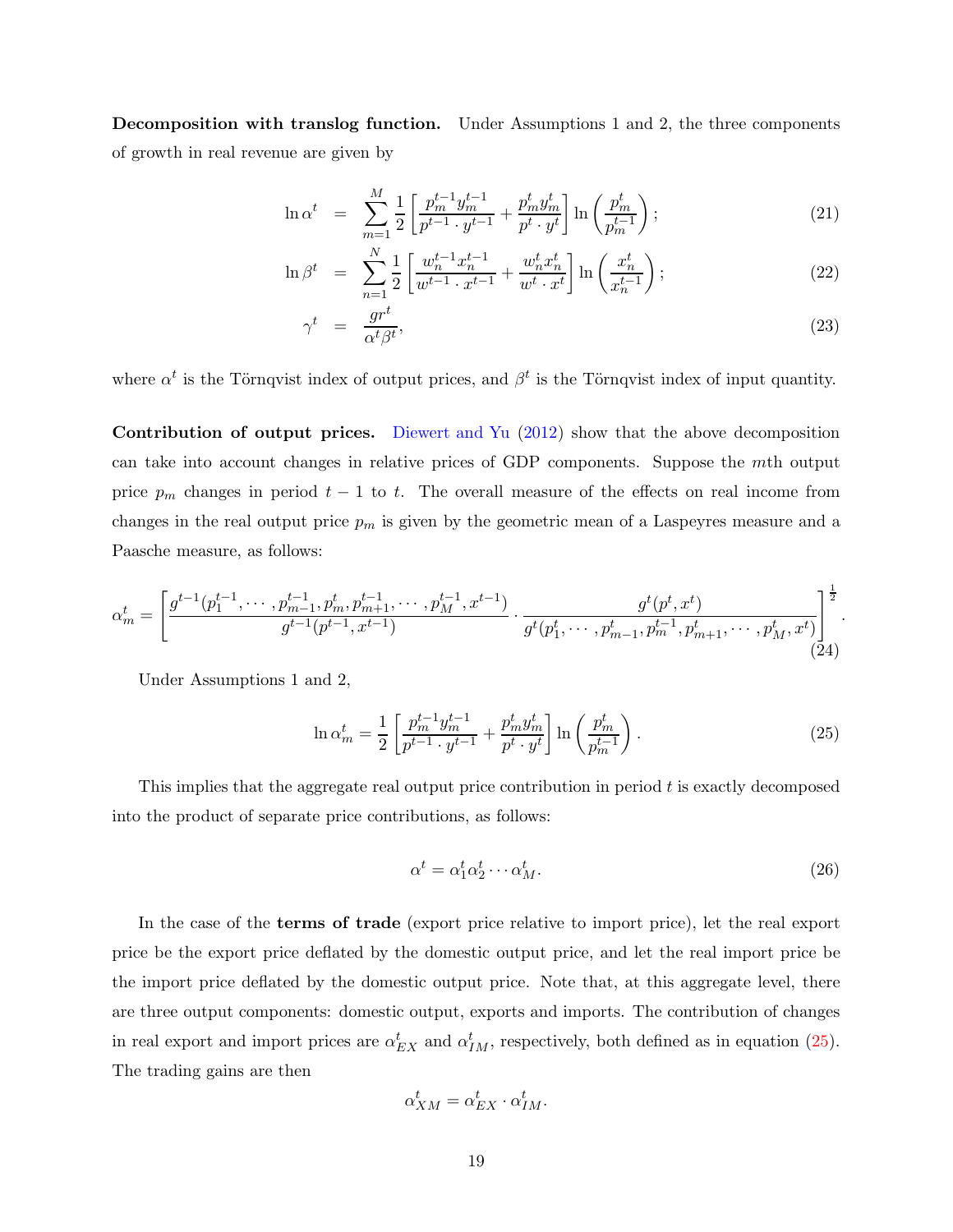Contribution of primary inputs. In the same fashion, the contribution of changes in primary inputs  $\beta^t$  can be further decomposed. Suppose that the *n*th input  $x_n$  changes. Its contribution to real income is  $\beta_n^t$ , measured as the geometric mean of a Laspeyres measure and a Paache measure, given by

$$
\beta_n^t = \left[ \frac{g^{t-1}(p^{t-1}, x_1^{t-1}, \cdots, x_{n-1}^{t-1}, x_n^t, x_{n+1}^{t-1}, \cdots, x_N^{t-1})}{g^{t-1}(p^{t-1}, x^{t-1})} \cdot \frac{g^t(p^t, x^t)}{g^t(p^t, x_1^t, \cdots, x_{n-1}^t, x_n^{t-1}, x_{n+1}^t, \cdots, x_N^t)} \right]^\frac{1}{2}.
$$
\n(27)

With the translog form of real GDP function,  $\beta_n^t$  can be written as

$$
\ln \beta_n^t = \frac{1}{2} \left[ \frac{w_n^{t-1} x_n^{t-1}}{w^{t-1} \cdot x^{t-1}} + \frac{w_n^t x_n^t}{w^t \cdot x^t} \right] \ln \left( \frac{x_n^t}{x_n^{t-1}} \right). \tag{28}
$$

The contribution from changes in quantities of all inputs has the following exact decomposition:

$$
\beta^t = \beta_1^t \beta_2^t \cdots \beta_N^t. \tag{29}
$$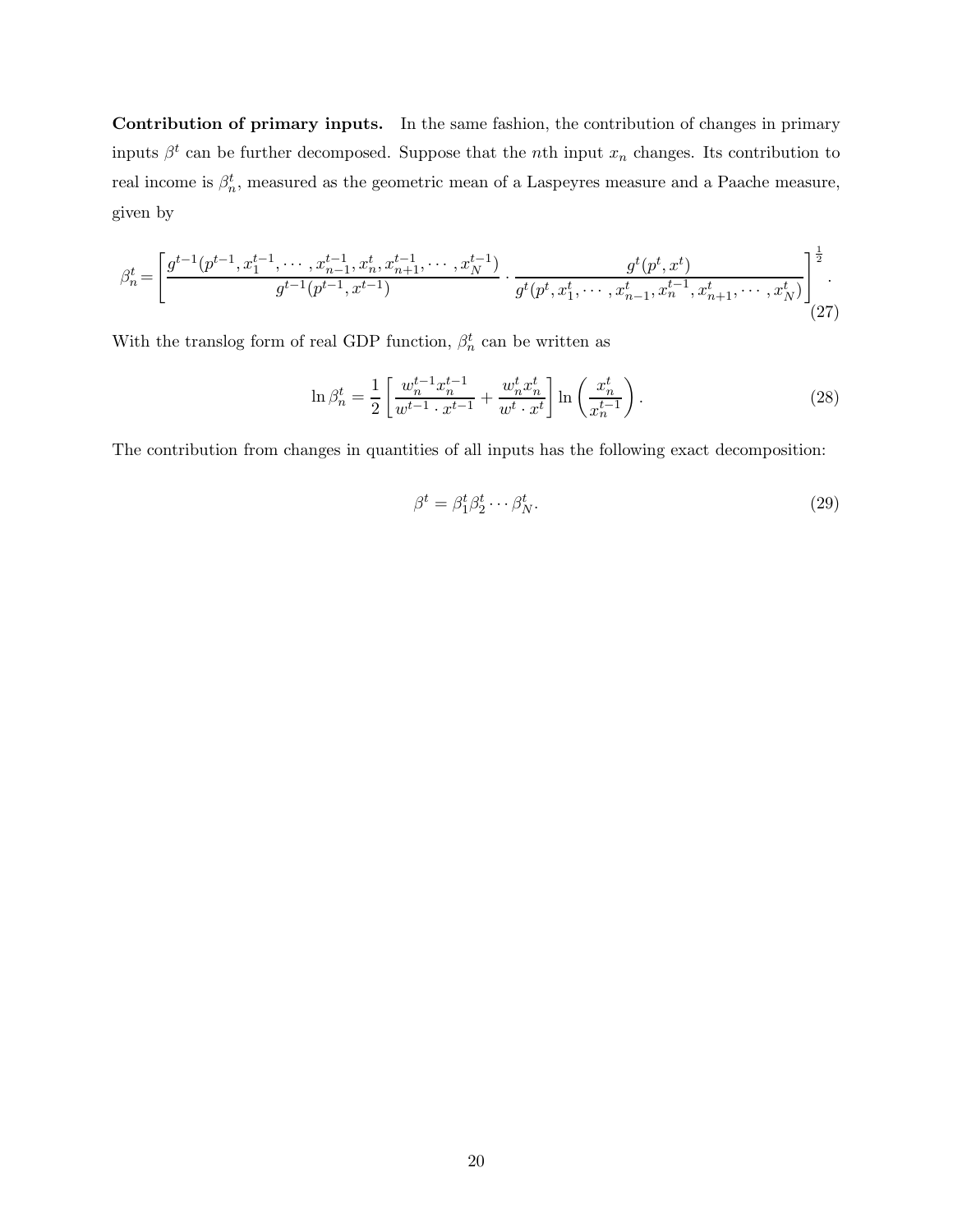## <span id="page-24-0"></span>B Appendix B: Data for quarterly TFP estimates

This section describes in detail how the outputs and inputs in the Canadian business sector are measured. The focus is on quarterly data series, since quarterly growth accounting is new. CANSIM tables used for quarterly estimates are listed in Table [F](#page-34-0) at the end of this appendix.

In this paper, the business sector includes sectors except the public administration sector and non-profit institutions serving households (NPISH), as well as the non-business parts of the education sector and the health care sector. The quarterly data start from 1981Q1. While data in NBSA12 start in 1990Q1, the required series are extended back to 1981Q1 using data in the old national balance-sheet accounts.

CSNA12 is a major revision to the national accounts. In addition to revisions to many tables, several changes are relevant for measuring productivity. First, CSNA12 introduced a new economic sector, NPISH. This sector is treated as part of the general government. Second, CSNA12 introduced intellectual property products (IPP), a new asset type consisting of software, mineral exploration and evaluation, and research and development. Prior CSNA12, software was a component of machinery and equipment; mineral exploration and evaluation was a component of non-residential structures; and research and development was treated as an intermediate input for businesses and as a final consumption expenditure for government. Third, exports and imports are re-categorized using the North American Product Classification System (NAPCS) Canada 2007. In addition, the measurement of prices of exports and imports is improved by using micro price surveys.

In constructing each variable, two of three values are needed: current-price value, real value (or quantity) and the implicit price index. In most cases, current-price values and real quantities are available. Often, aggregating different series is necessary. A chained Fisher index is used when aggregating multiple components of the same type. For example, a Fisher index is used to construct the aggregate consumption expenditure by removing housing services from the total household expenditure. A chained Törnqvist index is used when aggregating all output (input) components into the aggregate output (input). Nevertheless, the results are not sensitive to the choice of price indexes.

To construct the seasonally unadjusted series of quantities and prices, two issues need to be addressed. First, some variables have no quarterly data and it is impossible to estimate them. Since no quarterly series exist for current-price GDP at basic prices, quarterly data are obtained by interpolating annual series at the quarterly frequency when needed. Second, seasonally unadjusted chained-dollar series are not available for many variables. In CSNA12 tables, seasonally unadjusted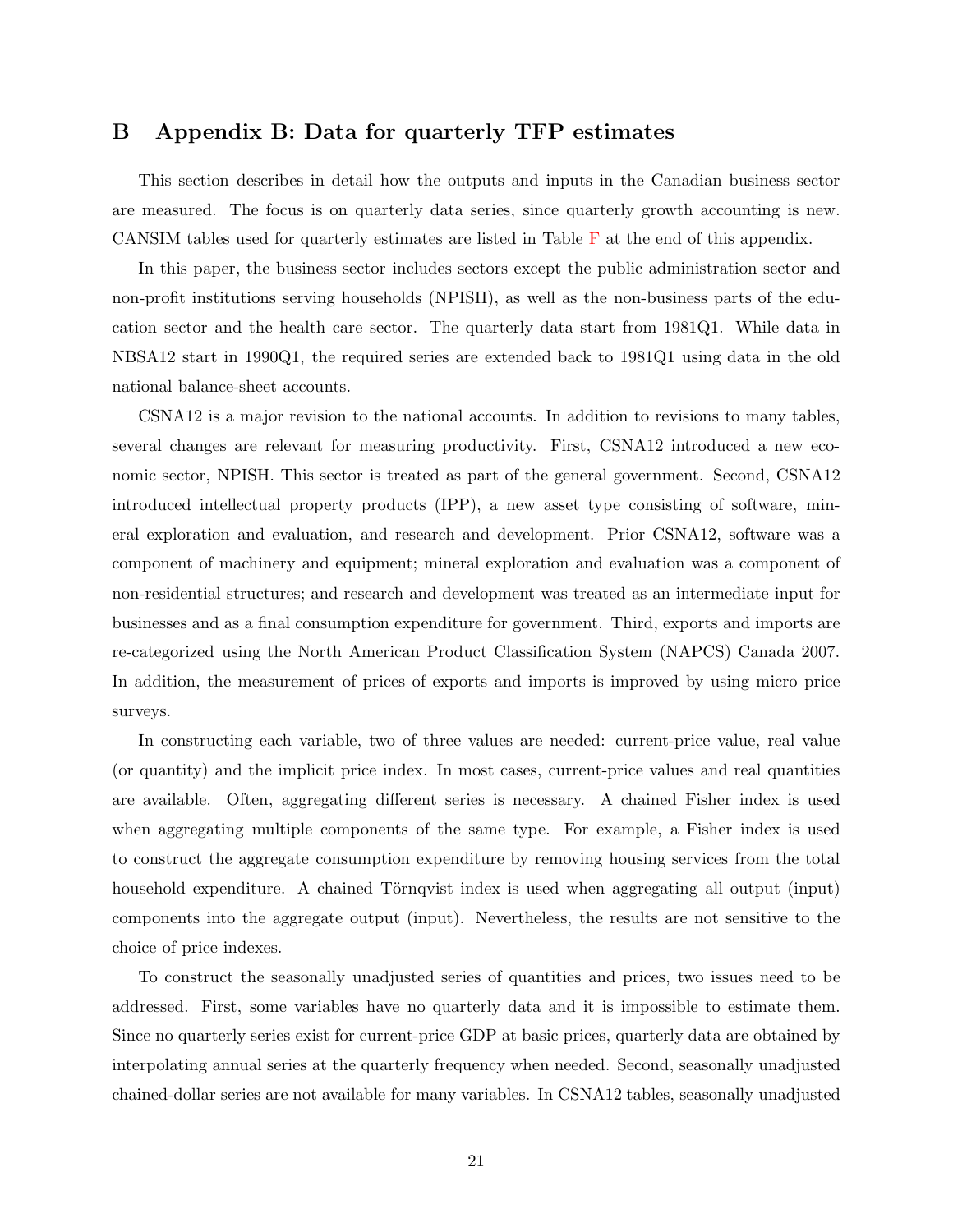series are often available only in constant dollars, not in chained dollars. In such a case, seasonality is detected by checking whether there is a significant difference between seasonally unadjusted and adjusted constant-dollar values. If the underlying variable displays no seasonal variation, seasonally adjusted chained-dollar values are used. If the underlying variable displays an obvious seasonal variation, seasonally unadjusted chained-dollar values are obtained by applying a seasonality ratio to the implicit price indexes of the seasonally adjusted chained-dollar values. This seasonality ratio is the ratio of two implicit price indexes, calculated from the seasonally unadjusted and adjusted series for both current-price values and constant-dollar values.<sup>[23](#page-25-0)</sup>

#### B.1 Quarterly output

Output is the final demand expenditure, which is a measure of value added because it excludes intermediate inputs. It consists of 5 categories of domestic output, 12 categories of exports and 12 categories of imports. Domestic output includes household final consumption expenditure, sales of businesses to non-businesses, business investment, government spending and changes in business inventories. Most output components in the business sector are from the expenditure-based GDP tables in CSNA12.

Household final consumption expenditure. Final consumption expenditure is the total final household consumption spending on goods and services, excluding paid rent and the imputed rent for owner-occupied dwellings.<sup>[24](#page-25-1)</sup> Obtaining the imputed rent for owner-occupied dwellings in the business sector requires GDP at basic prices in the business sector. No current-price quarterly GDP at basic prices is available in CSNA12. First, the implicit price of the imputed rent is constructed from the seasonality of the imputed rent from the table Detailed household final consumption expenditure, using seasonally unadjusted and adjusted constant-dollar prices. $^{25}$  $^{25}$  $^{25}$  It is then applied to the linearly interpolated annual prices of the imputed rent, resulting in the seasonally unadjusted chained-dollar price of the imputed rent. For real values of the imputed rent in the business sector, series from the tables of GDP at basic prices according to the North American Industry Classification System (NAICS) are used. The quantity and price of the paid rent are from the table

<span id="page-25-0"></span><sup>&</sup>lt;sup>23</sup>The differences between seasonally adjusted chained-dollar values and seasonally adjusted constant-dollar values arise from changes in the composition of the underlying outputs and inputs. For example, the constant-dollar value and chained-dollar value of investment in machinery and equipment are very different in 1980s and 1990s, owing to the significant decline in prices of computer equipment and significant increase in the use of computers. For some other variables, the chained-dollar price and the constant-dollar price are virtually the same.

<span id="page-25-1"></span> $^{24}$ In the growth accounting data at Statistics Canada, only the imputed rent from owner-occupied dwellings is excluded from the output measure.

<span id="page-25-2"></span><sup>&</sup>lt;sup>25</sup> Here, the term "seasonally adjusted constant-dollar price" refers to the implicit price index (deflator) calculated from dividing seasonally adjusted current values by seasonally adjusted real values at constant dollars. Other similar terms are defined in the same way.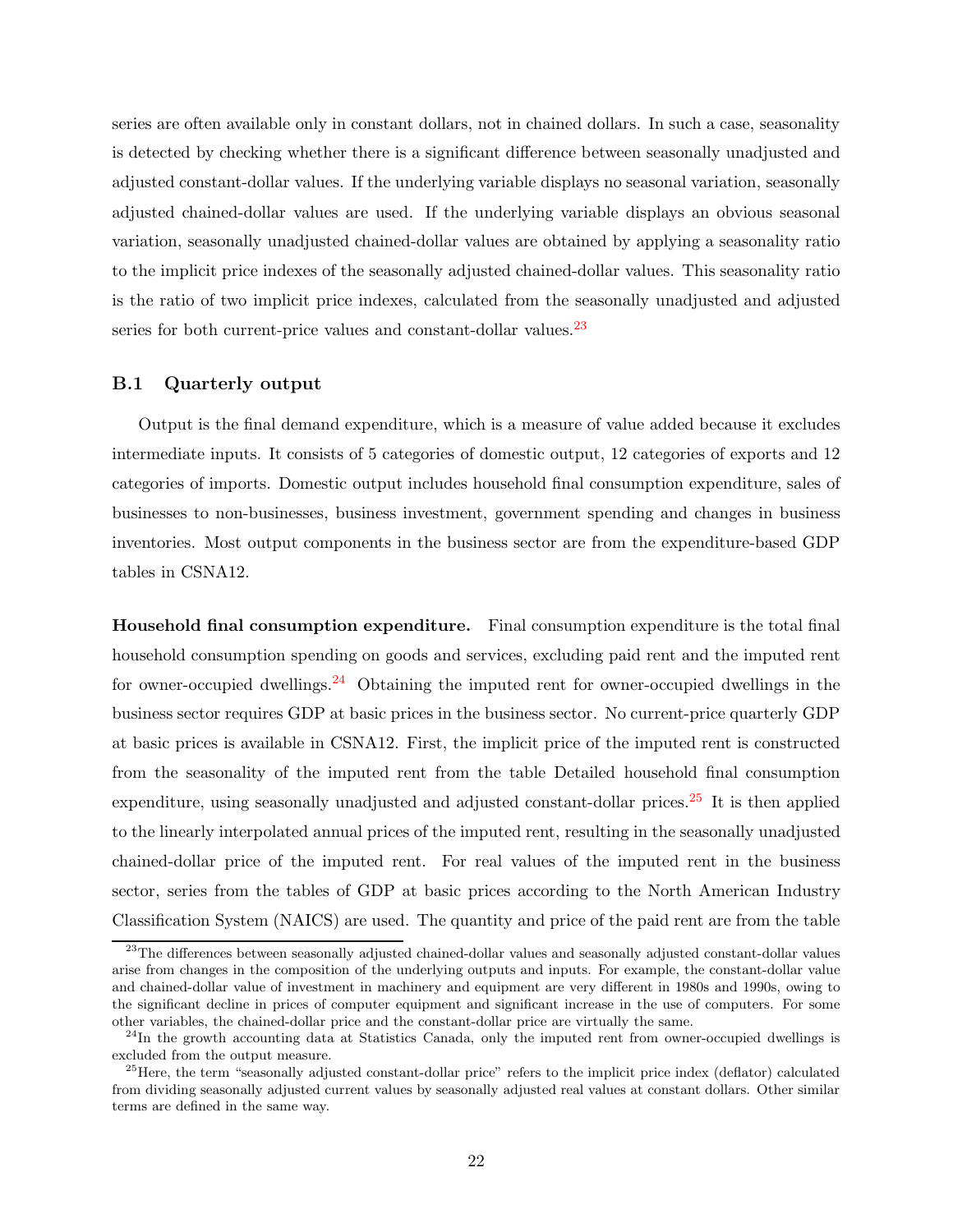of detailed household final consumption expenditure. The seasonally adjusted prices in constant dollars and in chained dollars are identical for paid rent; seasonally unadjusted prices (in constant dollars) of paid rent are used without further adjustment.

For the aggregate household consumption expenditure, the seasonally adjusted chained-dollar implicit price and the seasonally adjusted constant-dollar implicit price diverge over time, thus requiring adjustment. The price seasonality is obtained in the table of GDP at 2007 constant prices (expenditure-based). The seasonally adjusted chained-dollar price is obtained from the expenditure-based GDP table. The seasonally unadjusted chained-dollar price is then calculated as the seasonally adjusted chained-dollar price multiplied by the price seasonality.

The final consumption expenditure net of residential rents is obtained using the Fisher price and quantity indexes. Consumption taxes are then removed from the final net consumption expenditure. The effective consumption tax rate is calculated and used to adjust the seasonally unadjusted chained-dollar price, as well as the real value of net final consumption expenditure.

Net sales of businesses to the non-business sector. Calculating the net sales of businesses to the non-business sector (NSBN) is described in detail in [Diewert and Yu](#page-18-1) [\(2012](#page-18-1)). According to their theory, the current value of NSBN equals the current value of the government's general final consumption expenditure (at market prices), subtracting the current value of GDP at basic prices in the non-business sector. The government's general consumption expenditure equals the sum of government consumption expenditure and the NPISH's final consumption expenditure, which is obtained from the expenditure-based GDP table.

For GDP at basic prices in the non-business sector, CSNA12 has no quarterly current-price GDP at basic prices by sector. The real value of GDP at basic prices in the non-business sector is found in the NAICS table for GDP at basic prices. The implicit price of GDP at basic prices for the non-business sector is obtained by interpolating its annual data.

The net sales of businesses to non-businesses are then calculated as in the Fisher quantity index from general government spending and non-business GDP at basic prices.

Government investment. Government investment consists of investment by government and by NPISH. Current and real values of these investments are from the table for GDP (expenditurebased) and the table for GDP at 2007 constant-dollar prices. The seasonality of investment prices is obtained from the GDP table at 2007 constant-dollar prices.

Business investment. Business investment includes investment in residential structures, nonresidential structures, machinery and equipment, and intellectual property products. The cur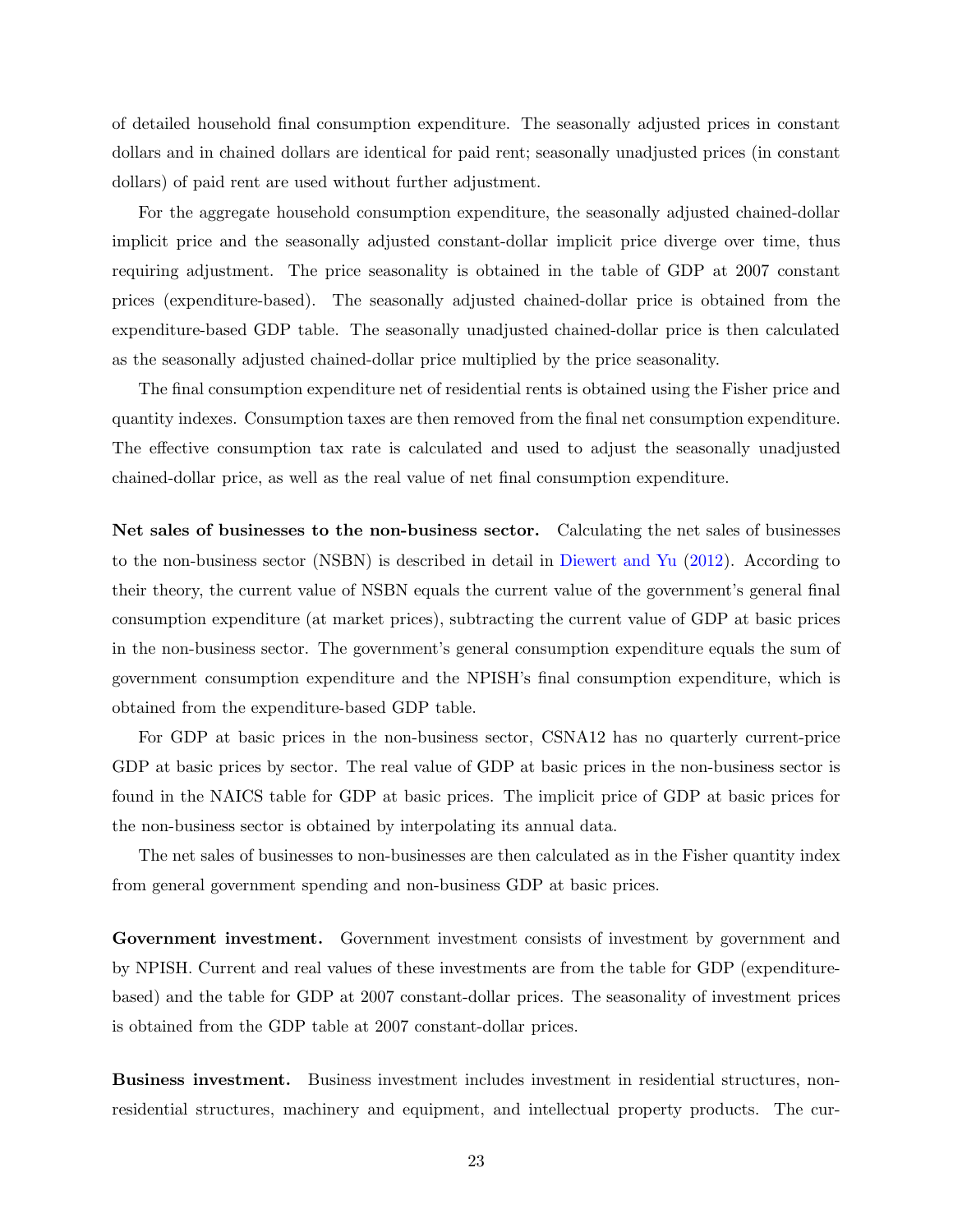rent values and seasonally adjusted chained-dollar prices of these variables are from the table of expenditure-based GDP. Since these variables display various degrees of seasonality, the table for GDP at 2007 constant-dollar prices is used to obtain the price seasonality needed to obtain seasonally unadjusted chained-dollar prices.

Business inventories. The real values of changes in business inventories are obtained from the quarter-over-quarter changes in real stocks of inventories, instead of values from the expenditurebased GDP table. Real stocks of inventories are, in turn, measured using the current values of business inventories in NBSA12 and implicit prices. However, since the appropriate implicit price is unavailable in CSNA12, it is borrowed from Diewert and Yu, who constructed it based on prices provided by Statistics Canada. This price series is interpolated and then extended to the latest quarter using the Industrial Product Price Index (IPPI).

Exports and imports. There are 12 types of goods and one type of service in both exports and imports, at the two-digit NAPCS level. Seasonally unadjusted real values of exports and imports are not available in CSNA12, except for the aggregate goods and services. It turns out that most exports and imports of goods at the two-digit NAPCS level do not exhibit significant seasonality, and there is evidence that the seasonally adjusted prices are fairly close to unadjusted prices.<sup>[26](#page-27-0)</sup> For exports and imports of goods exhibiting seasonality, the price seasonality for the aggregate good is applied.

For exports of services, seasonally adjusted prices are fairly different from unadjusted prices, suggesting price seasonality.

At the aggregate level, the prices of exports of goods do not exhibit strong seasonality. The seasonally adjusted and unadjusted prices of aggregate exports of goods, based on 2007 constantdollar quantities, are fairly close to each other, with a deviation of 0.28 per cent on average. The largest deviation is 0.76 per cent, in 2007Q4. At the two-digit NAPCS level, data for both seasonally adjusted and unadjusted prices are available for the period from 1997Q1 to 2013Q1. These prices are compared, and it is found that the average deviation of the two price series among all 11 types of exports of goods is 0.3 per cent, suggesting that the price seasonality of exports is small. The export of energy products observes the largest deviation, at 1.7 per cent on average, followed by the export of farm and food products, at 1.2 per cent on average. The mean deviation for the export of metal and non-metallic mineral products is 1.0 per cent. The deviations for the rest of exports are all very small, significantly below 1.0 per cent. This evidence suggests that the prices of exported goods

<span id="page-27-0"></span><sup>&</sup>lt;sup>26</sup>Seasonally unadjusted prices of exports and imports (Laspeyres and Paache indexes) are available in tables of international merchandise trade.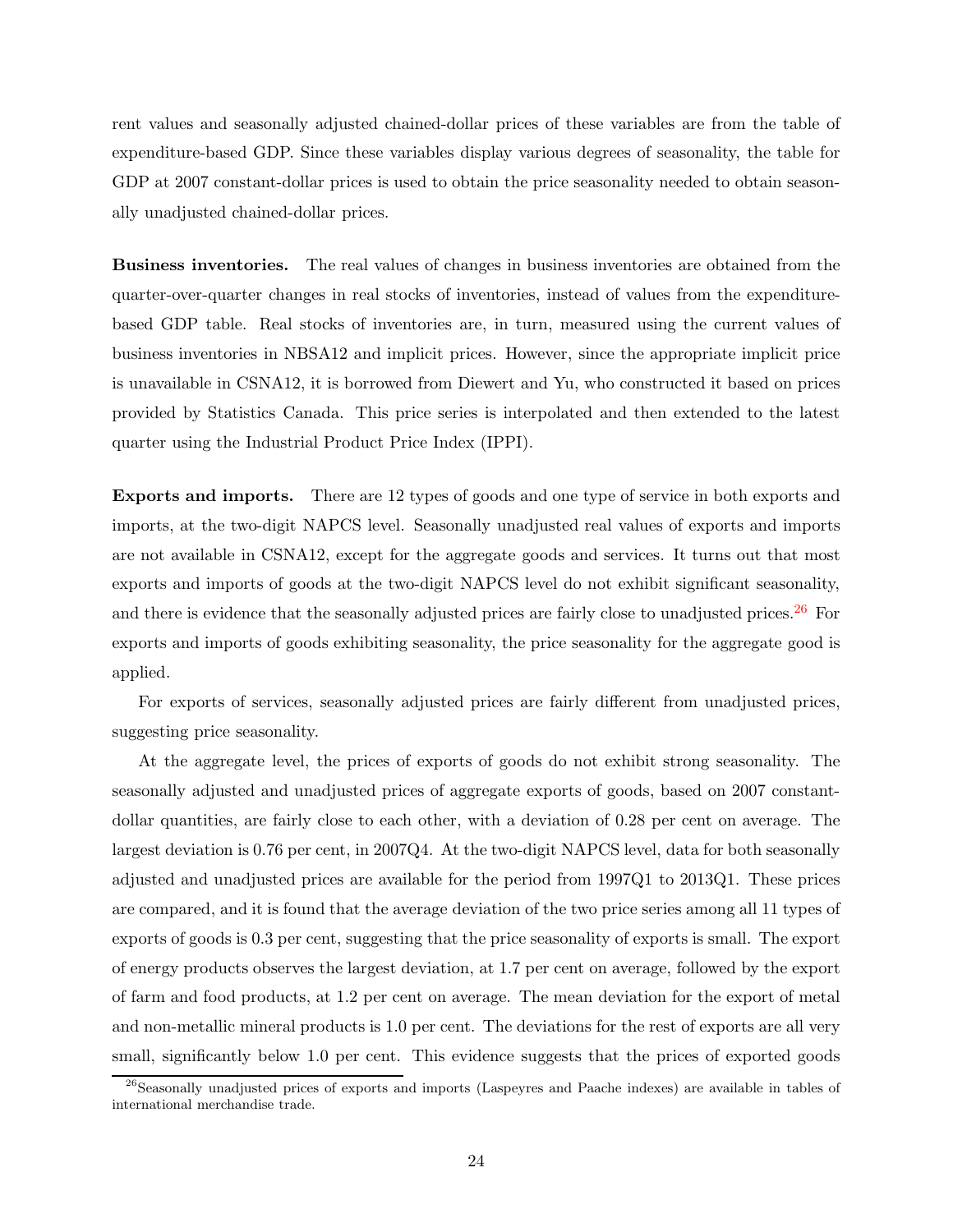do not exhibit strong seasonality. Therefore, the following exported goods are assumed to have no price seasonality, including farm and food products, energy products, metal and non-metallic mineral products, motor vehicles and parts, aircraft and other transportation equipment and parts, and consumer goods. For other exports with larger differences between seasonally adjusted and unadjusted prices, the seasonality of the aggregate export of goods is applied to the chained-dollar seasonally adjusted prices.

The import of services does not display strong seasonality, since the seasonally adjusted and unadjusted prices (at 2007 constant dollars) are close to each other, with a deviation of 0.25 per cent on average. In order to be consistent with the quantities and prices of exports of services, price seasonality is applied to the seasonally adjusted prices, obtaining the seasonally unadjusted chained-dollar import prices of services.

The price seasonality of imports of goods is largely similar to that of exports of goods. The deviation between seasonally unadjusted and adjusted prices of the aggregate imports of goods is on average 0.33 per cent. For prices of imports at the two-digit NAPCS level, the average deviation among 11 types of imported goods is 0.44 per cent. In contrast to export prices, the import prices of energy products observe large seasonality, with an average deviation of around 3.3 per cent. The largest deviation is in 2009Q1 at 6.5 per cent. The mean deviation of prices is 1.6 per cent for imports of farm and food products, and 1.2 per cent for metal ores and non-metallic minerals. All other imported goods have very small differences between seasonally adjusted and unadjusted prices. For imports with small differences between adjusted and unadjusted prices, the seasonally adjusted chained-dollar implicit prices are used. These imports include metal and non-metallic mineral products, basic and industrial chemical and plastic and rubber products, and forestry products and building and packaging materials. For the remaining imports, price seasonality of import prices of aggregate imports in goods is applied to the chained-dollar seasonally adjusted import prices.

Finally, import custom duties are removed from the import prices.

#### B.2 Quarterly labour Inputs

Labour inputs are the aggregate of quality-adjusted hours worked by 12 types of workers. In [Diewert and Yu](#page-18-1) [\(2012](#page-18-1)), annual data series are available for labour compensation and hours worked for each of the 36 types of workers (including two gender groups, three age groups, three education groups, and paid versus self-employed workers). These 36 types of workers are aggregated to 12 types (two gender groups, three education groups, and paid versus self-employed workers).

There are no readily available data to measure quarterly labour inputs. The Labour Force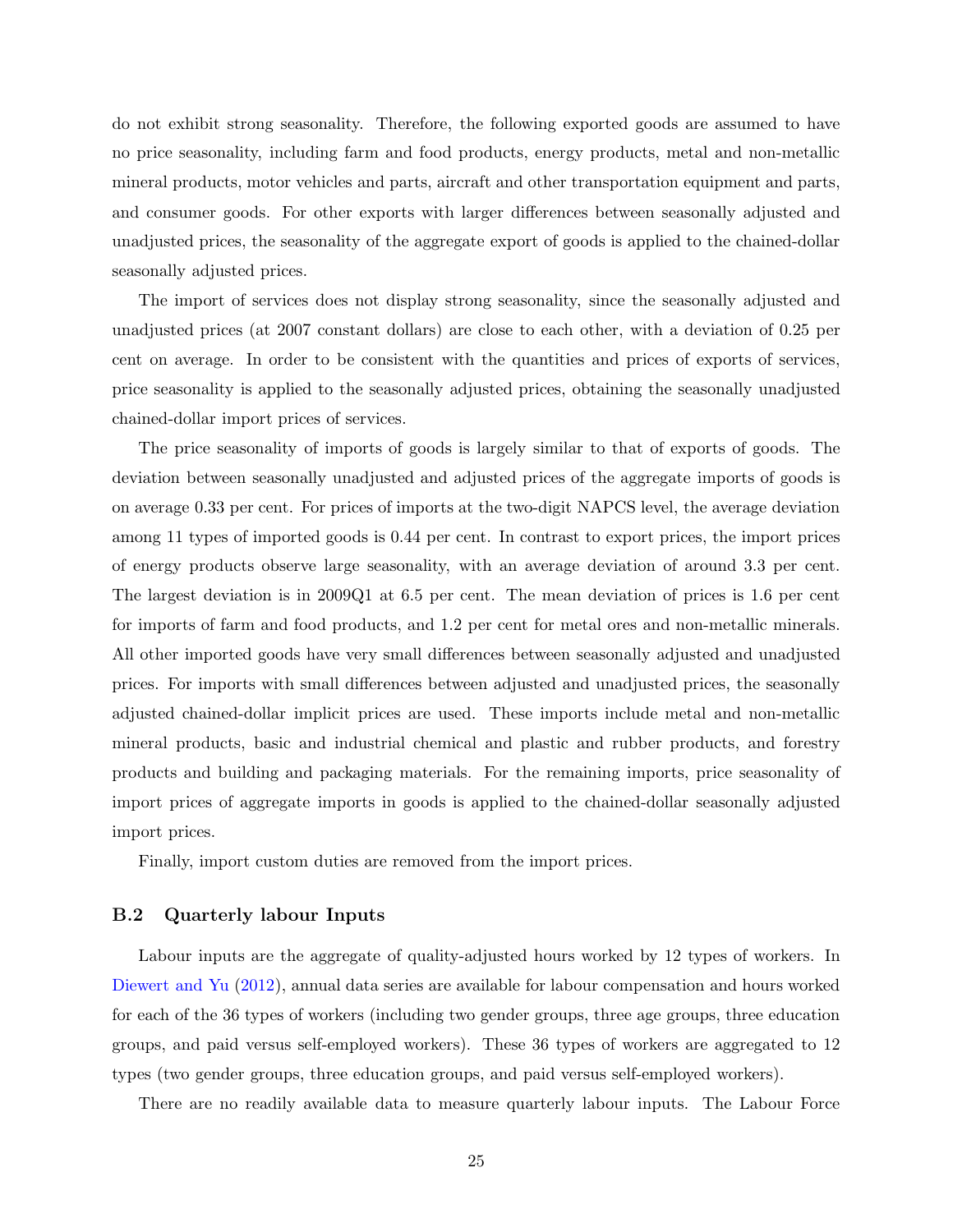Survey (LFS) public user micro files are used to construct hours worked and compensation for the 36 types of workers.<sup>[27](#page-29-0)</sup> These quarterly series are then benchmarked to the Diewert-Yu annual series using the Denton method. After being benchmarked, the labour inputs display quarterly variation according to the LFS data, and adding quarterly values in each year will replicate the annual values.

Hours worked and earnings in LFS. The LFS is a primary survey of the labour market. It covers employment status, hours worked and compensation. To measure the quarterly labour inputs in the business sector, workers who report that they work in the business sector (all sectors except education, health care and public administration) are selected. Individuals are also included if they are private sector employees working in education services (NAICS 61) or health care and social assistance (NAICS 62). The fraction of private sector workers in education services is very small, while it is large in health care (close to 40 per cent in recent years). All self-employed workers are in the business sector, since they are labelled as private sector workers in the LFS.

The LFS has information on both usual and actual weekly hours for both the main job and all jobs. We use the actual weekly hours worked in all jobs. The quarterly total hours worked for each of the 36 types of workers are obtained by aggregating individual weekly hours, in which monthly hours worked are adjusted for holidays. The total quarterly compensation of each type of worker is obtained as the average hourly earnings (for main jobs) multiplied by total quarterly hours for each type of the worker.

Benchmarking. The Denton method is used to benchmark the 72 series of hours worked and compensation to the annual data as in CANSIM  $383-0024$ .<sup>[28](#page-29-1)</sup> Compensation is not available in the LFS before 1997Q1 for all types of workers. For the period of 1981Q1 to 1996Q4, the annual series of compensation are interpolated where the quarterly variation is the same as the quarterly wages and salaries and supplementary labour income in the business sector from SEPH.<sup>[29](#page-29-2)</sup> Therefore, before 1997Q1, the quarterly variation in compensation is common for all types of workers.

The quarterly data for quarters after 2010Q4 cannot be benchmarked, because the last period of the annual data is 2010. All benchmarked series are extended to the latest quarter using the

<span id="page-29-0"></span><sup>&</sup>lt;sup>27</sup>Another microdata source, the Survey of Employment, Payrolls and Hours (SEPH), also measures quarterly employment, compensation and hours. But SEPH does not have labour inputs by education and age. In Statistics Canada's Labour Productivity Measures, the employment and hours of employees in the business sector are obtained as the geometric mean of the series from LFS and SEPH, then benchmarked to annual data.

<span id="page-29-1"></span> $^{28}$ In the Stata software, this method is developed by [Baum and Hristakeva](#page-18-9) [\(2011](#page-18-9)).

<span id="page-29-2"></span> $^{29}$ In SEPH, CANSIM table 382-0021 is used for aggregate quarterly compensation. In this CANSIM table, it is not possible to separate the business sector part of labour income from education services and health care services, so these two sectors are excluded from the business sector (which is inconsistent with the definition of business sector used for quarterly growth accounting).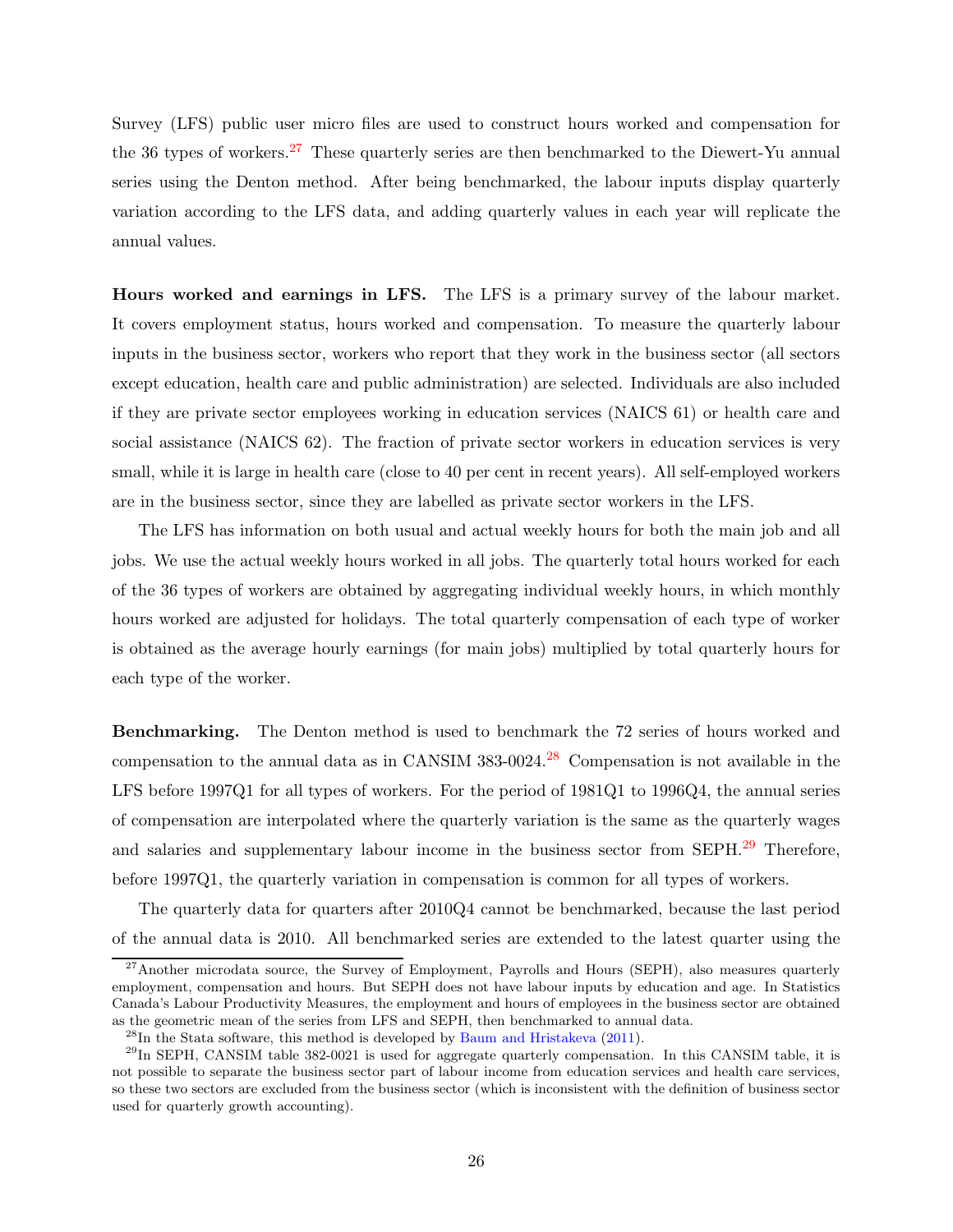LFS quarterly series.

#### B.3 Quarterly capital services.

Capital services are the user cost of capital multiplied by real capital stocks. The challenging part is measuring real capital stocks. The standard practice is to construct capital stocks using investment and depreciation rates by the perpetual inventory method, where the book value of capital stocks in the initial period is also needed. Let  $K_{it+1}$  be the capital stock of asset i at the beginning of year  $t + 1$ ,  $I_{it}$  be the real values of investment, and  $\delta_{it}$  be capital depreciation rates. The perpetual inventory method to obtain the real capital stocks is given by

$$
K_{it+1} = (1 - \delta_{it})K_{it} + I_{it}.
$$

Asset categories should be at a reasonably disaggregated level to overcome the aggregation error (for example, due to the heterogeneity of assets). Presumably one can construct flows and stocks of physical assets using the national balance-sheet accounts NBSA12 (for stocks) and the national accounts CSNA12 (for quantities and prices of investment). In fact, this is possible only at the aggregate level, where there are six types of assets: residential structures, non-residential structures, machinery and equipment, inventories, land, and IPP (IPP is new in NBSA12). Capital stocks at the detailed level are unavailable in NBSA12.

We construct the real capital stocks at the disaggregated level, using investment data from CSNA12 and capital stocks (for initial-period stocks and depreciation rates) from the annual data on capital flows and stocks. But the new (quarterly) and annual data do not match exactly. On the investment side, in CSNA12, there are nine types of machinery and equipment: industrial machinery and equipment; computers and computer peripheral equipment; communications and audio and video equipment; other electrical and electronic machinery and equipment; other machinery and equipment; furniture, fixtures and prefabricated structures; passenger cars; trucks, buses and other motor vehicles; and aircraft and other transportation equipment. In the annual data (of capital flows and stocks), there are also nine types of machinery and equipment, but they do not align with those in CSNA12. For example, there is no stand-alone investment in trucks and investment in agricultural machinery in CSNA12. These differences make it difficult to combine the new investment data with the annual capital stocks data (for the perpetual inventory method).

Table [C](#page-31-0) lists the types of investment in machinery and equipment. Judging by names and also using the concordance table provided by Statistics Canada, it appears that the types of quarterly investment and annual investment (capital flows) do not match.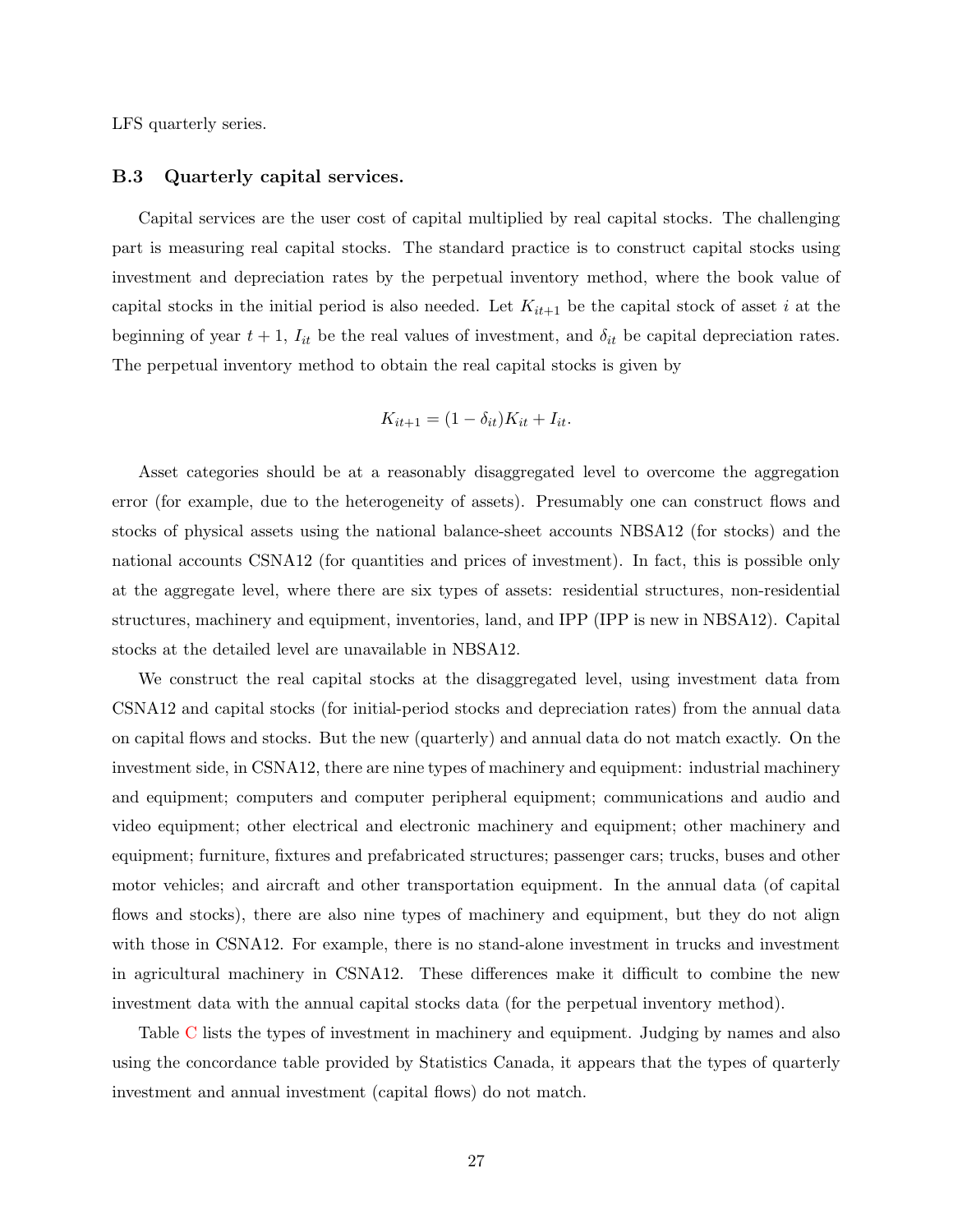| Quarterly (CANSIM 380-0068)                             | Annual (CANSIM 031-0003)      |
|---------------------------------------------------------|-------------------------------|
| Industrial machinery and equipment                      | Industrial machinery          |
| Computers and computer peripheral equipment             | Computers                     |
| Communications and audio and video equipment            | Telecommunication equipment   |
| Other machinery and equipment                           | Other machinery and equipment |
| Furniture, fixtures and prefabricated structures        | Furniture                     |
| Passenger cars                                          | Automobiles                   |
| Trucks, buses and other motor vehicles                  | Trucks                        |
| Aircraft and other transportation equipment             | Other transportation          |
| Other electrical and electronic machinery and equipment | Agricultural machinery        |

<span id="page-31-0"></span>Table C: Types of machinery and equipment in quarterly and annual series of investment

Moreover, even for what appear to be the same types of investment, differences between new quarterly data and the annual data are large, in both current values and real values, and these differences appear to be random over time. To obtain the annual investments from new quarterly data (CANSIM 380-0068), we use the annual averages of quarterly investments that are seasonally adjusted at annual rates. Table [D](#page-32-0) shows the differences for the same or very similar capital types between CANSIM 380-0068 and CANSIM 031-0003. Investment in engineering structures is different between quarterly and annual data in almost all years. For some other asset types, the large differences in investment in current values occur mostly in more recent years, suggesting that CANSIM 031-0003 may not have the most recent revised values. In particular, investment in IPP is new in both CANSIM 031-0003 and in CSNA12, the differences between quarterly and annual values have been large since 2007. Investment in mineral exploration and evaluation in 2011 and 2013 is much lower in CANSIM 380-0068 than in CANSIM 031-0003. For investment in software, the differences start in 2000, with quarterly values becoming significantly larger than annual values from 2009 onward. Investment in machinery and equipment has been increasingly lower in CANSIM 380-0068 than in CANSIM 031-0003 since 2000. In summary, except for investment in IPP and its components, it appears that quarterly-annual differences in investment do not have a clear pattern, suggesting that investment data are not consistent across different CANSIM tables.

Capital stocks. To overcome the above differences in investment series between quarterly and annual data, assets are aggregated into nine types in the quarterly estimates: four types of machinery and equipment, two types of non-residential structures, and three types of IPP. Non-residential structures consist of non-residential buildings and engineering structures. IPP comprises mineral exploration and evaluation, research and development, and software. Machinery and equipment consists of computers, communications equipment, industrial machinery and equipment, and trans-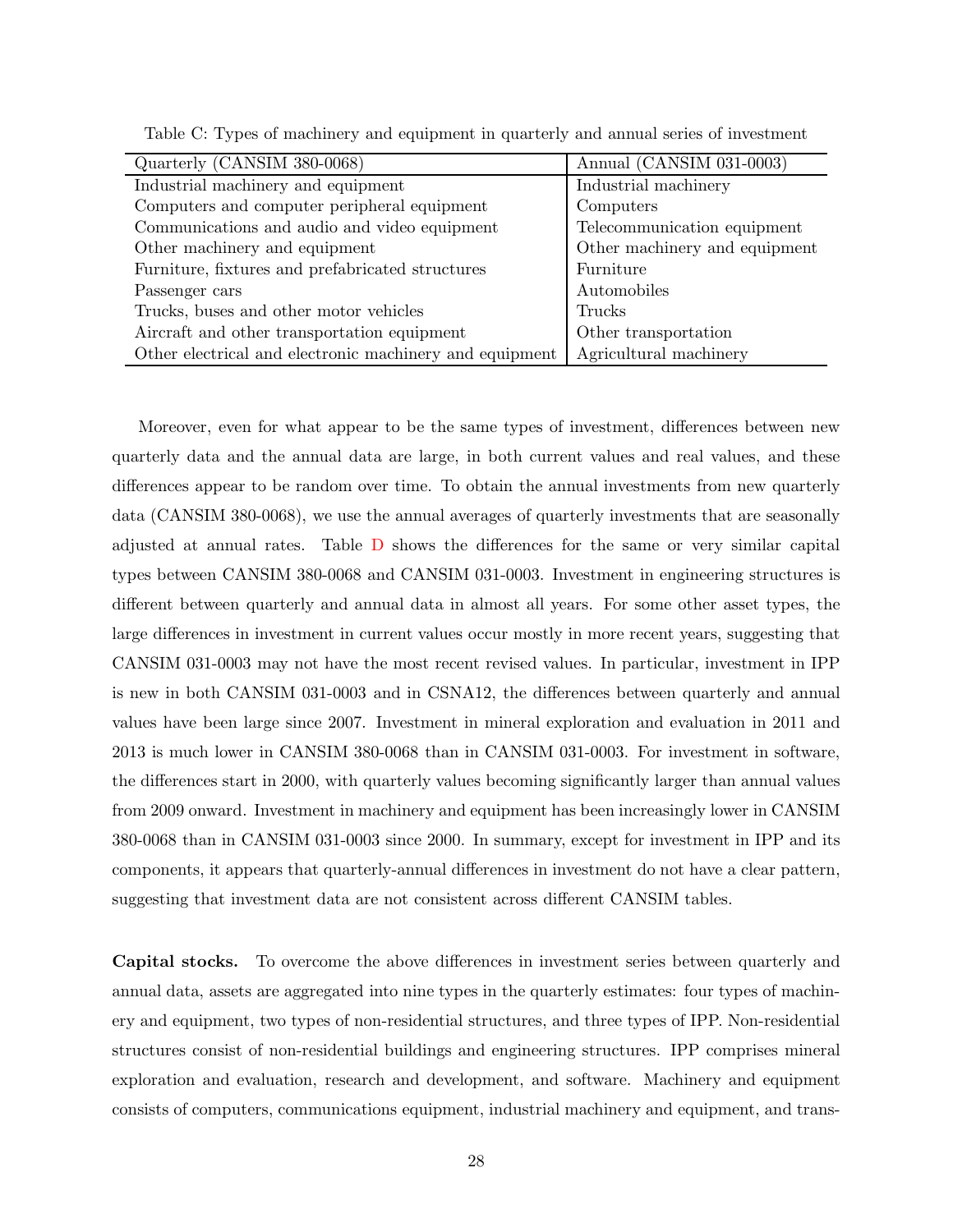<span id="page-32-0"></span>

| Capital type                       | Current value |         | Chained-dollar value |         |
|------------------------------------|---------------|---------|----------------------|---------|
|                                    | Mean          | Maximum | Mean                 | Maximum |
| Non-residential structures         | 2.2           | 4.7     | 3.3                  | 6.0     |
| <b>Buildings</b>                   | 5.2           | 20.9    | 4.9                  | 20.3    |
| Engineering                        | 3.6           | 12.1    | 3.8                  | 11.0    |
| Intellectual property products     | 1.3           | 9.9     | 13.6                 | 28.3    |
| Mineral exploration and evaluation | 0.9           | 21.6    | 3.5                  | 18.7    |
| Research and development           | 1.4           | 5.0     | 18.8                 | 44.2    |
| Software                           | 2.9           | 20.4    | 18.1                 | 35.3    |
| Machinery and equipment            | 1.8           | 7.9     | 1.9                  | 7.8     |
| Computers                          | 5.3           | 14.9    | 2.5                  | 11.5    |
| Telecommunication equipment        | 4.2           | 23.8    | 5.3                  | 23.9    |
| Furniture                          | 15.6          | 55.7    | 20.3                 | 79.1    |

Table D: Deviation of investment between CANSIM 031-0003 and 380-0068, in percentages

portation and furniture. This last asset is the aggregate of transportation equipment and furniture. Grouping machinery and equipment in this way brings the quarterly and annual values of investments the closest to each other. Industrial machinery and equipment from CANSIM 380-0068 consists of industrial machinery and equipment and other machinery and equipment, and from CANSIM 031-0003 it consists of industrial machinery, agricultural machinery and other machinery. Computers and communications equipment are the same assets by definition in CANSIM 380-0068 and CANSIM 031-0003, respectively. Investments in transportation and furniture are obtained by subtracting investments in the first three types of machinery and equipment from total investments, calculated using the Fisher quantity index.

To calculate capital stocks with the perpetual inventory method, capital depreciation rates are first calculated from annual data of flows and stocks of capital (CANSIM 031-0003).<sup>[30](#page-32-1)</sup> It is assumed that depreciation rates are constant in all four quarters of a year. Capital depreciation rates are then smoothed using the Lowess non-parametric method. The 1980 capital stocks are used to start the recursion, and seasonally unadjusted investments are used from quarterly investment data in CSNA12 (CANSIM 380-0068).

Seasonally unadjusted real values of capital are available only for the aggregate capital of three types of assets: non-residential structures, machinery and equipment, and IPP. It is assumed that assets belonging to the same aggregate asset exhibit the same seasonality as the aggregate asset.

$$
\delta_{it} = \frac{QK_{it+1} - QK_{it} + I_{it}}{QK_{it}}
$$

<span id="page-32-1"></span><sup>&</sup>lt;sup>30</sup>The annual capital depreciation rate for asset i is given by

where  $QK_{it}$ , is the annual book value of capital stock from CANSIM 031-0003. This follows [Diewert and Yu](#page-18-1) [\(2012\)](#page-18-1).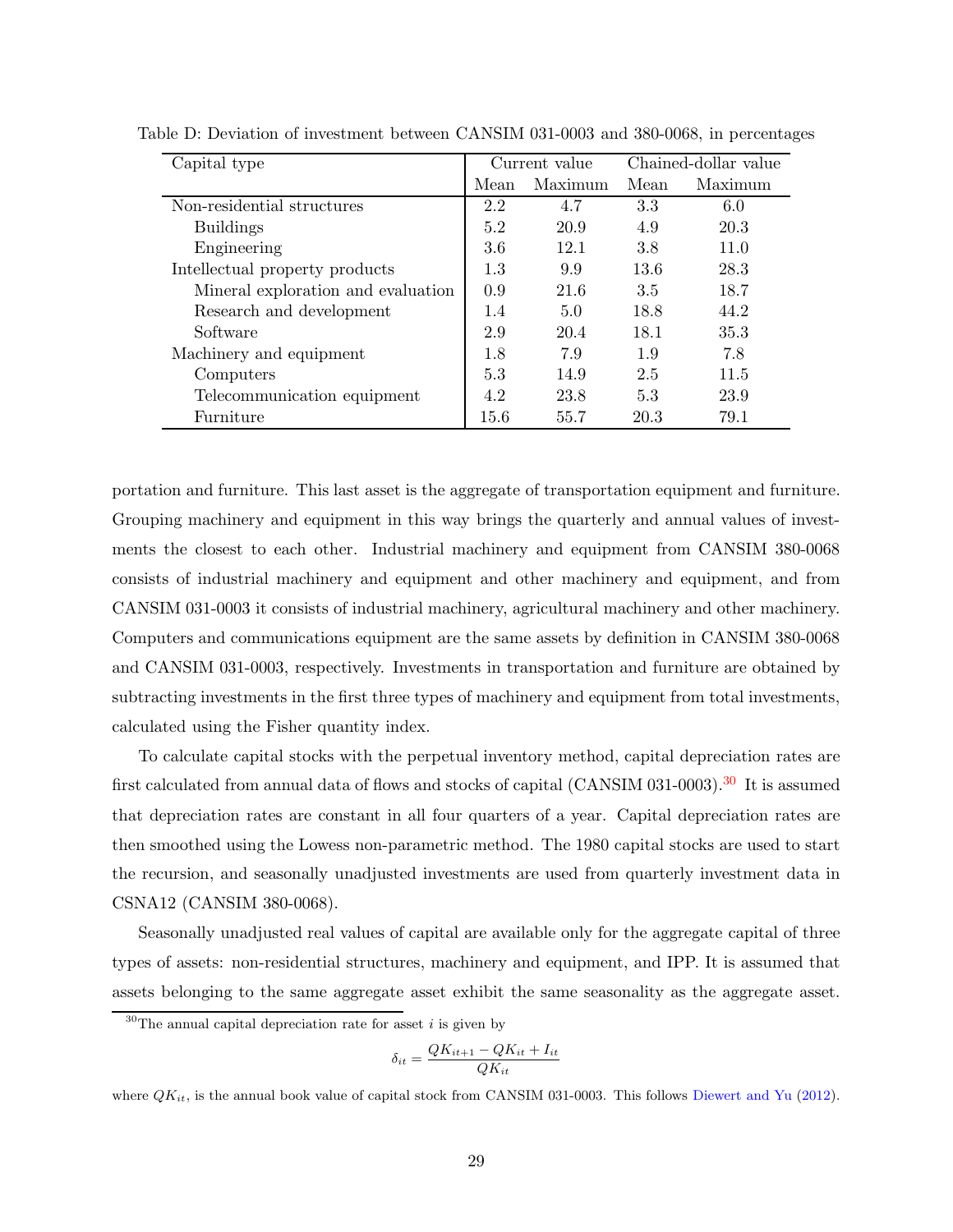The price seasonality for the three aggregate capital types is obtained first, using current values from CANSIM 380-0068 and real values from CANSIM 380-0084. Seasonally adjusted prices for the nine types of assets are obtained from CANSIM 380-0068. Applying the price seasonality to the seasonally adjusted prices gives the seasonally unadjusted prices of investments. With the seasonally unadjusted current values and prices, we can obtain the seasonally unadjusted real values of investments.

Table [E](#page-33-0) reports the quarterly depreciation rates of capital. Depreciation rates for computers are again much larger than all other assets.

| Asset                              | Average depreciation rate $(\% )$ |
|------------------------------------|-----------------------------------|
| Non-residential structures         |                                   |
| <b>Buildings</b>                   | 1.31                              |
| Engineering                        | 2.36                              |
| Machinery and equipment            |                                   |
| Computers                          | 17.17                             |
| Communications equipment           | 6.79                              |
| Industrial machinery               | 5.17                              |
| Transportation and furniture       | 7.40                              |
| Intellectual property products     |                                   |
| Software                           | 10.33                             |
| Mineral exploration and evaluation | 3.93                              |
| Research and development           | 6.66                              |

<span id="page-33-0"></span>Table E: Quarterly capital depreciation rates

Land. Quarterly quantities of land are obtained by interpolating the annual series for both agricultural land and business (non-agricultural) land, as well as residential land (for calculating the property tax rate).

Property tax rate. It is assumed that there are property taxes for five types of property: residential land, residential structures, agricultural land, non-agricultural business land and nonresidential structures. Of these properties, residential land and residential structures are not inputs of production. The effective property tax rate is the total property tax revenue divided by the total value of the five types of properties.

The general business tax applied to the use of capital stocks is also needed, which is obtained as in [Diewert and Yu](#page-18-1) [\(2012](#page-18-1)).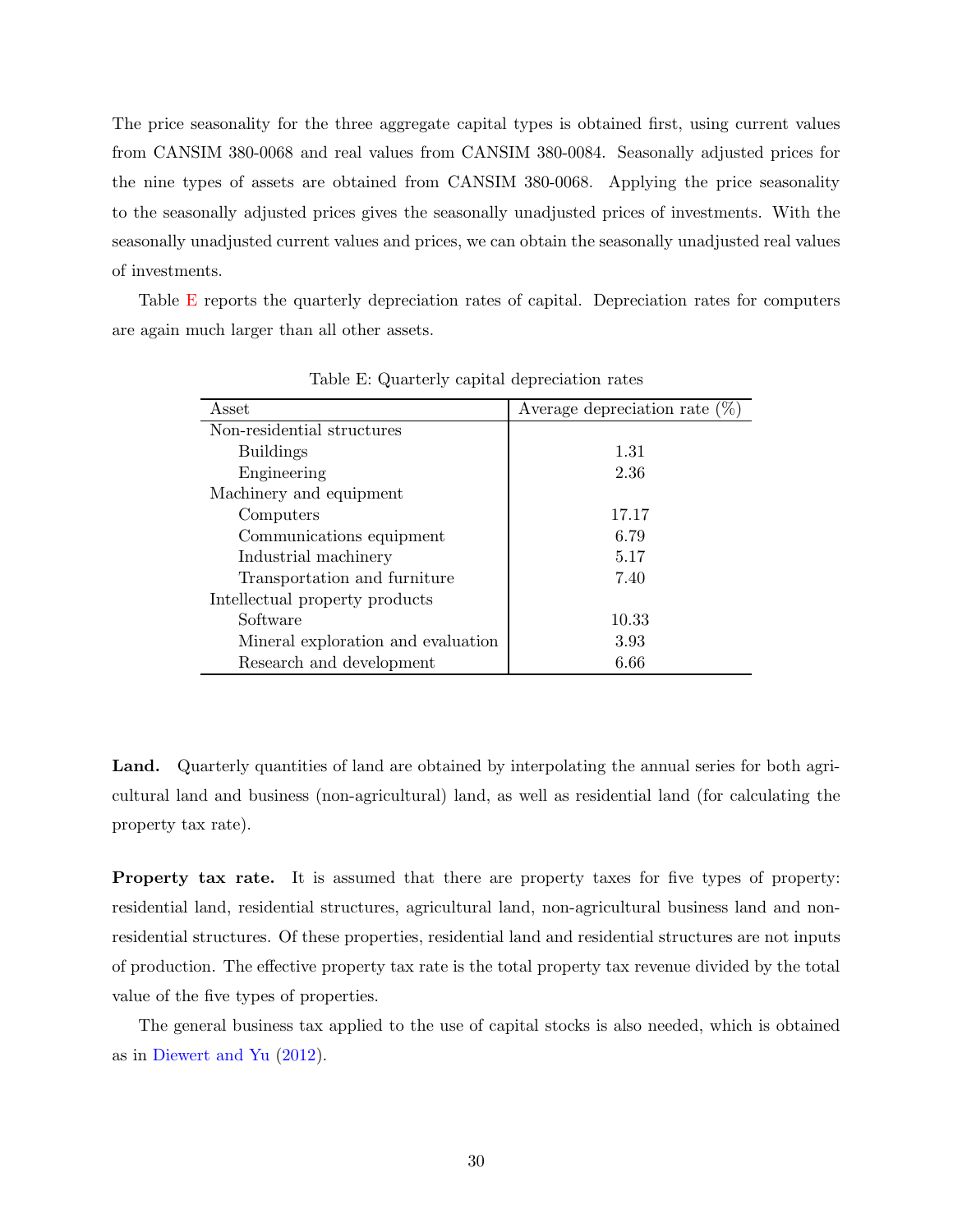**Real rate of return.** The real rate of return is obtained by setting total revenue equal to total input costs, implied by the assumption of a constant return to scale in the production function. On the output side, there are 10 output components; on the input side, there is the cost of labour for 12 types of workers and the cost of capital for 14 types of assets.

The user cost of capital for each asset can be calculated using the obtained series of tax rates, the real rate of return and prices of capital.

| Variable                  | Table               | Comments                       |
|---------------------------|---------------------|--------------------------------|
| Aggregate consumption     | 380-0064, 380-0084  |                                |
| expenditure               |                     |                                |
| Consumption tax           | 380-0080, 380-0081  |                                |
| Imputed rent              | 379-0027, 379-0031  | Price is from annual estimates |
| Paid rent                 | 380-0085            |                                |
| Government spending       | 380-0064, 380-0084  |                                |
| Non-business GDP at basic | 379-0027,379-0031   | Price is from annual estimates |
| price                     |                     |                                |
| Government investment     | 380-0064, 380-0084  |                                |
| Business investments      | 380-0064, 380-0084  |                                |
| Business inventories      | 378-0121, 329-0056  | Price is from annual estimates |
| Exports/imports           | 380-0064, 380-0070, |                                |
|                           | 380-0080, 380-0084  |                                |
| Labour inputs             | 383-0024,382-0021,  |                                |
|                           | LFS                 |                                |
| Capital services          | 380-0068, 031-0003  |                                |
| property tax              | 378-0121, 380-0080  |                                |

<span id="page-34-0"></span>Table F: List of CANSIM tables used for quarterly TFP data

## C Appendix C. Annual TFP: Revision to Diewert-Yu estimates

In the annual TFP estimates, business sector output is disaggregated into  $M = 21$  components: household final consumption expenditure, sales of businesses to non-businesses, government investment, business investments, changes in business inventories, exports and imports. Business investment consists of investment in each of residential structures, non-residential structures, machinery and equipment, and intellectual property products (IPP). Exports and imports are both disaggregated into 13 products and services: farm, fishing and intermediate food products; energy products; metal ores and non-metallic minerals; metal and non-metallic mineral products; basic and industrial chemical, plastic and rubber products; forestry products and building and packaging materials; industrial machinery, equipment and parts; electronic and electrical equipment and parts; motor vehicles and parts; aircraft and other transportation equipment and parts; consumer goods; and services.[31](#page-34-1)

<span id="page-34-1"></span><sup>&</sup>lt;sup>31</sup>Special transactions and other balance of payments adjustments are excluded from measuring the export and import aggregates.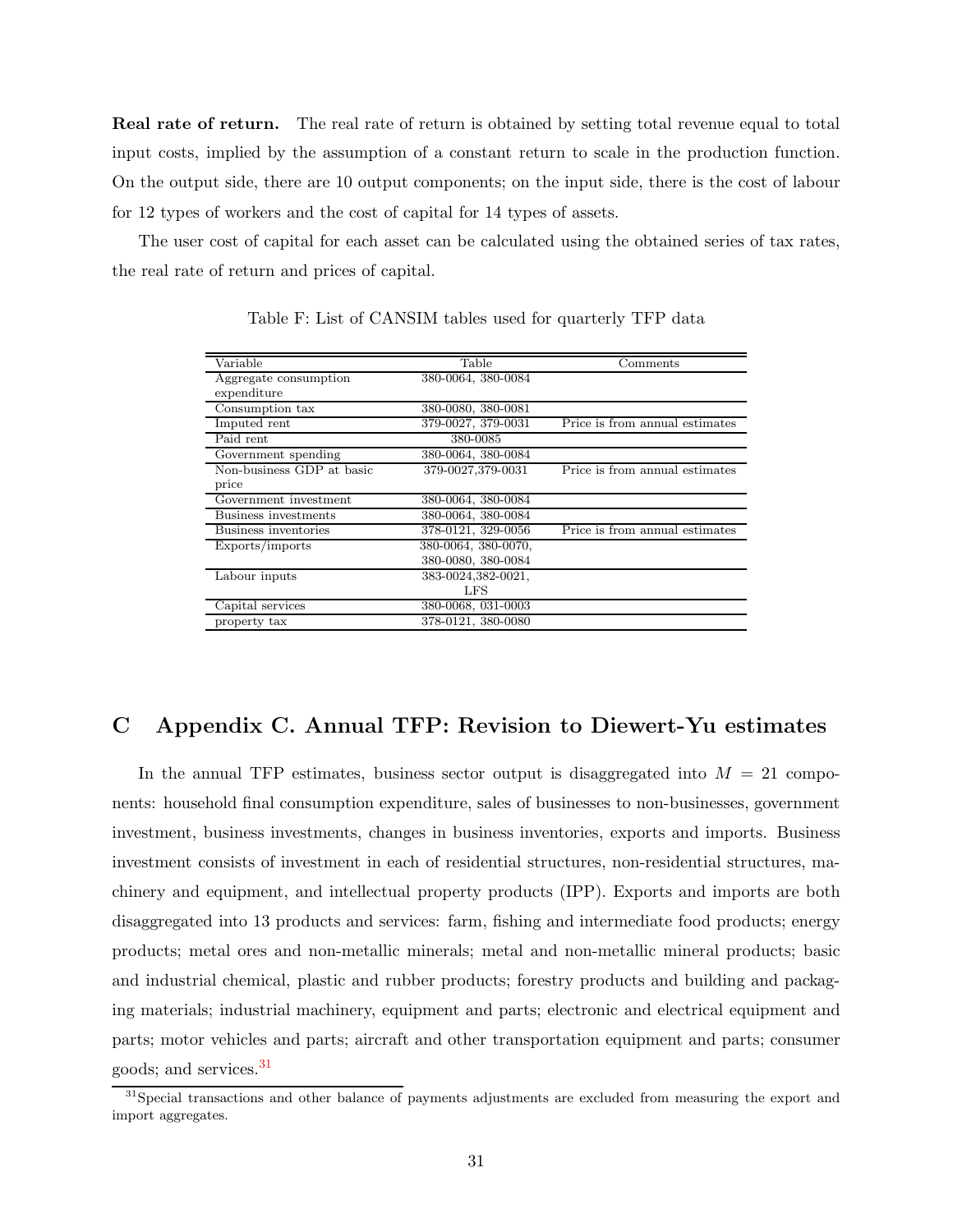Labour input is aggregated from hours worked and compensation of 36 types of workers (including three levels of education achievement, three age groups, two gender groups, and employees versus self-employed). The same data are used for the labour input series as in [Diewert and Yu](#page-18-1) [\(2012](#page-18-1)) up to 2010. These data are extended to 2013 using series of labour inputs constructed from the Labour Force Survey (LFS) public use microdata files.

The capital service input is aggregated from stocks of 19 types of assets, weighted by the cost of capital. Capital stocks are constructed using the perpetual inventory method. The constructed capital consists of nine types of machinery and equipment, three types of IPP, four types of nonresidential structures, and two types of land. To minimize the potential for aggregation error caused by, for example, the heterogeneity of assets, asset categories should be disaggregated to the maximum possible extent.<sup>[32](#page-35-0)</sup> Table [G](#page-36-0) shows the average depreciation rates of 16 types of assets. Some of these rates are similar to those estimated by Statistics Canada. Of special interest, the depreciation rate of research and development (R&D) is on average 24.1 per cent. The measured average depreciation rate implies that 40 per cent of investment in R&D is depreciated after two years, and 90 per cent is depreciated after eight years of investment. The depreciation rates of R&D stocks are in line with estimates in other papers. For instance, of the estimated depreciation rates of R&D for selected sectors in [Huang and Diewert](#page-18-10) [\(2011](#page-18-10)), the largest estimate is 29 per cent for manufacturing.

While annual estimates of productivity are already available from [Diewert and Yu](#page-18-1) [\(2012](#page-18-1)), Statistics Canada has since made major revisions to national economic data for Canada. This section briefly reviews these revisions and provides revised estimates of TFP using the new data.

Revisions to national accounts: In October 2012, Statistics Canada published a major revision to the Canadian System of National Accounts and to the National Balance Sheet Accounts, referred to as CSNA12 and NBSA12, respectively. Major changes include the following:

<span id="page-35-0"></span><sup>&</sup>lt;sup>32</sup>In theory, flows and stocks of physical assets can be constructed using the national balance sheets (for stocks) and the national accounts (for quantities and prices of investment). However, at the time the analysis in this paper was conducted, because of data limitations in CSNA12, such constructions were possible only at an aggregate level with six types of assets (residential structures, non-residential structures, machinery and equipment, inventories, land, and IPP). Due to the limited availability of capital stock data at the disaggregated level in NBSA12, in this study, the same data as in Diewert and Yu are used for stocks of fixed non-residential capital (CANSIM 031-0003). While CSNA12 has investment data at the disaggregated level, the categories of investments in machinery and equipment in CSNA12 do not align with those in the the table of capital flows and stocks, leaving series from the latter table the only choice for constructing real capital stocks and depreciation rates. The exception is that investment in IPP and its components are from CSNA12. An additional challenge with data series of flows and stocks of fixed nonresidential capital is that investment values differ from values of the same investment in CSNA12. For example, although investment in IPP was added to CANSIM 031-0003, the reported data differ from the "same" investment in CSNA12.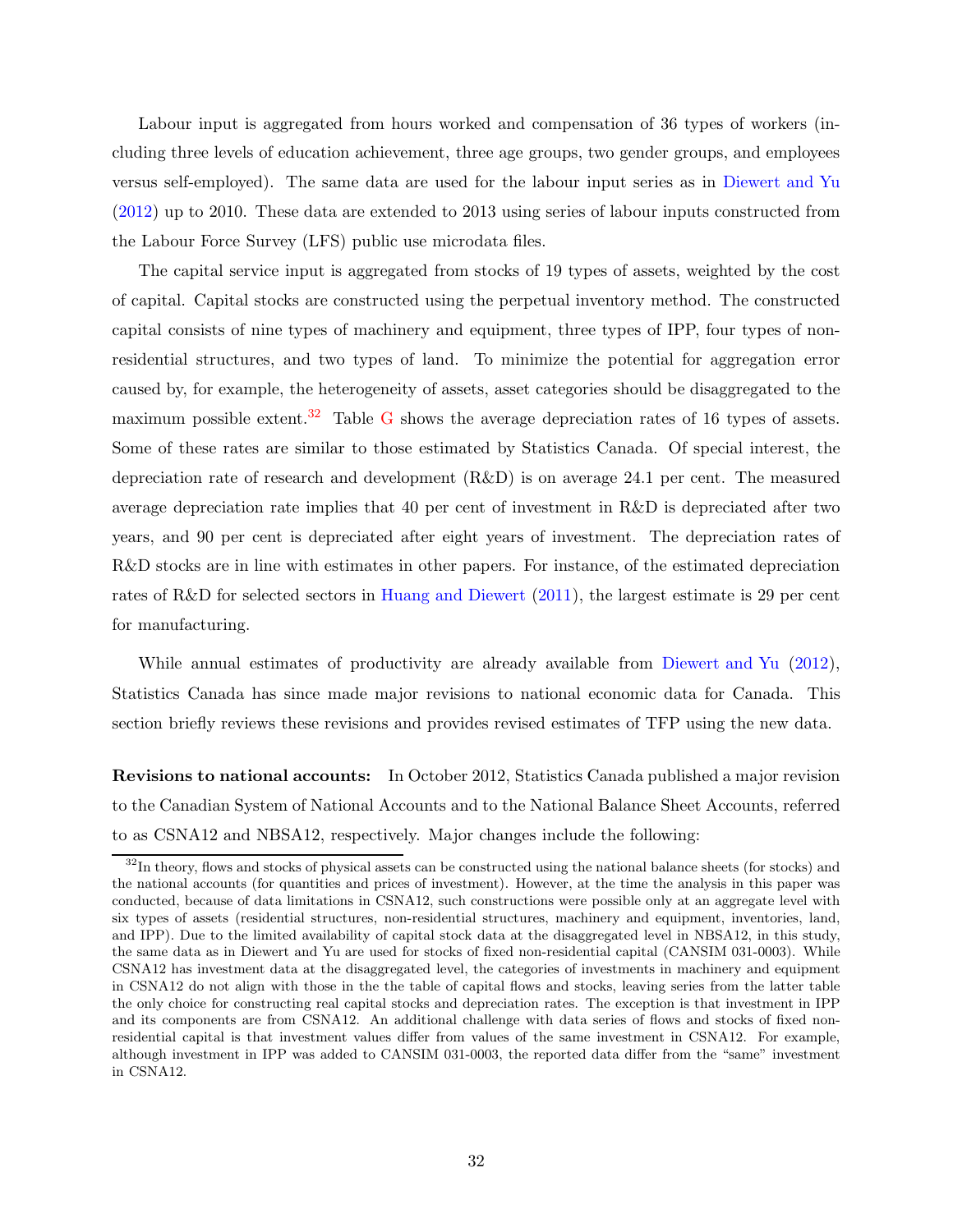| Non-residential structures                                           |
|----------------------------------------------------------------------|
| Industrial buildings<br>0.06                                         |
| Commercial buildings<br>0.05                                         |
| Institutional buildings<br>0.03                                      |
| 0.09<br>Engineering                                                  |
| Intellectual property products                                       |
| Software<br>0.35                                                     |
| 0.15<br>Mineral exploration and evaluation                           |
| 0.24<br>Research and development                                     |
|                                                                      |
| 0.23<br>0.33<br>0.20<br>0.40<br>0.34<br>0.19<br>0.14<br>0.53<br>0.24 |

<span id="page-36-0"></span>Table G: Annual capital depreciation rates

- Research and development was reclassified as an investment. Prior to CSNA12, business expenditures on R&D were treated as an intermediate expenditure, and expenditures on R&D by government were treated as the final consumption expenditure of government. In CSNA12, R&D expenditures are treated as an addition to the fixed capital formation. This change led to an upward revision to real GDP.
- A new type of asset, intellectual property products (IPP), was introduced. IPP consists of research and development, mineral exploration and evaluation, and software. Prior to CSNA12, mineral exploration and evaluation was a component of non-residential structures, and software was treated as a type of machinery and equipment.
- A new sector, non-profit institutions serving households (NPISH), was created.
- Revisions were made to exports and imports of goods and services. New price indexes for exports and imports (based on price surveys) are used in CSNA12, reflecting more accurately changes in export and import prices. In addition, exports and imports are reclassified with more detailed categories, in accordance with the North American Product Classification System (NAPCS) Canada 2007.
- A new method is applied to evaluate the stocks of non-financial assets. One important change in NBSA12 is that machinery and equipment in the corporate sector is now valued at the replacement cost, instead of the historical cost (price at the time of purchase). This change led to a downward revision to the value of fixed assets in the corporate sector.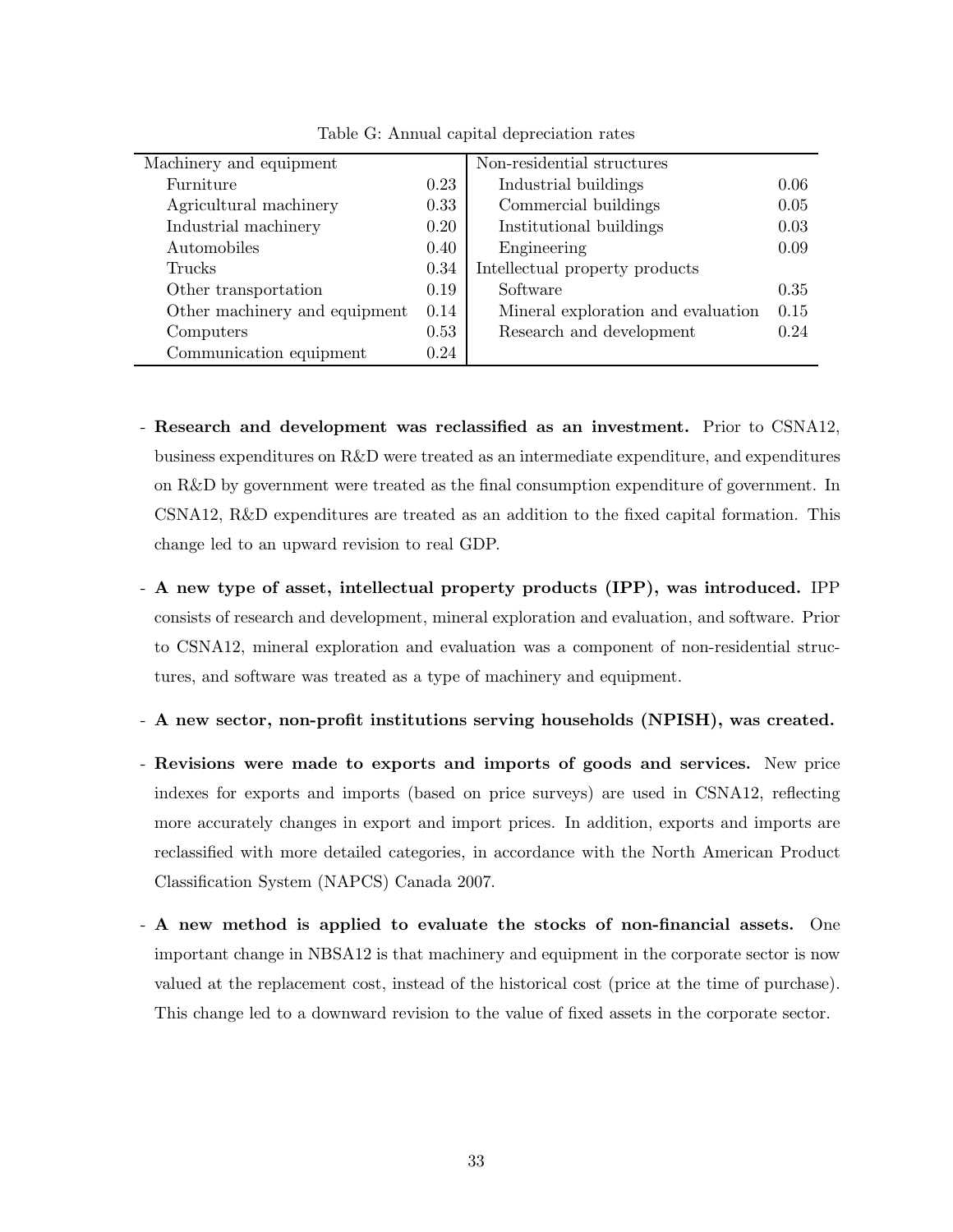Annual TFP estimates on revised data: The constructed real GDI index and the cumulative contribution from real GDP, real labour, capital services inputs and TFP are shown in Figure [11.](#page-45-1)<sup>[33](#page-37-0)</sup> A few observations in this figure are noteworthy. First, although real GDP and real GDI, tracked each other quite closely for the first 20 years of the sample, a wedge between the two opened up in the 2000s. As will be discussed later, this wedge reflects improvements in the terms of trade that provided additional positive contributions to real GDI. Second, TFP has stagnated since the early 2000s. While there is some evidence of cyclicality in the constructed TFP series, this cannot explain the weakness in TFP through the mid-2000s. Third, this stagnation in TFP implies that between 2002 and 2013, the growth of inputs–capital services and labour–were the driving forces behind real GDP growth. Fourth, capital services is the least cyclical of the contributors to real GDP growth. For instance, TFP and labour input accounted for more than 90 per cent of the 4.8 per cent decline in real GDP in the business sector observed in the 2009 recession. Likewise, the recovery from the recession was mainly driven by TFP and labour input, with TFP expanding in 2011 for the first time since 2005.

The re-classification in CSNA12 of R&D as a final investment expenditure increased real GDP and also capital services. The share of investment in R&D in GDP in current values is about 10.9 per cent per year, over the period from 1981 to 2013, although it has been generally increasing, particular since 2000.<sup>[34](#page-37-1)</sup> To assess the implications of R&D for the estimates of TFP, alternative series were constructed excluding R&D from the growth accounting. Both TFP series (normalized to be one in 1981) are shown in Figure [12.](#page-46-0) On average, including R&D as a final investment expenditure results in estimates of annual TFP growth that are 0.04 percentage points lower.

The estimates of TFP growth based on CSNA12 and NBSA12 are slightly lower than those by Diewert and Yu, but the evolution over time of the two index levels is quite similar (Figure [13\)](#page-46-1). Over the period from 1981 to 2011, TFP grows 0.50 per cent per year on average in the revised estimates, weaker than the 0.66 per cent growth rate of the Diewert and Yu series. Since labour inputs in the two estimates coincide, weaker average TFP growth in the new estimates can be traced to faster growth in capital services in the pre-2005 period. On average, the annual growth of the revised capital service was 0.25 percentage points faster than the Diewert-Yu estimates. The inclusion of investment in R&D did not lead to faster growth in real GDP in the revised estimates.

Given that the revised data have only relatively modest implications for the estimates of TFP following the Diewert-Yu methodology, the differences between the new constructions in this paper and the Statistics Canada productivity series are similar to those between the Diewert-Yu estimates

<span id="page-37-1"></span><span id="page-37-0"></span><sup>&</sup>lt;sup>33</sup>All indexes are normalized to one in 1981. This figure shows the contribution of each component to the cumulative growth of real GDI. It is different from Figure [1,](#page-40-0) which plots the cumulative growth of real GDP and its components.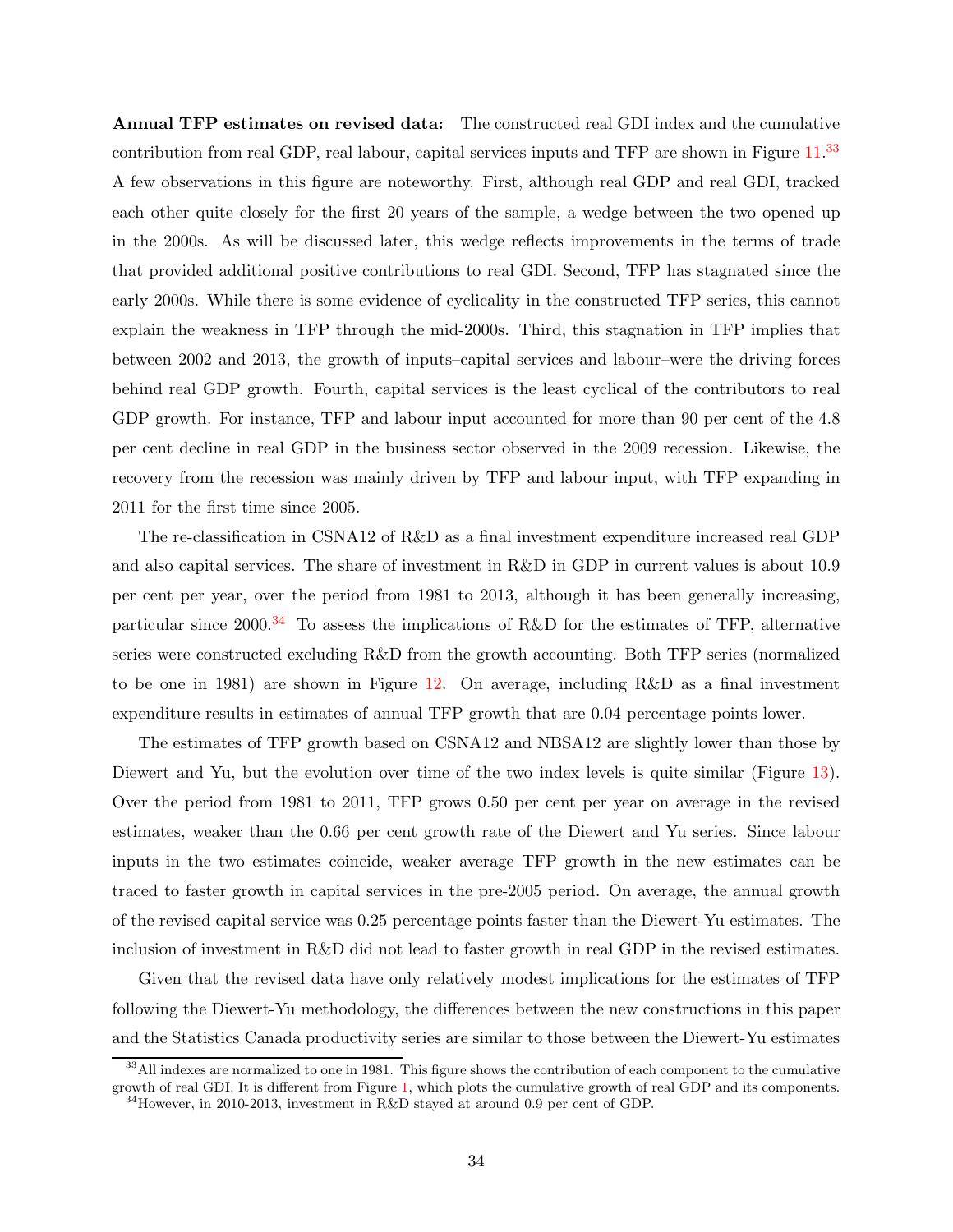and the Statistics Canada productivity series. Statistics Canada's annual multifactor productivity program constructs measures of the the annual growth rate of productivity in the business sector.[35](#page-38-0) As with the Diewert-Yu estimates, the top-down TFP estimates constructed in this paper grow at a much faster rate than the bottom-up TFP measure in the Statistics Canada data (Figure [14\)](#page-47-0).[36](#page-38-1) Annual TFP growth in the Statistics Canada estimation is only 0.11 per cent over the period from 1982 to 2012. While the average growth rates are considerably different, the cyclical behaviour of the two estimates is similar and, in the most recent decade, the two TFP estimates are fairly close to each other.

It should be noted that labour productivity is quite close between the top-down approach and the Statistics Canada approach, because the output and the labour inputs in both approaches are close. Differences of measured TFP between the top-down approach and the Statistics Canada approach affect only the relative contribution of TFP and capital deepening to labour productivity growth, which does not lead to any difference in labour productivity growth.

The theoretical assumptions in the methodology used by [Diewert and Yu](#page-18-1) [\(2012](#page-18-1)) are largely the same as those used by Statistics Canada (see [Baldwin, Gu and Yan](#page-18-11), [2007](#page-18-11)). Both estimates of TFP assume perfect competition and constant returns to scale of the aggregate production function. The main difference is that [Diewert and Yu](#page-18-1) [\(2012](#page-18-1)) use a real revenue function of the translog form, while Statistics Canada does not assume any particular form of production function. The translog revenue function is the second-order approximation of a flexible production (or revenue) function. It makes exact the Törnqvist index and the decomposition of growth in real revenue. For an arbitrary production function with constant returns to scale, the Törnqvist index is an approximation. Theoretically, these differences between the translog form and the general form of the production function are unlikely to cause any significant difference in TFP estimates.

Differences in estimated TFP growth between our estimates and those of Statistics Canada arise primarily from the measurement of capital services and labour inputs. Statistics Canada uses the input-output table to estimate the outputs and inputs in the business sector. In this bottom-up approach, outputs and inputs in many industries are measured and aggregated to a top level. [Diewert and Yu](#page-18-1) [\(2012](#page-18-1)) instead take a top-down approach, by using the national accounts and national balance sheets for most components. In principle, these two approaches should lead to similar estimates of TFP growth. In practice, the bottom-up approach of Statistics Canada uses many more disaggregated input and output types, suggesting that there may be potential aggregation errors in the top-down approach that is applied to a less-detailed disaggregation. The

<span id="page-38-0"></span><sup>35</sup>Multifactor productivity estimates by Statistics Canada are in CANSIM Table 383-0021.

<span id="page-38-1"></span><sup>36</sup>A detailed comparison of the Statistics Canada estimates and Diewert-Yu measures is provided in Appendix 4 of [Diewert and Yu](#page-18-0) [\(2009\)](#page-18-0).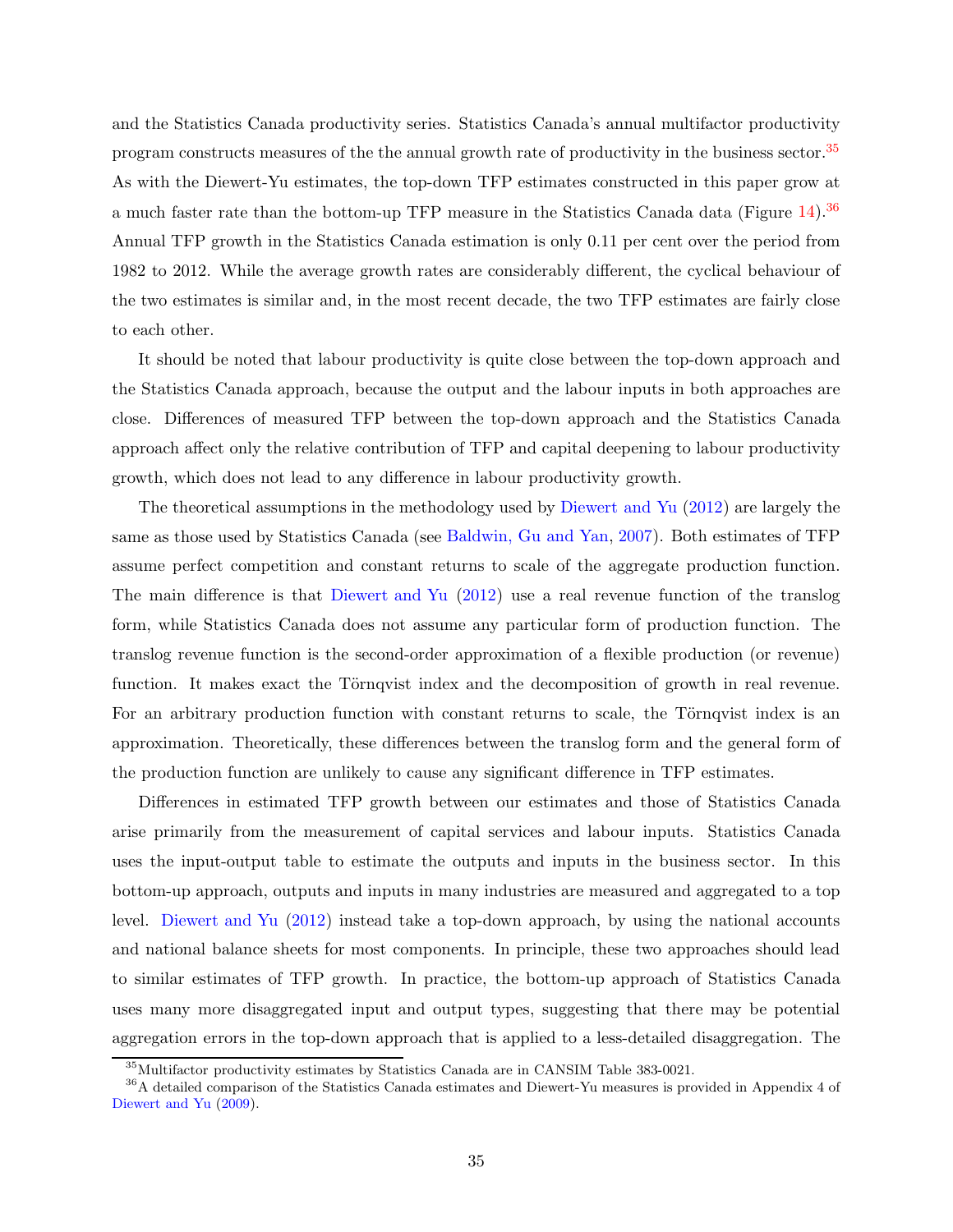differences in data inputs between the two approaches result in substantially faster growth in capital services in Diewert-Yu estimates for the entire sample period. In addition, in Diewert and Yu, labour inputs grow more slowly in the 1980s.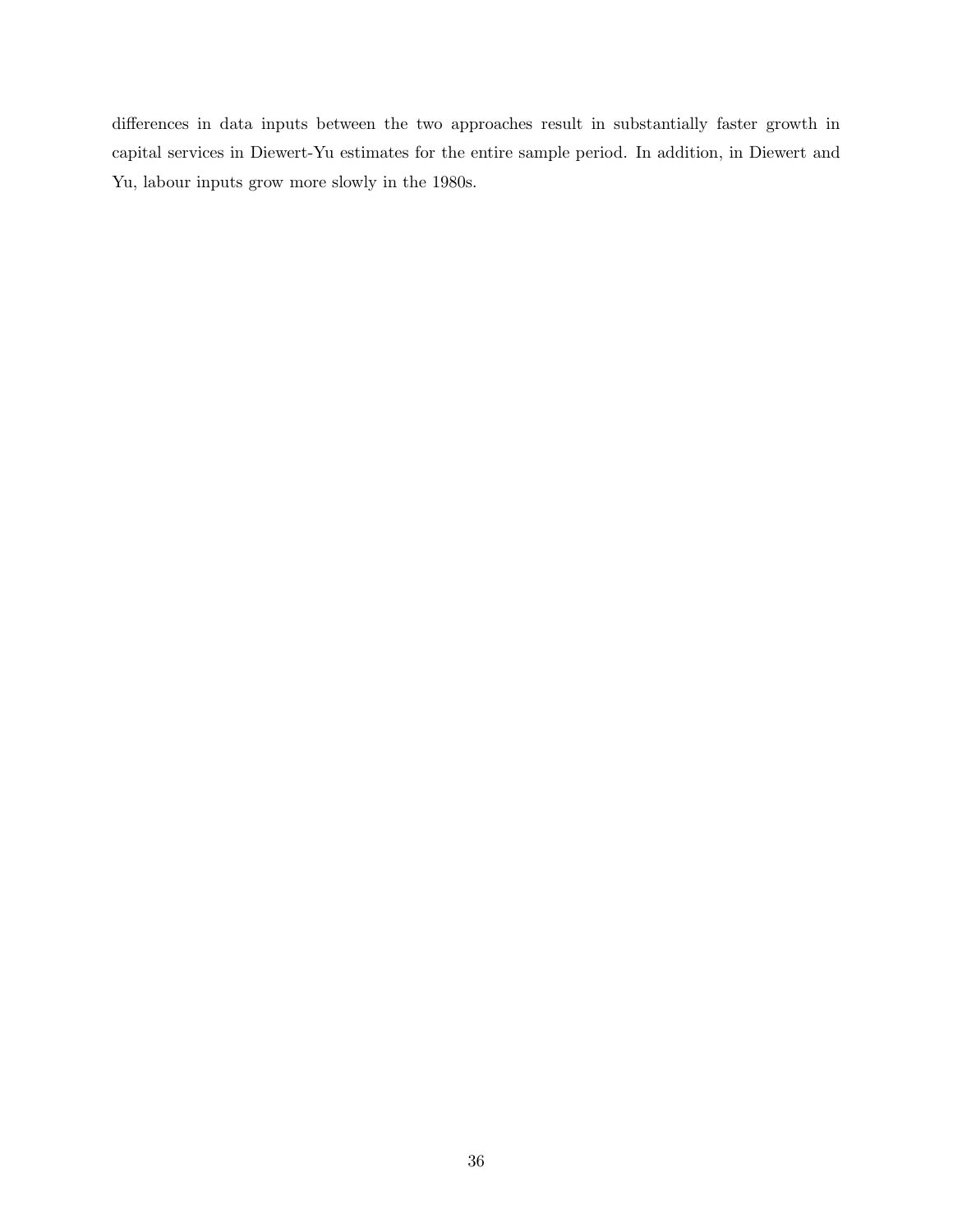## D Appendix D: Figures



<span id="page-40-0"></span>Figure 1: Real quarterly GDP and inputs, seasonally adjusted, normalized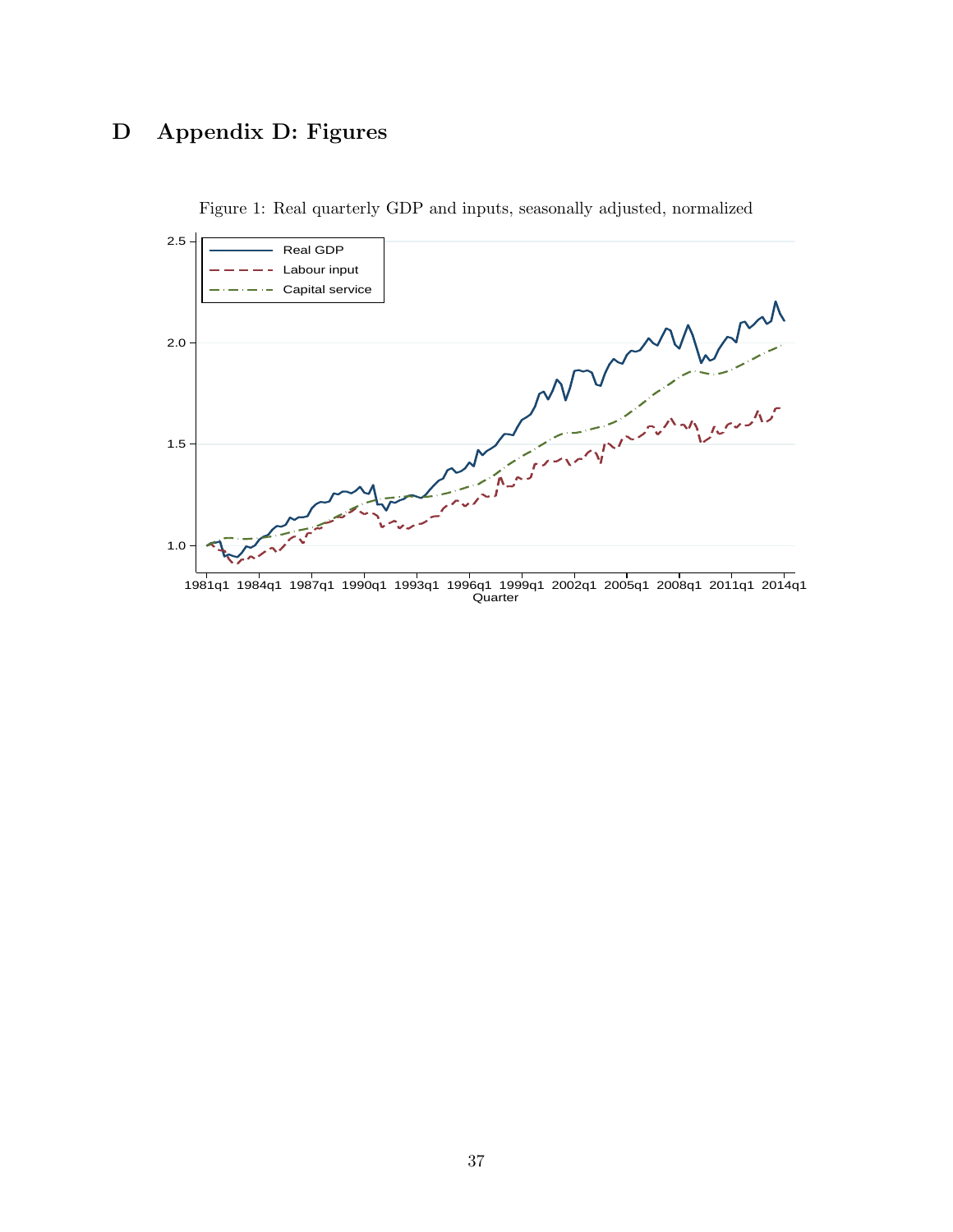

<span id="page-41-0"></span>Figure 2: Comparing annual and quarterly TFP growth

<span id="page-41-1"></span>Figure 3: Real GDP index in business sector



Source: CANSIM 383−0008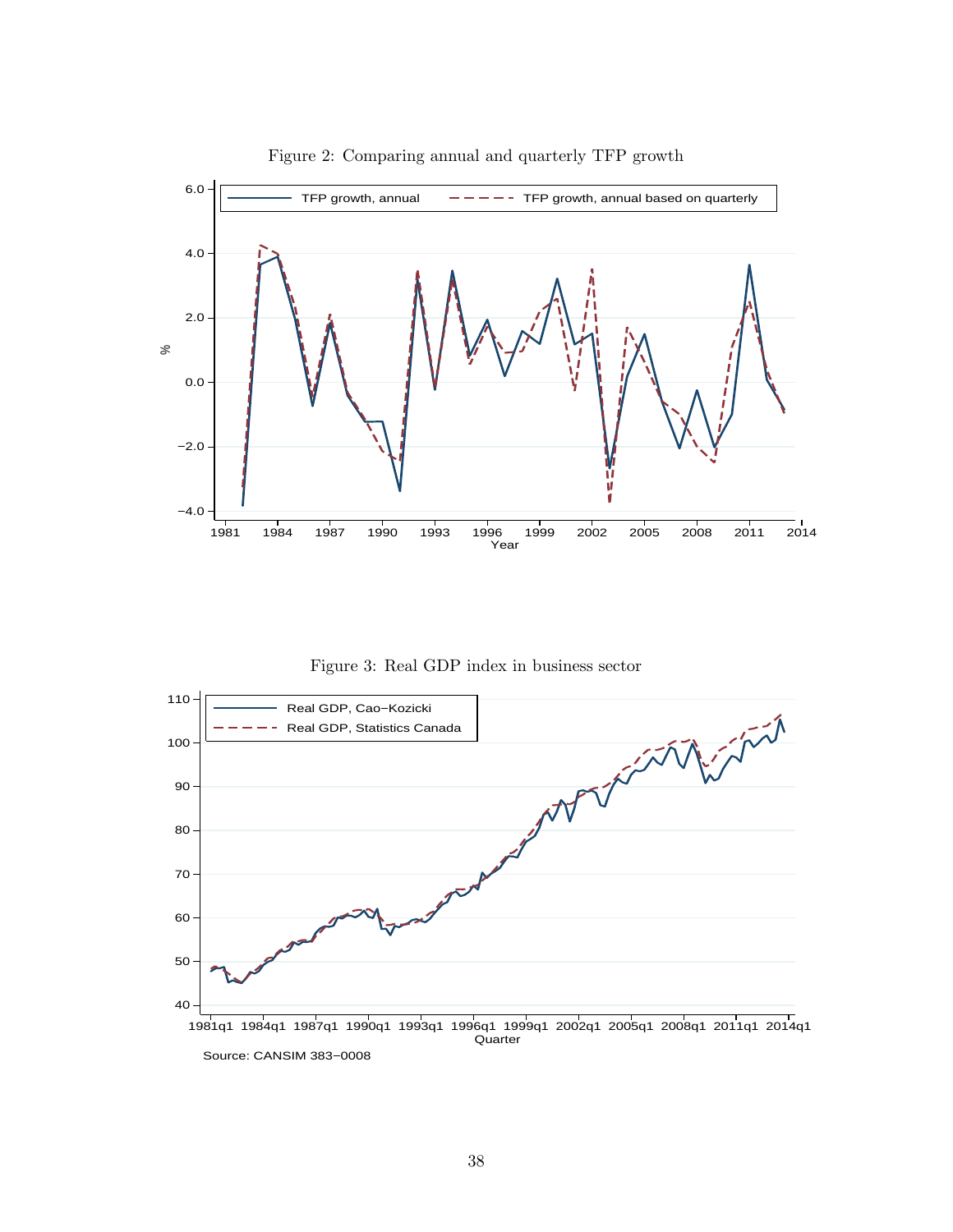

<span id="page-42-0"></span>Figure 4: Index of hours worked in business sector

<span id="page-42-1"></span>

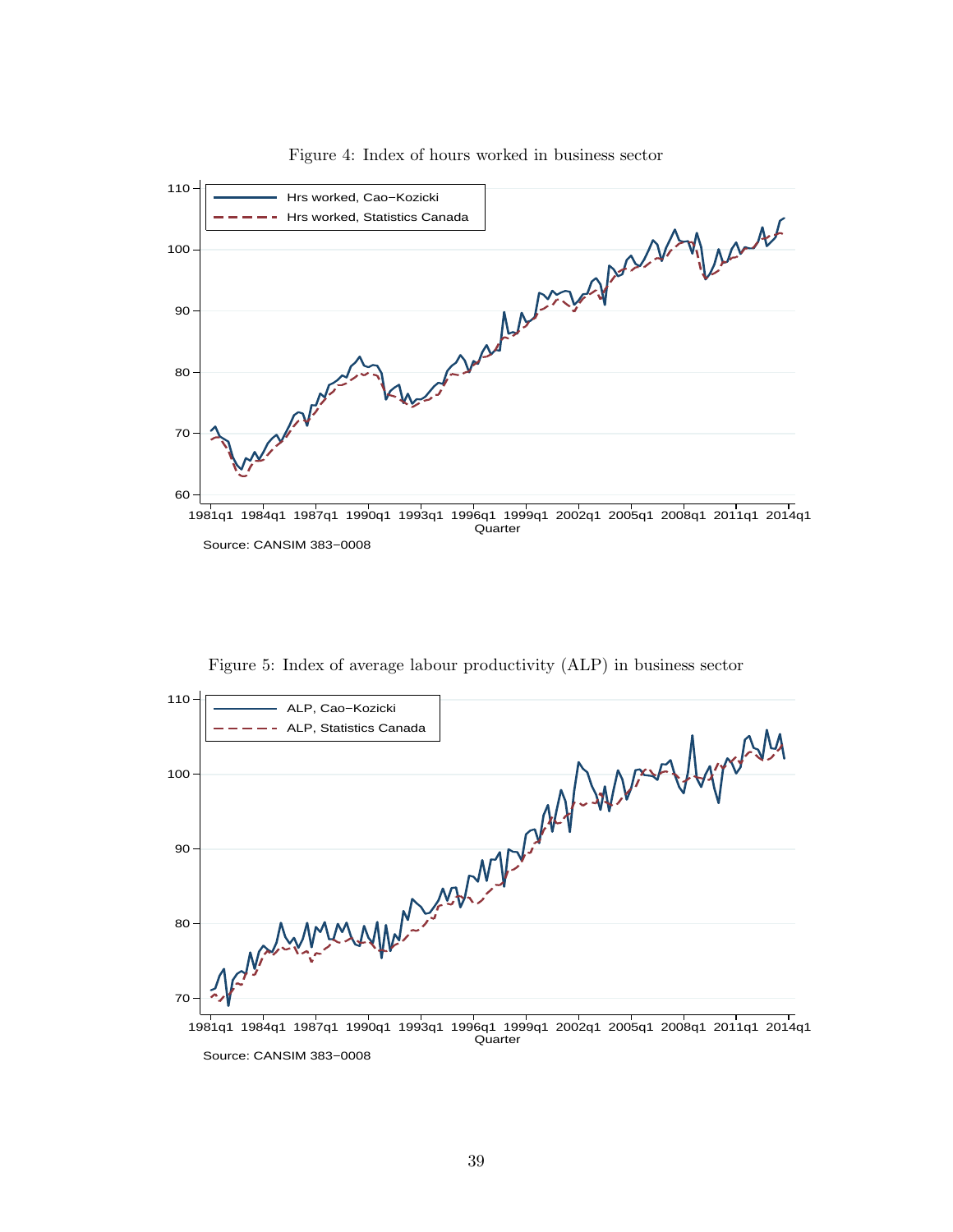

<span id="page-43-0"></span>Figure 6: Growth rates of TFP and TFP adjusted for capacity utilization (CU)

<span id="page-43-1"></span>Figure 7: Impulse responses to a technology shock, based on VAR using growth rates



Note: shaded area is the 95% Confidence Interval.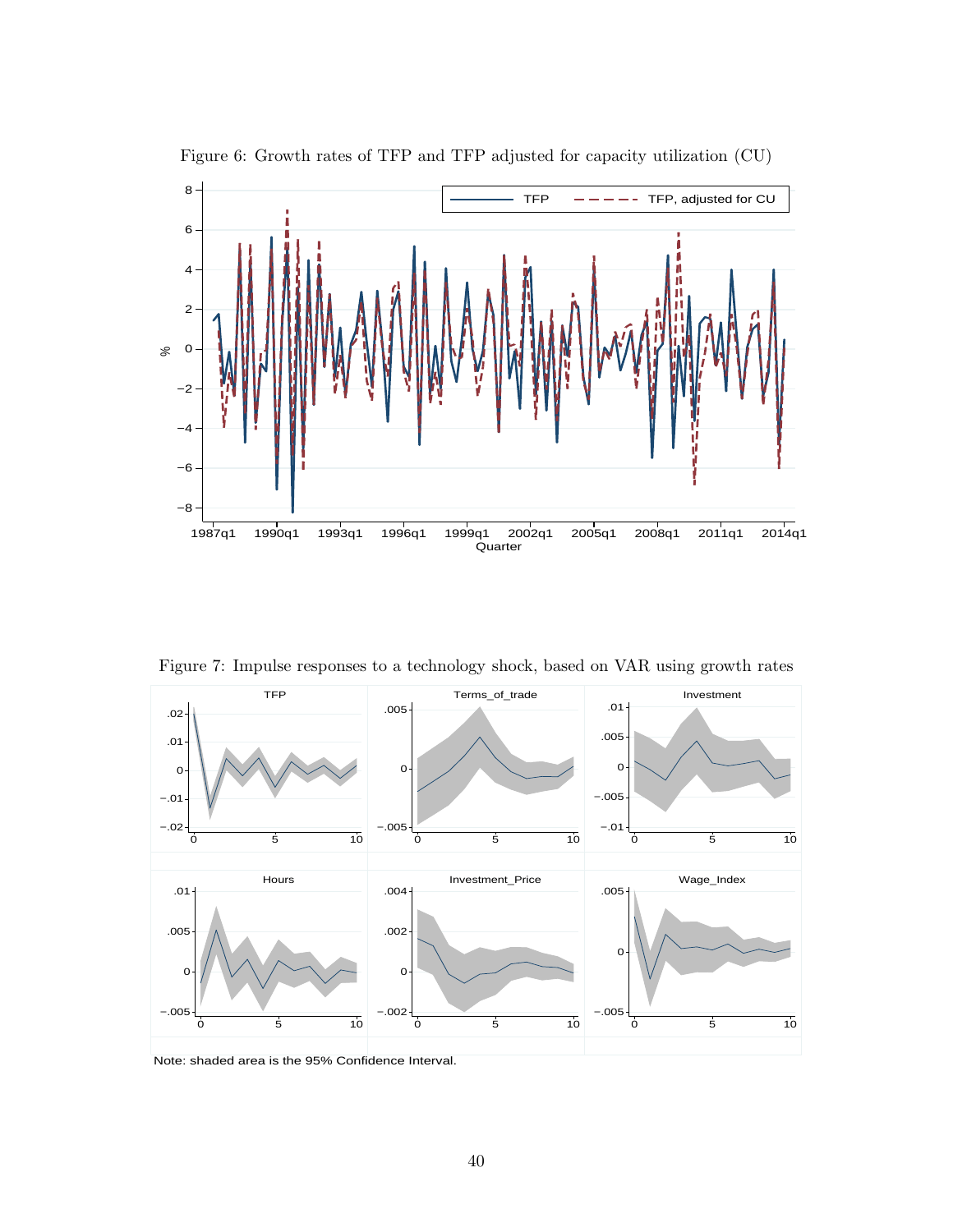

<span id="page-44-0"></span>Figure 8: Impulse responses to a technology shock, based on VAR using de-trended data

1.0  $0.1$ 0.2 0.8 0.3 Percentage point Percentage point 0.3 0.6 0.2 0.3 0.4 0.3 0.2 0.5 0.2 0.3 0.2 0.2 0.0 −0.0 −0.1 −0.0  $-0.2$  $-0.2 -$ 1981q2−1990q4 1991q1−2000q4 2001q1−2007q4 2008q1−2013q4 TFP | Labour | Capital Capital Trading gains

<span id="page-44-1"></span>Figure 9: Decomposition of real income growth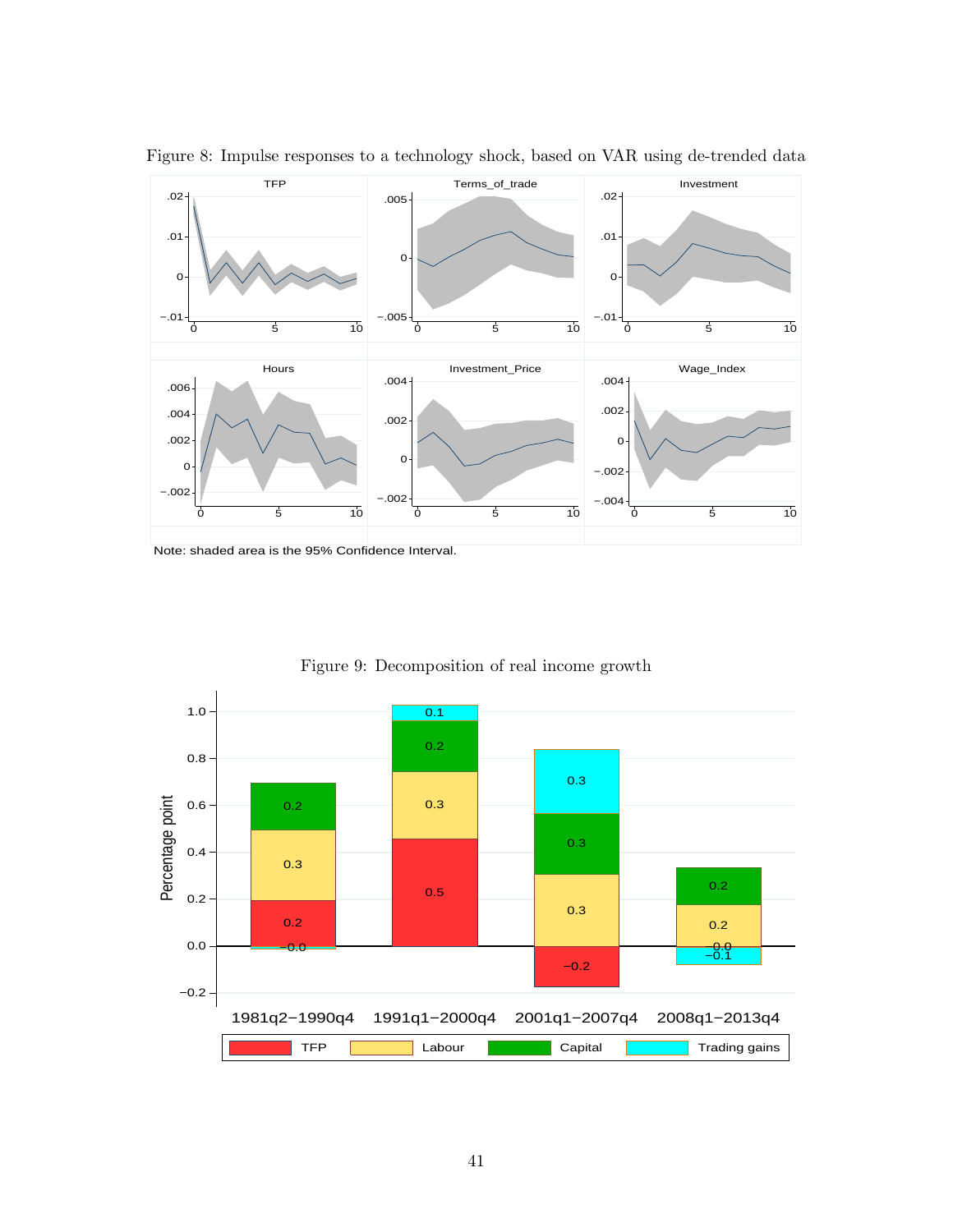

<span id="page-45-0"></span>Figure 10: Price indexes of exports and imports, 1981-2013

Figure 11: Cumulative growth factors of real GDI and its components, annual, 1981-2013

<span id="page-45-1"></span>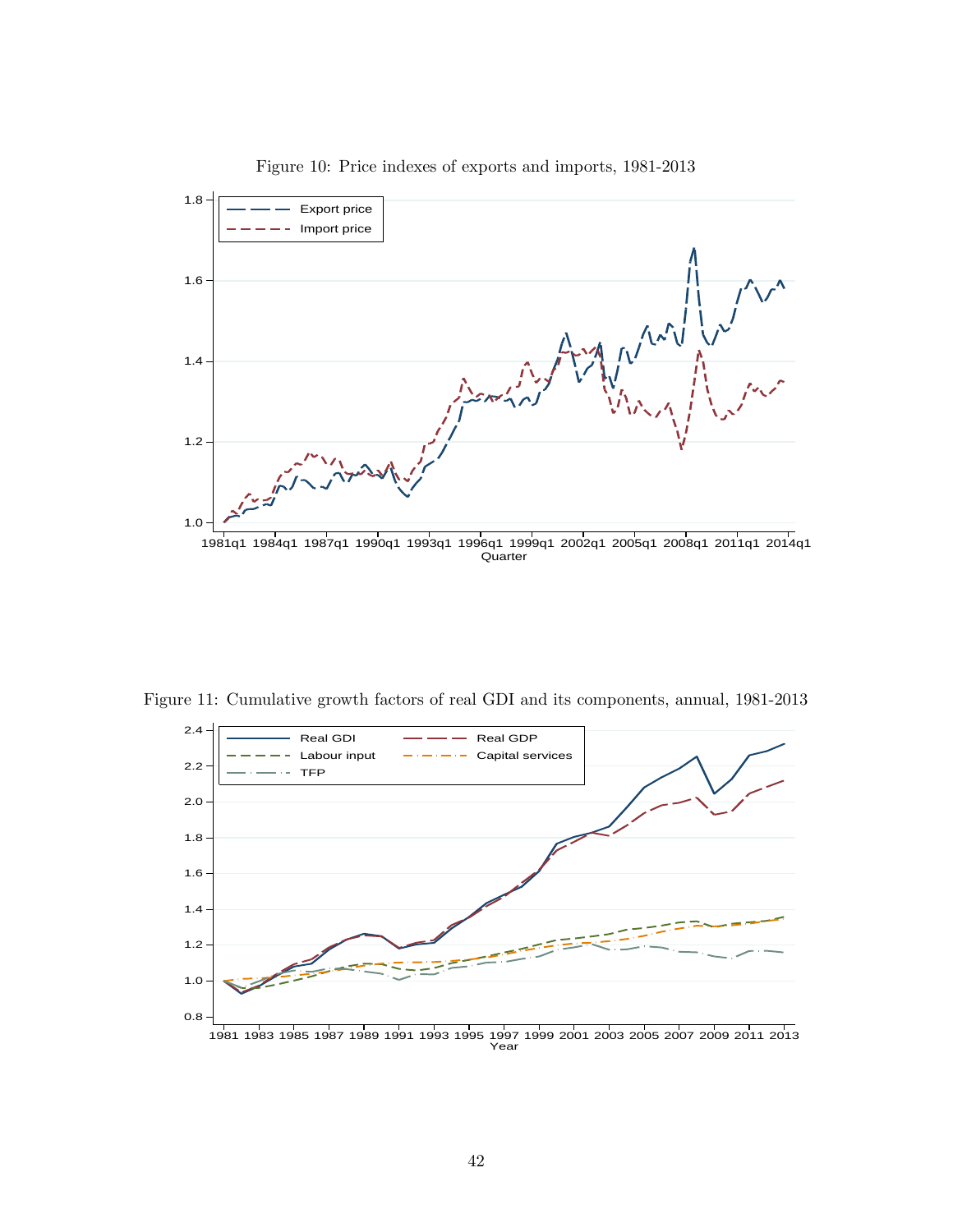

<span id="page-46-0"></span>Figure 12: TFP indexes with and without research and development (R&D)

<span id="page-46-1"></span>Figure 13: Comparison of TFP index with Diewert-Yu estimates